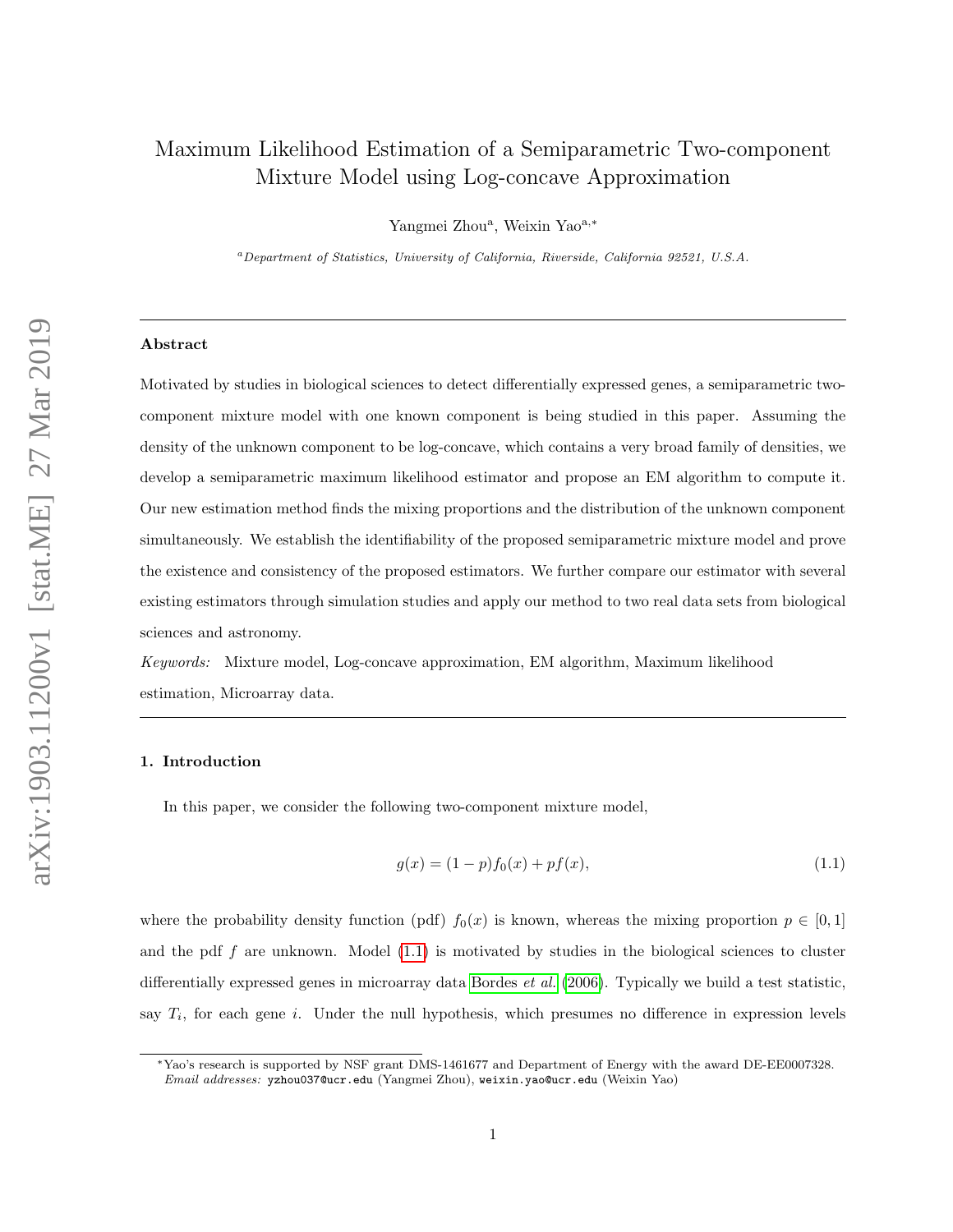under two or more conditions,  $T_i$  is assumed to have a known distribution (in general Student's or Fisher). Under the alternative hypothesis, the distribution is unknown. Thus, the distribution of the test statistic is modelled by  $(1.1)$  where p is the proportion of non-null statistics. The estimation of p and the pdf f can tell us the probability  $P_i$  that gene i is differentially expressed given  $T_i = t_i$ :

$$
P_i = \frac{pf(t_i)}{(1-p)f_0(t_i) + pf(t_i)}
$$

.

[Bordes](#page-30-0) *et al.* [\(2006\)](#page-30-0) considered model [\(1.1\)](#page-0-0) where f is assumed to be symmetric. They obtained some identifiability results under moment and symmetry conditions, and proposed to estimate this model under the symmetry of f. In addition, they proved the consistency of their estimator under mild conditions.

Song [et al.](#page-32-0) [\(2010\)](#page-32-0) considered another special case,

$$
g(x) = (1 - p)\phi_{\sigma}(x) + pf(x)
$$

where  $f_0 = \phi_\sigma$  is a normal density with mean 0 and unknown standard deviation  $\sigma$ . This model was inspired by sequential clustering (Song  $\&$  Nicolae, 2009), which finds candidates for centers of clusters first, then carries out a local search to find the objects that belong to those clusters, and finally selects the best cluster. Song [et al.](#page-32-0)  $(2010)$  proposed an EM-type estimator and a maximizing  $\pi$ -type estimator for their model which can be easily extended to models where  $f_0$  is not normal.

A slightly different model is considered by [Xiang](#page-32-2) et al. [\(2014\)](#page-32-2),

$$
g(x) = (1 - p)f_0(x; \xi) + pf(x - \mu),
$$

where  $\xi$  is a possibly unknown parameter, and  $\mu$  is a non-null location parameter for f. They proposed a new effective estimator based on the minimum profile Hellinger distance (MPHD). They established the existence and uniqueness of their estimator and also proved its consistency under some regularity conditions. Their method actually does not require  $f$  to be symmetric and thus can be applied to a more general model. For some other alternative estimators, see, for example [Patra & Sen \(2016\)](#page-31-0); Ma [et al.](#page-31-1) [\(2015\)](#page-31-1).

In this paper, we propose to estimate [\(1.1\)](#page-0-0) using a new approach by imposing a log-concave assumption on f, i.e.  $\log(f) \in \Phi^1$ ; here  $\Phi^d$  denotes the family of concave functions  $\phi$  on  $R^d$  which are upper semicontinuous and coercive in the sense that  $\phi(x) \to -\infty$ , as  $||x|| \to \infty$ . Note that log(f) needs to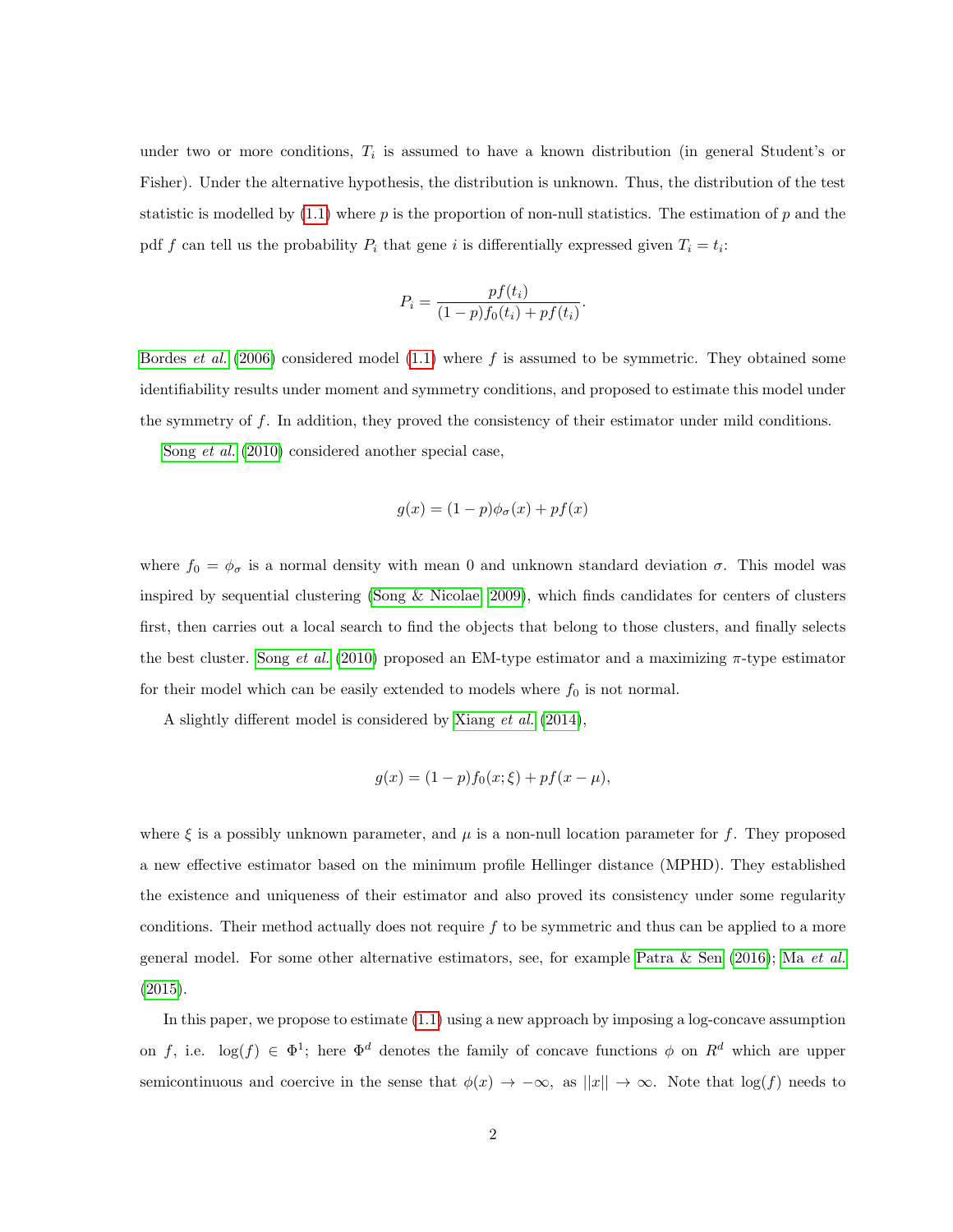be coercive in order for  $f$  to be a density function. Many common parametric families of distributions belong to the family of log-concave densities, for example, normal distribution, exponential distribution, logistic distribution, etc. We propose to estimate the new model by maximizing a semiparametric mixture likelihood. Compared to the kernel density estimation of f used by many existing methods [\(Bordes](#page-30-0) *et al.*, [2006;](#page-30-0) [Xiang](#page-32-2) et al., [2014;](#page-32-2) Ma [et al.](#page-31-1), [2015\)](#page-31-1), the new method does not require the choice of one or more bandwidths [\(Samworth \(2017\)](#page-31-2)). We establish the identifiability of the proposed semiparametric mixture model and prove the existence and consistency of the proposed estimators. We further compare our estimator with several existing estimators through simulation studies and apply our method to two real data sets from biological sciences and astronomy.

The rest of the paper is organized as follows. In Section [2](#page-2-0) we discuss some identifiability issues for model [\(1.1\)](#page-0-0). Section [3](#page-4-0) introduces our maximum likelihood estimator and a detailed EM type algorithm is provided. Existence and consistency properties of our estimator are established with detailed proofs given in the Appendix (Section [7\)](#page-17-0). Section [4](#page-8-0) demonstrates the finite sample performance of our proposed estimator by comparing with many other existing algorithms. Two real data applications are given in Section [5.](#page-13-0) Section [6](#page-16-0) gives a brief discussion.

#### <span id="page-2-0"></span>2. Identifiability

Note that the model  $(1.1)$  is non-identifiable without any constraint on the density  $f$ , see e.g., [Bordes](#page-30-0) [et al.](#page-30-0) [\(2006\)](#page-30-0), and [Patra & Sen \(2016\)](#page-31-0). However a parametric model for f might create biased or even misleading statistical inference when the model assumption is incorrect. In this paper, we assume  $f(x)$  to be log-concave, i.e.  $f(x) = e^{\phi(x)}$ , where  $\phi(x)$  is a concave function. Log-concave densities attracted lots of attention in the recent years since it is very flexible and can be estimated by nonparametric maximum likelihood estimator without requiring the choice of any tuning parameter. For more details, see [Cule](#page-30-1) [et al.](#page-30-1)  $(2010a)$ , Dümbgen et al.  $(2009)$ , [Walther](#page-32-3) et al.  $(2009)$ , Dümbgen et al.  $(2011)$  and the review of the recent progress in log-concave density estimation by [Samworth \(2017\)](#page-31-2).

<span id="page-2-1"></span>**Proposition 2.1.** Assume  $f_0 > 0$  around a neighborhood of a, then model [\(1.1\)](#page-0-0) is identifiable if,

$$
\lim_{x \to a^{+}} \frac{f(x)}{f_0(x)} = 0 \text{ or } \lim_{x \to a^{-}} \frac{f(x)}{f_0(x)} = 0.
$$

**Remark [2.1](#page-2-1).** Proposition 2.1 also holds if  $a = \pm \infty$ , and this result is much more general (require much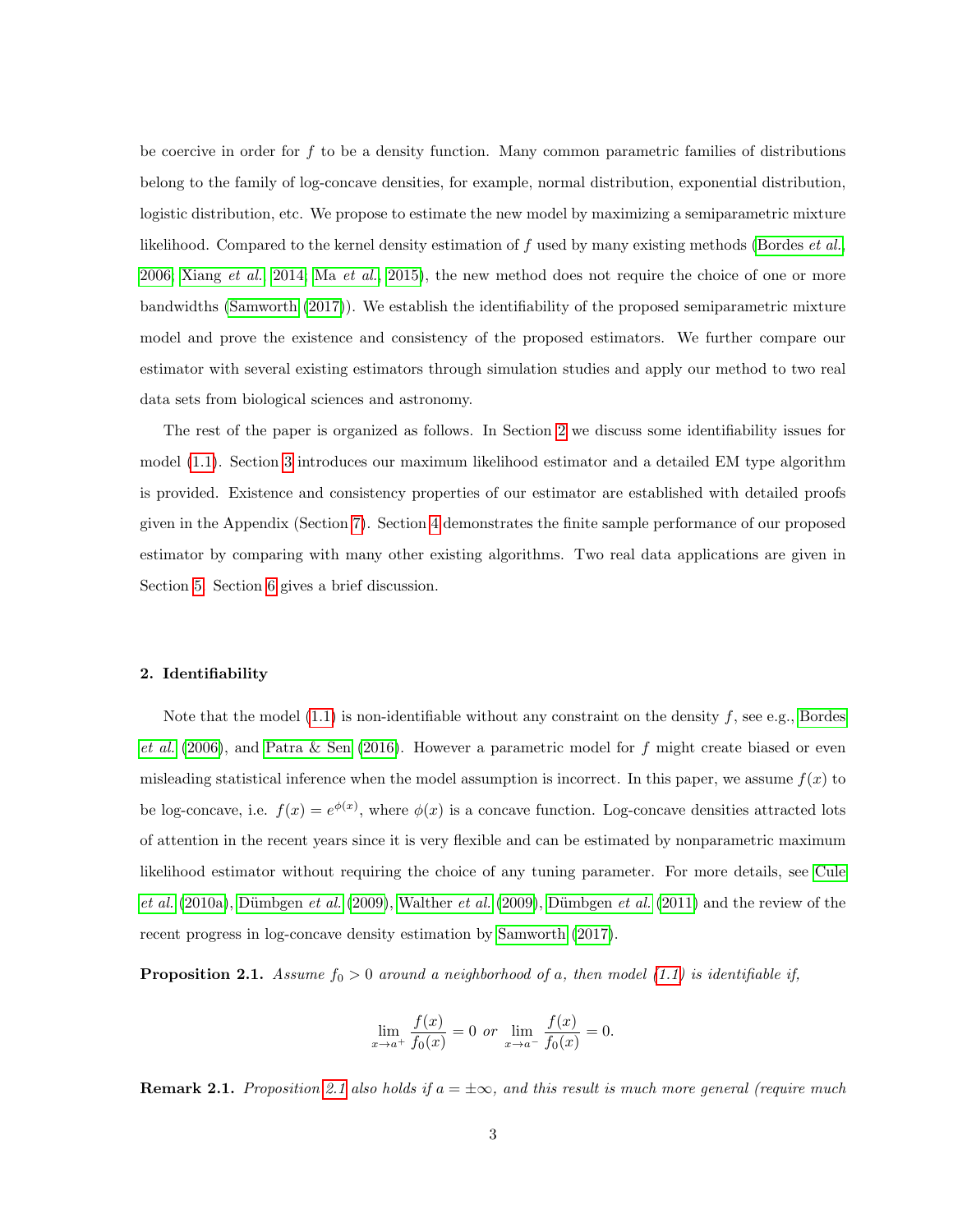weaker condition) than the result of Proposition  $3(i)$  of [Bordes](#page-30-0) et al. [\(2006\)](#page-30-0).

<span id="page-3-1"></span>**Remark 2.2.** Proposition [2.1](#page-2-1) guarantees that model  $(1.1)$  is identifiable if the support of f is strictly contained in the support of  $f_0$  and the two supports have different Legesgue measure.

Now, for a log-concave density, it is easy to derive the following more specific result,

<span id="page-3-0"></span>**Proposition 2.2.** Assume  $f_0 > 0$  and  $log(f) \in \Phi^1$ . Model [\(1.1\)](#page-0-0) is identifiable if  $log f_0(x) = O(x^k)$ , for some  $0 < k < 1$ , as  $x \to +\infty$  or  $x \to -\infty$ .

**Example 2.1.** If  $f_0(x)$  is the density of a t distribution with  $\nu$  degrees of freedom, then model [\(1.1\)](#page-0-0) is identifiable.

*Proof.* Since  $f_0(x) = \frac{\Gamma(\frac{\nu+1}{2})}{\sqrt{\nu \pi} \Gamma(\frac{\nu}{2})} (1 + \frac{x^2}{\nu})$  $(\frac{v^2}{\nu})^{-\frac{\nu+1}{2}},$  we have,

$$
\log(f_0(x)) = \log(\Gamma(\frac{\nu+1}{2})) - \frac{1}{2}\log(\nu\pi) - \log(\Gamma(\frac{\nu}{2})) - \frac{\nu+1}{2}\log(1+\frac{x^2}{\nu}).
$$

Thus for any  $0 < k < 1$ ,  $\log(f_0(x))/x^k \to 0$ , as  $x \to +\infty$ . And by Proposition [2.2,](#page-3-0) we can conclude that model [\(1.1\)](#page-0-0) is identifiable when  $\log(f) \in \Phi^1$ .  $\Box$ 

**Remark 2.3.** Similarly, one can check that when  $f_0$  is the pdf of an F distribution, log-normal distribu-tion, or Pareto distribution, then model [\(1.1\)](#page-0-0) is identifiable under the condition that  $log(f) \in \Phi^1$ .

In general, we need  $\phi(x) - \log f_0(x) \to -\infty$  as  $x \to +\infty$  or  $x \to -\infty$  to make model [\(1.1\)](#page-0-0) identifiable. Since  $f_0(x)$  is known, it is not difficult to give some sufficient conditions with respect to different  $f_0$ 's. Here we give two examples of easy to apply conditions.

<span id="page-3-2"></span>**Example 2.2.** Suppose  $f_0(x)$  is the density of a normal distribution with mean  $\mu$  and variance  $\sigma^2$ , then model [\(1.1\)](#page-0-0) is identifiable if  $\lim_{x\to+\infty}\frac{\phi(x)}{x^2}<-\frac{1}{2\sigma^2}$ , or  $\lim_{x\to-\infty}\frac{\phi(x)}{x^2}<-\frac{1}{2\sigma^2}$ , or the condition of Remark [2.2](#page-3-1) holds.

*Proof.* Suppose  $\lim_{x\to+\infty}\frac{\phi(x)}{x^2}<-\frac{1}{2\sigma^2}$ , or  $\lim_{x\to-\infty}\frac{\phi(x)}{x^2}<-\frac{1}{2\sigma^2}$ . Since

$$
\phi(x) - \log f_0(x) = \phi(x) + \log(\sqrt{2\pi}\sigma) + \frac{1}{2\sigma^2}(x - \mu)^2
$$

$$
= x^2(\frac{\phi(x)}{x^2} + \frac{1}{x^2}\log(\sqrt{2\pi}\sigma) + \frac{1}{2\sigma^2}(1 - \frac{\mu}{x})^2)
$$

$$
\to -\infty, \text{ as } x \to +\infty \text{ or } x \to -\infty.
$$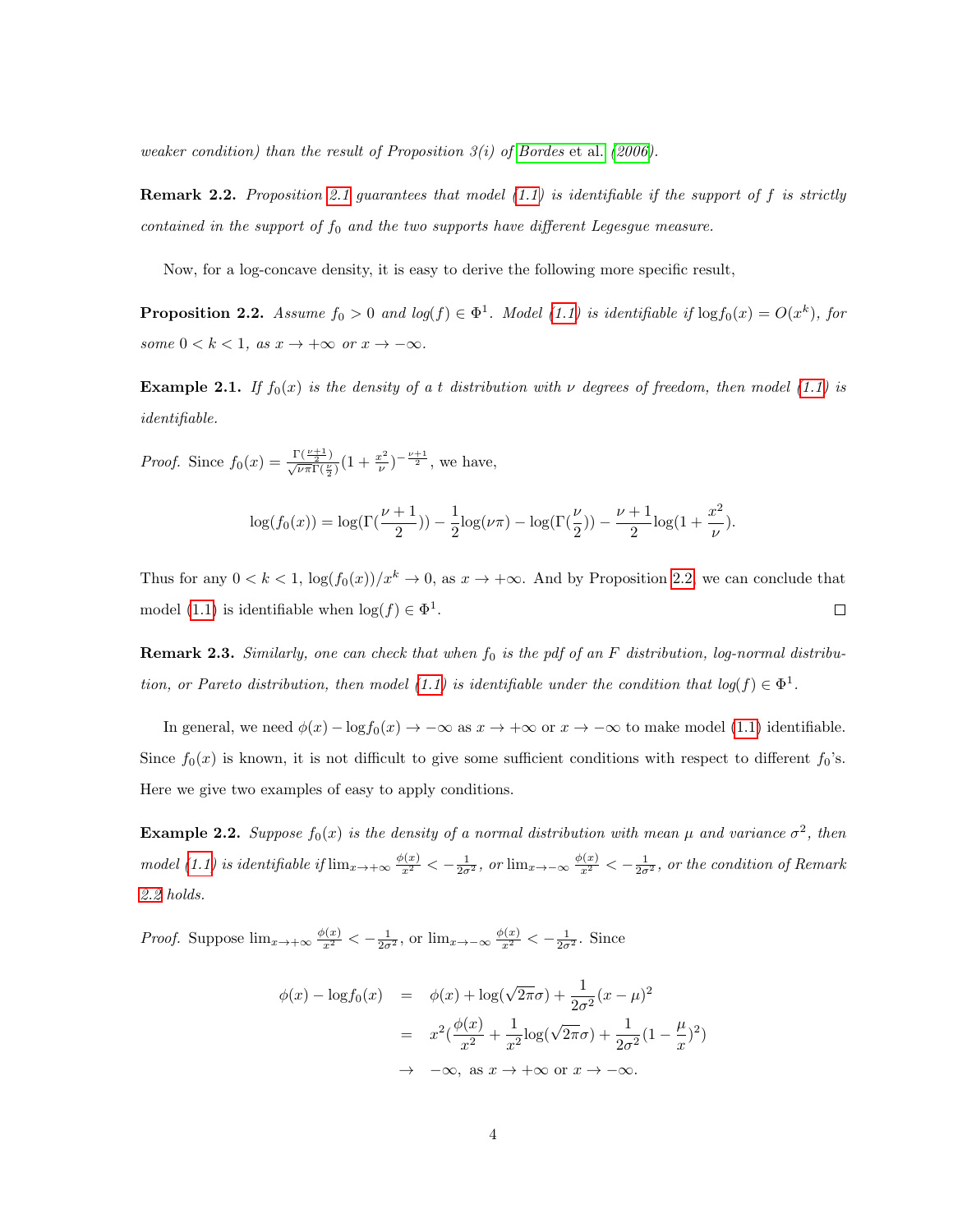Hence  $\frac{f(x)}{f_0(x)} \to 0$  as  $x \to +\infty$  or  $x \to -\infty$ , and Proposition [2.1](#page-2-1) asserts the identifiability of model (1).  $\Box$ 

**Remark 2.4.** Under the constraints set by Example [2.2,](#page-3-2) Model 1, [4](#page-8-0), and 5 from Section 4 are identifiable.

<span id="page-4-1"></span>**Example 2.3.** Suppose  $f_0(x)$  is the density of an exponential distritution with rate  $\lambda$ , then model [\(1.1\)](#page-0-0) is identifiable if  $\lim_{x\to+\infty}\frac{\phi(x)}{x} < -\lambda$ , or the condition of Remark [2.2](#page-3-1) holds.

*Proof.* Suppose  $\lim_{x \to +\infty} \frac{\phi(x)}{x} < -\lambda$ . Since,

$$
\phi(x) - \log f_0(x) = \phi(x) - \log \lambda + \lambda x
$$

$$
= x(\frac{\phi(x)}{x} - \frac{\log \lambda}{x} + \lambda)
$$

$$
\to -\infty, \text{ as } x \to +\infty.
$$

Hence  $\frac{f(x)}{f_0(x)} \to 0$  as  $x \to +\infty$ , and again Proposition [2.1](#page-2-1) ensures the identifiability of model [\(1.1\)](#page-0-0).  $\Box$ 

**Remark 2.5.** Under the constraints set by Example [2.3,](#page-4-1) Model 3 from Section [4](#page-8-0) is identifiable.

#### <span id="page-4-0"></span>3. Maximum Likelihood Estimation

Suppose we have a random sample of n i.i.d. observations  $X_1, X_2, \cdots, X_n$  from the density  $g(x)$  $(1-p)f_0(x)+pf(x), p\in [0,1],$  and  $f=e^{\phi}$  is a log-concave density, i.e.,  $\phi\in \Phi^1$ . Then with the empirical distribution  $Q_n = \frac{1}{n}$ n  $\sum_{n=1}^{\infty}$  $i=1$  $\delta_{X_i}$ , where  $\delta_{X_i}$  is the degenerate distribution function at  $\{X_i\}$ , the log likelihood of our random sample can be written as,

$$
L(p, \phi, Q_n) = n \int \log(g) dQ_n = \sum_{i=1}^n \log((1-p)f_0(X_i) + pe^{\phi(X_i)}),
$$

subject to the condition that  $\int e^{\phi(x)}dx = 1$ . A natural approach to estimate p and  $\phi$  is to find the maximizer of  $L(p, \phi, Q_n)$ .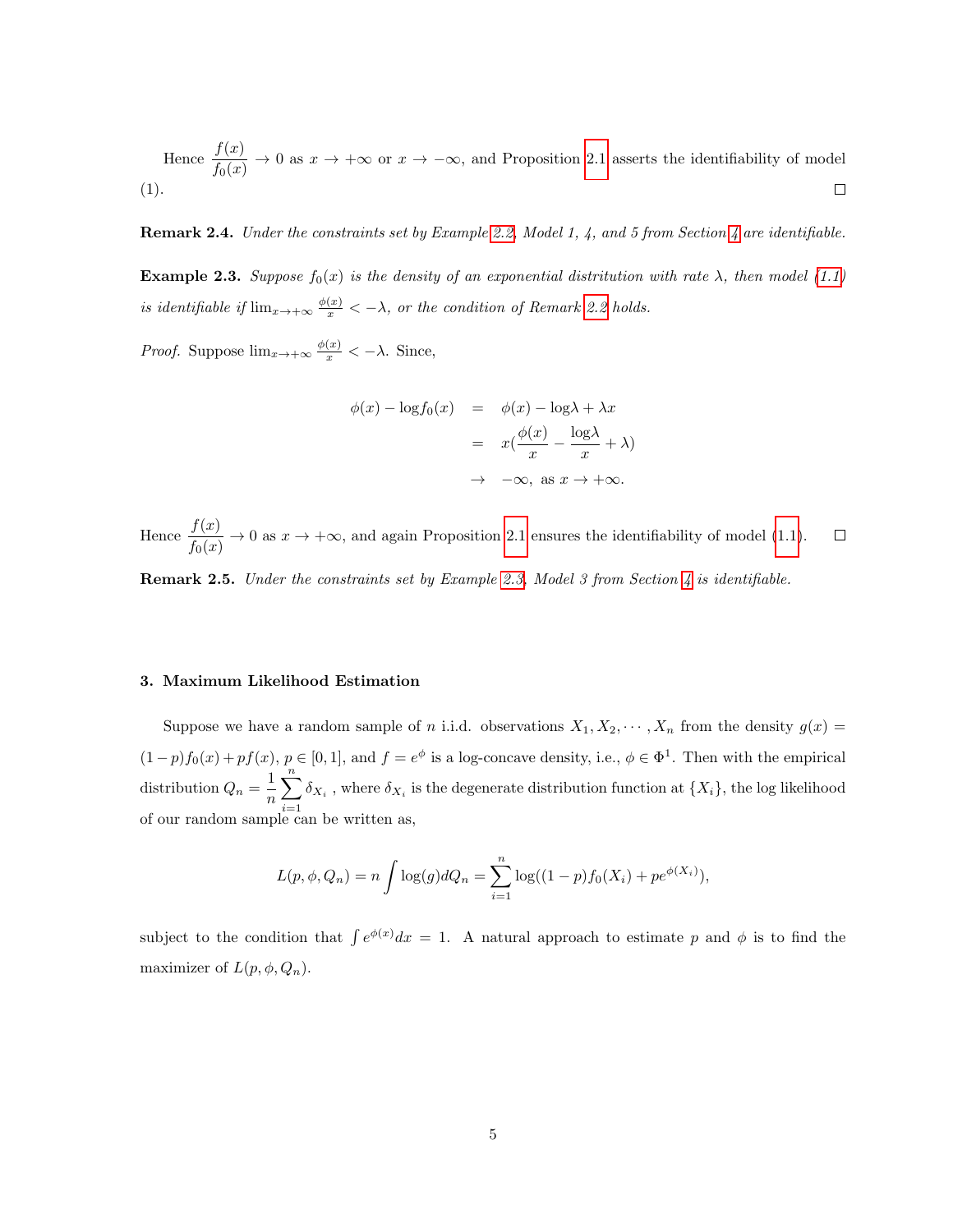## 3.1. Algorithm

We propose to estimate p and f by maximizing  $L(p, \phi, Q_n)$ , using the EM algorithm that consists of iterating an E step and M step until convergence: "E step": Given  $p^{(k)}$  and  $f^{(k)}$ ,

$$
\omega_i^{(k+1)} = \frac{(1-p^{(k)})f_0(x_i)}{(1-p^{(k)})f_0(x_i) + p^{(k)}f^{(k)}(x_i)},
$$

"M step":

$$
p^{(k+1)} = \frac{1}{n} \sum_{i=1}^{n} (1 - \omega_i^{(k+1)}),
$$
  
\n
$$
\phi^{(k+1)} = \underset{\phi \in \Phi^1, \ \int e^{\phi(x)} dx = 1}{\operatorname{argmax}} \sum_{i=1}^{n} (1 - \omega_i^{(k+1)}) \phi(x_i),
$$
  
\n
$$
f^{(k+1)} = e^{\phi^{(k+1)}}.
$$

We find  $\phi^{(k+1)}$  using an active set algorithm, which is described in Dümbgen *et al.* [\(2007\)](#page-31-5) and implemened in the R package logcondens by [Rufibach & Duembgen \(2010\)](#page-31-6). Through out this paper, we use "EM logconcave" to represent our method. The following result establishes the monotone properties of EM logconcave algorithm.

**Proposition 3.1.** Let 
$$
l^{(k)} = \sum_{i=1}^{n} \log((1 - p^{(k)}) f_0(x_i) + p^{(k)} e^{\phi^{(k)}(x_i)})
$$
, then  

$$
l^{(k+1)} \ge l^{(k)},
$$

for any  $k \geq 0$ .

# 3.2. Theoretical Properties

In general, for any distribution  $Q$  on  $R^d$ , we define,

$$
L(p, \phi, Q) = \int \log((1-p)f_0 + pe^{\phi})dQ,
$$

For the existence of a maximizer of  $L(p, \phi, Q)$ , we follow the approach of Dümbgen *et al.* [\(2011\)](#page-31-4). We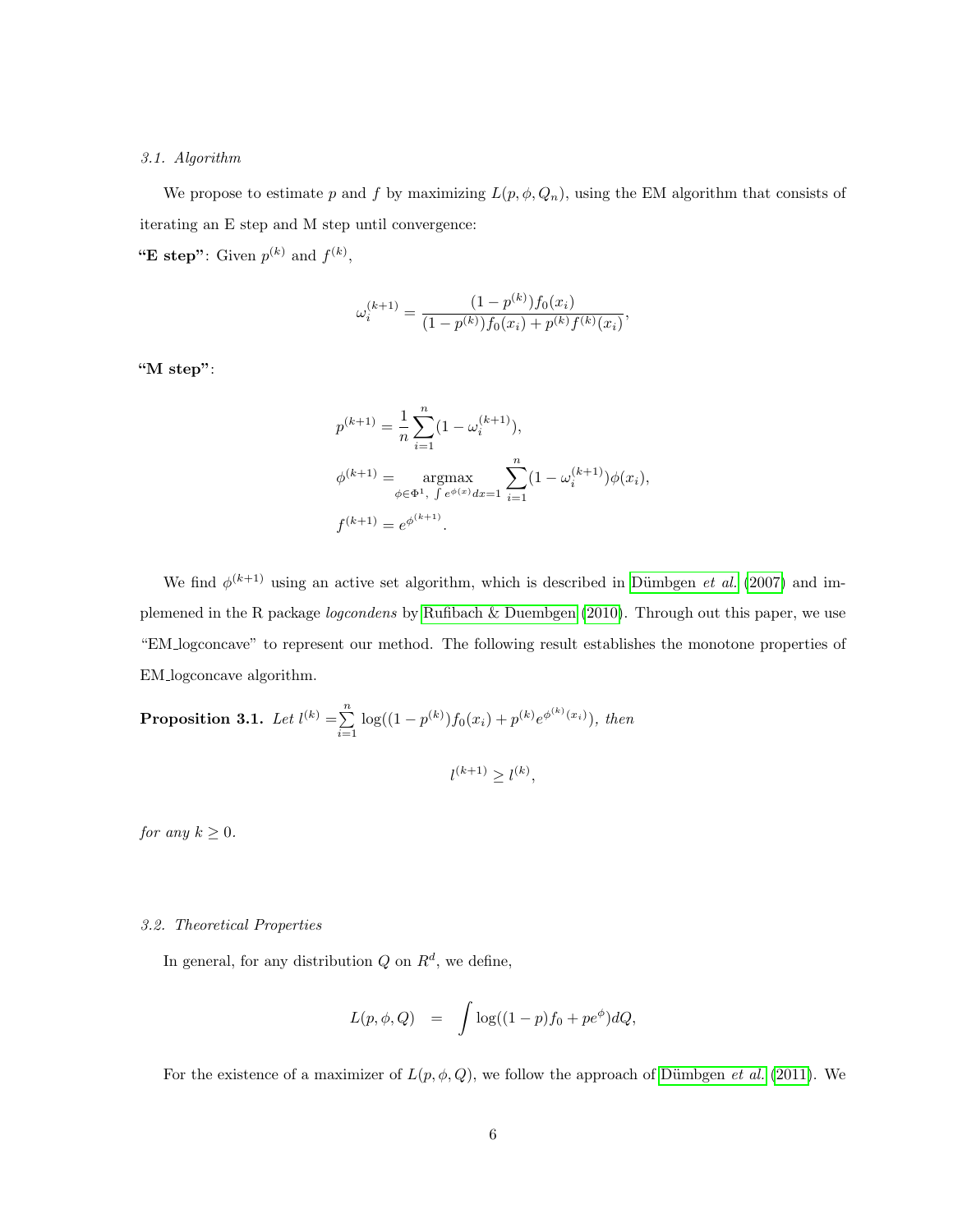define the convex support of  $Q$  as,

csupp $(Q) = \bigcap \{C : C \subseteq R^d \text{ closed and convex}, Q(C) = 1\}.$ 

<span id="page-6-0"></span>**Theorem 3.1.** For fixed  $f_0$ , assume supp $\{f_0\} \subseteq \text{csupp}(Q)$ , and there exist some integer  $k \geq 1$ , such that,

$$
\int ||x||^k Q(dx) < \infty \quad \text{and} \quad \text{interior}(\text{csupp}(Q)) \neq \emptyset.
$$

Let  $\tilde{\Phi}^d = \{ \phi \in \Phi^d : \int e^{\phi(x)} dx = 1 \text{ and } f_0(x) \leq m(x)e^{\phi(x)} \text{ for some } m(x) = c_0 e^{c_1 ||x||^k}, c_0 \geq 0, c_1 \geq 0 \}$  $0\}$ , then

$$
L(Q)=\sup_{p\in[0,1],\ \phi\in\tilde{\Phi}^d}L(p,\phi,Q)
$$

is real. In that case, there exists,

$$
(p_0, \phi_0) \in \underset{p \in [0,1], \phi \in \tilde{\Phi}^d}{\text{argmax}} L(p, \phi, Q).
$$

Moreover,

$$
interior(csupp(Q)) \subseteq dom(\phi_0) = \{x \in R^d : \phi_0(x) > -\infty\} \subseteq csupp(Q).
$$

The proof of Theorem [3.1](#page-6-0) is given in the Appendix (Section [7\)](#page-17-0).

**Example 3.1.** Assume Q represents the distribution of Model 1:  $g(x) = (1 - p) * N(\mu = 0, \sigma =$ 2) + p \*  $N(\mu = 3, \sigma = 1)$ , hence  $f_0$  represents the pdf of  $N(\mu = 0, \sigma = 2)$  distribution. For any integer  $k \geq 2$ ,  $\tilde{\Phi}^1$  contains all the pdfs of normal distribution, logistic distribution, and Laplace distribution, etc. And Theorem [3.1](#page-6-0) implies that the maximum of  $L(p, \phi, Q)$  exists over  $p \in [0, 1]$  and  $\phi \in \tilde{\Phi}^1$ .

In general, the maximizer of  $L(p, \phi, Q)$  is not unique. But if Q has density  $g_0(x) = (1 - p_0) f_0(x) +$  $p_0e^{\phi_0(x)}$ , where  $g_0(x)$  is identifiable, then  $L(p_0, \phi_0, Q) = \int \log(g_0(x))g_0(x)dx$ , and this  $(p_0, \phi_0)$  is the unique maximizer. This is because as noted by Dümbgen et al. [\(2011\)](#page-31-4), if we have  $(p_1, \phi_1)$ , such that  $L(Q) = L(p_0, \phi_0, Q) = L(p_1, \phi_1, Q)$ , let  $g_1(x) = (1 - p_1) f_0(x) + p_1 e^{\phi_1(x)}$ , then

$$
\int \log(g_0(x)/g_1(x))g_0(x)dx = 0.
$$

Note the above integral is exactly the Kullback-Leibler divergence which is positive and equals 0 iff  $g_0 = g_1$  almost everywhere. Thus  $(p_0, \phi_0) = (p_1, \phi_1)$  except that  $\phi_0$  and  $\phi_1$  may differ on a set of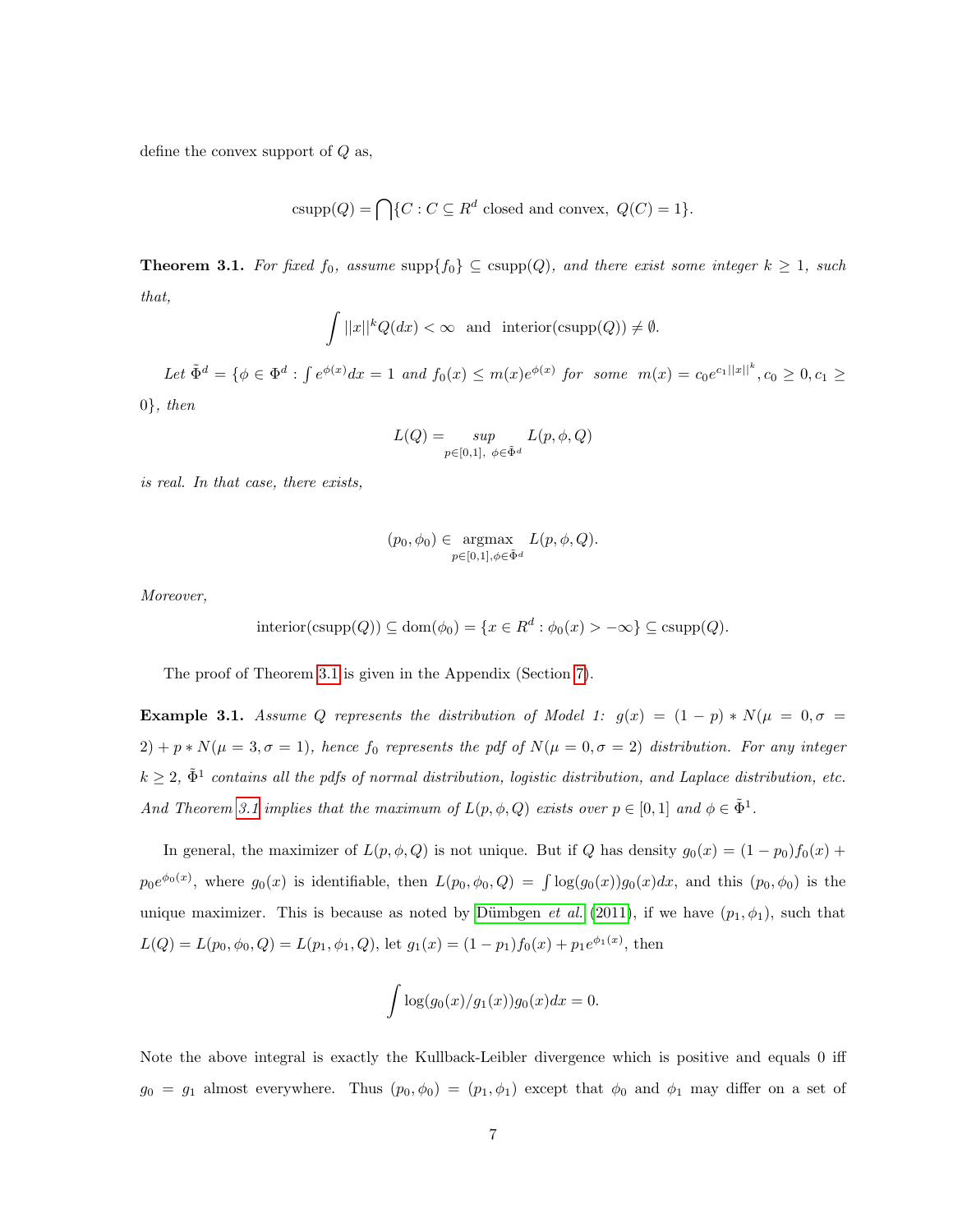Lebesgue measure zero.

Next we establish the consistency of our maximum likelihood estimator. First, we introduce some notations,

$$
\begin{array}{rcl}\n\mathcal{Q}^k & = & \{Q \text{ on } R^d : \int ||x||^k Q(dx) < \infty\}, \\
\mathcal{Q}_0 & = & \{Q \text{ on } R^d : \text{interior}(\text{csupp}(Q)) \neq \emptyset\}.\n\end{array}
$$

In what follows, we consider the convergence of distributions under Mallows' distance  $D_1(\text{Mallows})$ [\(1972\)](#page-31-7)). Specifically, for two distributions  $Q, Q' \in \mathcal{Q}^k$ ,

$$
D_k(Q, Q') = \inf_{\substack{X, X' \\ X \sim Q, \ X' \sim Q'}} \{E||X - X'||^k\}^{1/k}.
$$

It is known that  $\lim_{n\to\infty} D_k(Q_n, Q) \to 0$  is equivalent to  $Q_n \to_w Q$  and  $\int ||x||^k Q_n(dx) \to \int ||x||^k Q(dx)$  [\(Bickel](#page-30-2) [& Freedman \(1981\)](#page-30-2); [Mallows \(1972\)](#page-31-7)). Here  $Q_n \to_w Q$  means weak convergence, or convergence in distribution.

Now we are ready to state our consistency theorem.

<span id="page-7-0"></span>**Theorem 3.2.** Assume, (a).  $\text{supp}\{f_0\} \subseteq \text{supp}(Q)$ ; (b). for some fixed integer  $k \geq 1$ , the unknown density f satisfies the following condition:  $\exists m(x) = c_0 e^{c_1 ||x||^k}$ , where  $c_i \geq 0$ ,  $i = 0, 1$ , such that,  $f_0(x) \leq$  $m(x)f(x) = m(x)e^{\phi(x)}$ . Let  $\{Q_n\}$  be a sequence of distributions in  $\mathcal{Q}_0 \bigcap \mathcal{Q}^k$  such that  $\lim_{n\to\infty} D_k(Q_n, Q) = 0$ for some  $Q \in \mathcal{Q}_0 \cap \mathcal{Q}^k$ . Suppose  $f_0$  is upper semi-continuous and  $\frac{log(f_0)}{1 + ||x||}$  is bounded. Then

$$
\lim_{n \to \infty} L(Q_n) = L(Q).
$$

Assume there exist maximizers  $(p_n, \phi_n)$  of  $L(p, \phi, Q_n)$ , and a unique maximizer  $(p^*, \phi^*)$  of  $L(p, \phi, Q)$ , where  $p_n, p^* \in [0,1], \phi_n, \phi^* \in \tilde{\Phi}^d$ . Let  $f_n = exp(\phi_n)$ ,  $f^* = exp(\phi^*)$ , then

$$
\lim_{n \to \infty} p_n = p^*,
$$
  
\n
$$
\lim_{n \to \infty, x \to y} f_n(x) = f^*(y), \quad \forall y \in R^d \setminus \partial \{f^* > 0\},
$$
  
\n
$$
\lim_{n \to \infty, x \to y} f_n(x) \leq f^*(y), \quad \forall y \in \partial \{f^* > 0\},
$$
  
\n
$$
\lim_{n \to \infty} \int |f_n(x) - f^*(x)| dx = 0.
$$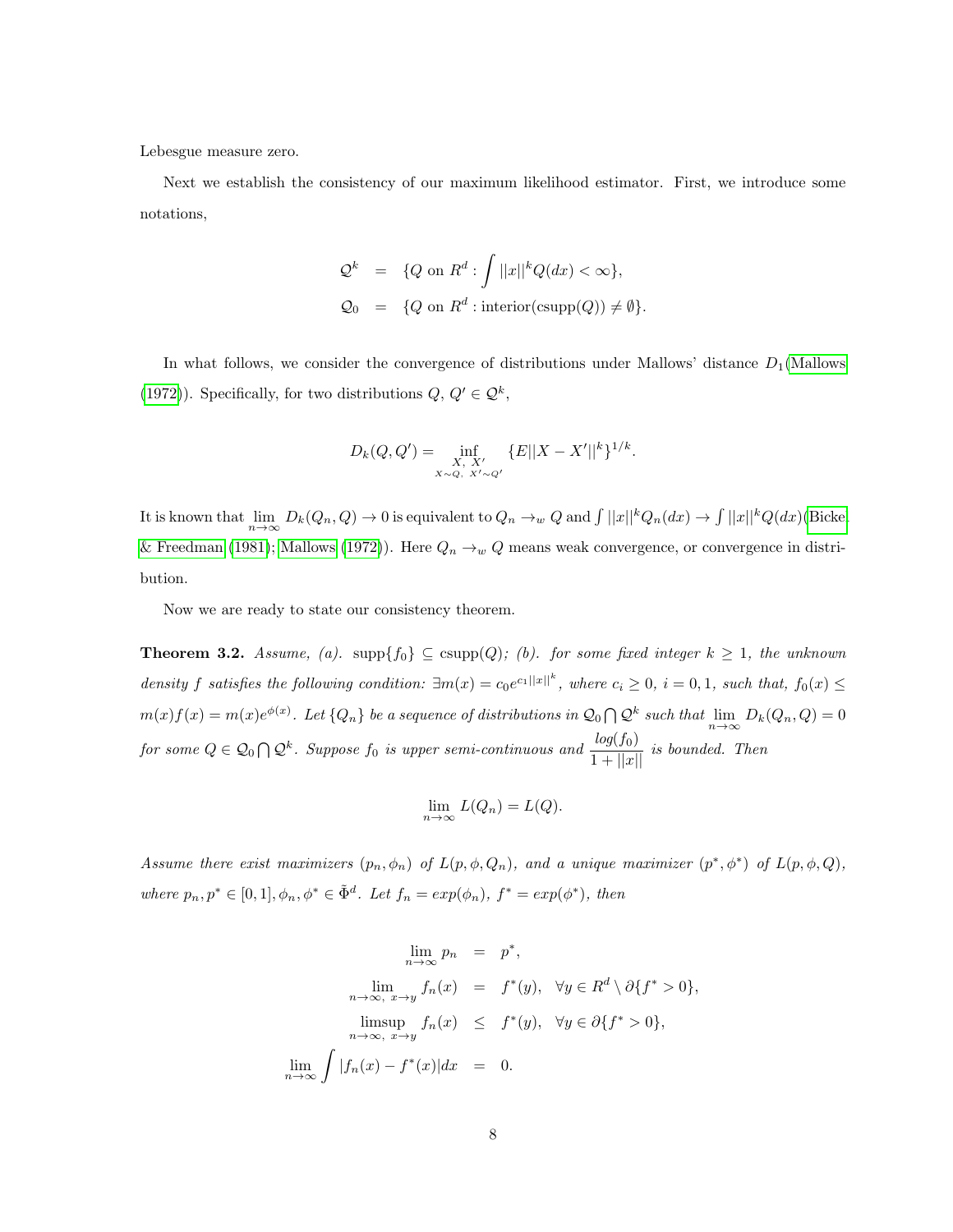Practically,  $Q_n$  will be the empirical distribution function which automatically satisfies the above assumption.

## <span id="page-8-0"></span>4. Simulation

In this section, we investigate the finite sample performance of our algorithm and compare it to the estimator proposed by [Patra & Sen \(2016\)](#page-31-0)  $(\hat{\alpha}_0^{0.1k_n})$  from their paper), the Symmetrization estimator by [Bordes](#page-30-0) et al. [\(2006\)](#page-30-0), the EM-type estimator, Maximizing- $\pi$  type estimator by Song [et al.](#page-32-0) [\(2010\)](#page-32-0), and the Minimum profile Hellinger distance estimator by [Xiang](#page-32-2) et al. [\(2014\)](#page-32-2).

In order to test our method under different settings, we simulate  $K = 200$  samples of n i.i.d. random variables with the common distribution given by the following six models:

- Model 1:  $g(x) = (1-p) * N(\mu = 0, \sigma = 2) + p * N(\mu = 3, \sigma = 1),$
- Model 2:  $g(x) = (1 p) * \text{unif}(0, 1) + p * \text{beta}(\alpha = 1, \beta = 5)$ ,
- Model 3:  $g(x) = (1 p) * \exp(\lambda = 1) + p * (\exp(\lambda = 1) + 2),$
- Model 4:  $g(x) = (1-p) * N(0, 1) + p * (\chi^2(3) + 2),$
- Model 5:  $g(x) = (1-p) * N(0, 1) + p * (\exp(\lambda = 0.5) + 3),$
- Model 6:  $g(x) = (1-p) * N(0, 1) + p * (t(d.f. = 5) + 3).$

For each sample we estimate p, the mean  $(\mu)$  of the unknown component f and the classification error. The detailed calculation is explained bellow.

For our algorithm and the algorithm by [Xiang](#page-32-2) *et al.* [\(2014\)](#page-32-2), final estimators  $\hat{p}$  and  $\hat{f}$  are always produced, thus the estimated probability  $\hat{w}_i$  that the *i*-th observation is from the known component  $f_0(x)$ , given  $X_i = x_i$ , can be calculated by

$$
\hat{w}_i = \frac{(1-\hat{p})f_0(x_i)}{(1-\hat{p})f_0(x_i) + \hat{p}\hat{f}(x_i)}.
$$

For other methods,  $\hat{f}$  may not always be given directly. Suggested by Song *[et al.](#page-32-0)* [\(2010\)](#page-32-0), we estimate  $\hat{w}_i$ by the following,

$$
\hat{w}_i = \frac{2(1-\hat{p})f_0(x_i)}{(1-\hat{p})f_0(x_i) + \hat{h}(x_i)},
$$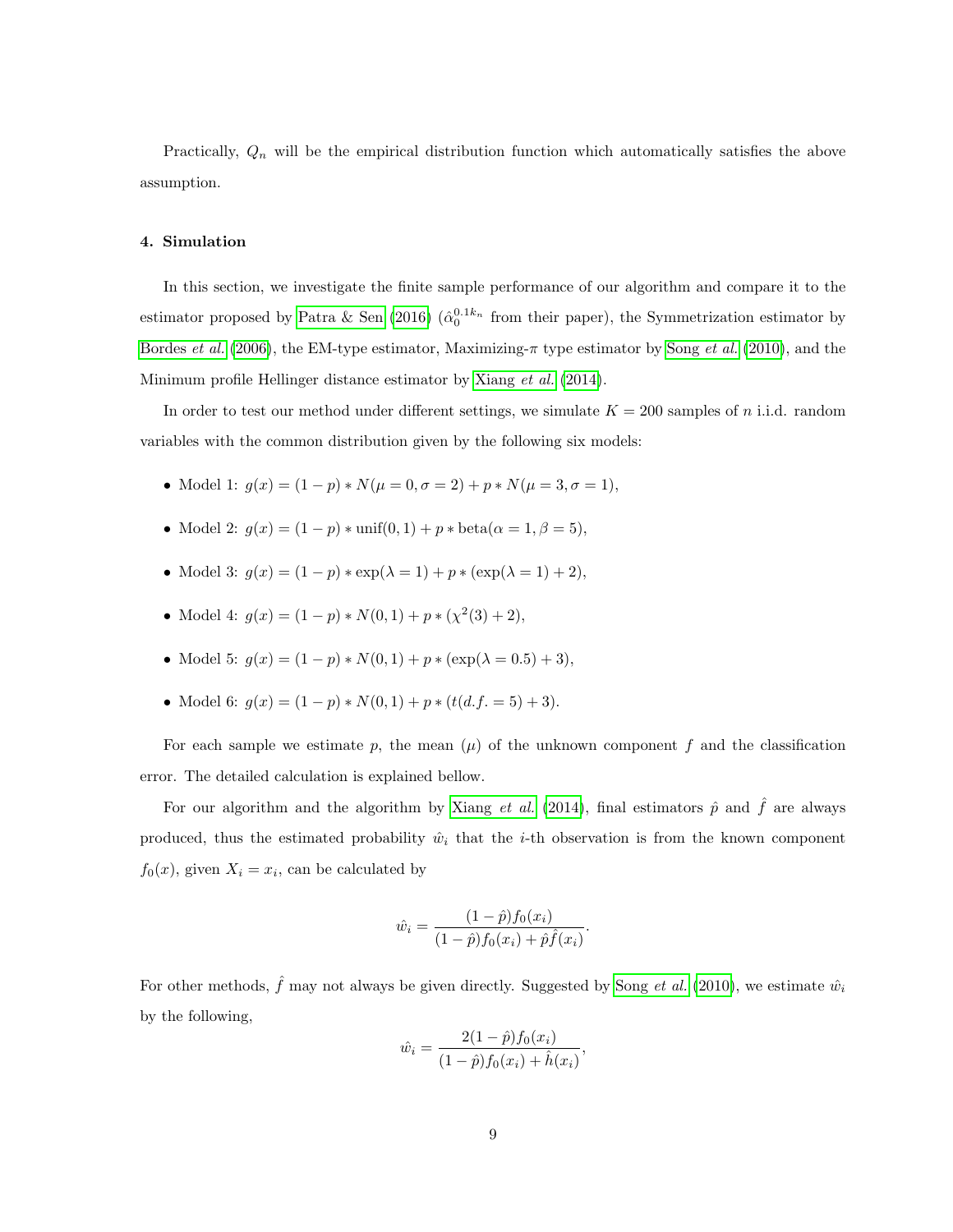where  $\hat{h}$  is the kernel density estimator of g with Gaussian kernel and Silverman's "rule of thumb" bandwidth [\(Silverman, 1986\)](#page-32-4). Note that the algorithm proposed by [Patra & Sen \(2016\)](#page-31-0) actually can estimate  $\hat{f}$  when f is non-increasing. But we find the algorithm works best when  $f_0$  and f has the same support and often produces unreliable estimates when two supports differ from each other. Thus, we do not use  $\hat{f}$  to estimate  $\hat{w}_i$  for [Patra & Sen \(2016\)](#page-31-0)'s algorithm even when the true f does decrease on its support, instead, we follow [Song](#page-32-0) *et al.* [\(2010\)](#page-32-0)'s recommendation to get  $\hat{w}_i$ .

The algorithms by [Xiang](#page-32-2) et al. [\(2014\)](#page-32-2) and [Bordes](#page-30-0) et al. [\(2006\)](#page-30-0) give a final mean estimator  $\hat{\mu}$  directly. For other methods, after we get  $\hat{w}_i$ , we estimate  $\mu$  by the following weighted sum,

$$
\hat{\mu} = \frac{\sum_{i=1}^{n} (1 - \hat{w}_i) X_i}{\sum_{i=1}^{n} (1 - \hat{w}_i)}.
$$

Last, we report the classification error (Cla error) based on  $\hat{w}_i$  as the mean squared error between  $\hat{w}_i$  and the true  $w_i$ , i.e.,

$$
Cla_error = \frac{1}{n} \sum_{i=1}^{n} (\hat{w}_i - w_i)^2,
$$

where  $w_i = 1$  if  $x_i$  is from the known component  $f_0(x)$  and 0 if  $x_i$  is from the unknown component  $f(x)$ .

For model 1, Table 1 reports the bias and MSE of the estimates of  $p$ , the bias and MSE of the estimates of  $\mu$ , and the mean of the classification error for different methods over  $K = 200$  repetitions when  $p = 0.2$ ,  $p = 0.5$ , and  $p = 0.8$ , with sample size  $n = 1000$ . Similar reports of other models can be found in Tables  $1 - 6$ . Simulation results for sample sizes  $n = 250$  and  $n = 500$  are reported in the Appendix(Section [7\)](#page-17-0). We report the results of [Bordes](#page-30-0) *et al.* [\(2006\)](#page-30-0)'s algorithm only for model 1, model 2 and model 6, since this method fails to estimate p for other models, in which the real  $f(x)$ 's are not symmetric on their supports.

All the simulation results strongly suggest that our method is very competitive and often outperforms all other methods. Moreover, our method is even more favorable when the sample size  $n$  gets larger.

To better display our simulation results, we also plot the MSE of point estimates of p and  $\mu$  vs. different models for all the methods we mentioned above when  $p = 0.2$  and  $n = 1000$ , except for the method by [Bordes](#page-30-0) *et al.* [\(2006\)](#page-30-0) as their method fails to estimate p and  $\mu$  for half of the models we discussed here. Figure [1](#page-13-1) shows that the curve representing our method always lies at the bottom which demonstrates the effectiveness of our algorithm, while the Maximizing-π type estimator by Song [et al.](#page-32-0)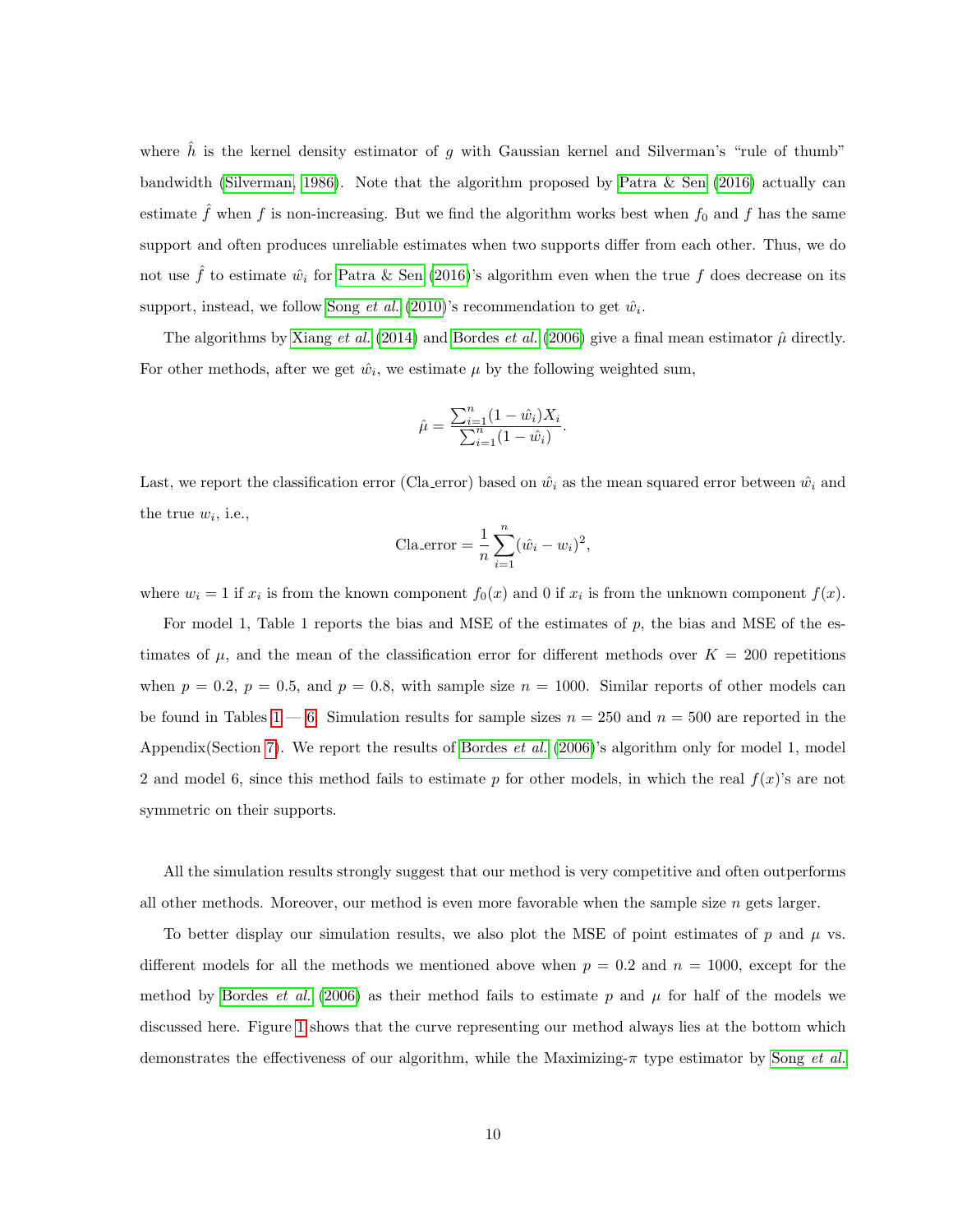<span id="page-10-0"></span>

|                  | EM_logconcave    | Patra                                                             | <b>Bordes</b> | Song EM                                                           | Song max $\pi$                                                                    | Xiang         |
|------------------|------------------|-------------------------------------------------------------------|---------------|-------------------------------------------------------------------|-----------------------------------------------------------------------------------|---------------|
| $p = 0.2$        |                  |                                                                   |               |                                                                   |                                                                                   |               |
| $\mathcal{p}$    | 0.002(0.0004)    | 0.009(0.0007)                                                     | 0.001(0.0009) | 0.08(0.0066)                                                      | 0.087(0.0122)                                                                     | 0.006(0.0006) |
| $\mu$            | 0.063(0.0180)    | $-0.152(0.0650) -0.021(0.0426) 0.116(0.0446)$                     |               |                                                                   | $-0.675(0.5680)$ $0.116(0.0396)$                                                  |               |
| Cla_error        | 0.0960           | 0.1056                                                            | 0.1052        | 0.1102                                                            | 0.1052                                                                            | 0.0973        |
| $p = 0.5$        |                  |                                                                   |               |                                                                   |                                                                                   |               |
| $\boldsymbol{p}$ | $-0.002(0.0004)$ | $-0.025(0.0011)$ $0.001(0.0006)$ $-0.132(0.0177)$ $0.106(0.0149)$ |               |                                                                   |                                                                                   | 0.007(0.0006) |
| $\mu$            | 0.018(0.0042)    | 0.051(0.0073)                                                     |               |                                                                   | $0.000(0.0046)$ $0.185(0.0375)$ $-0.322(0.1392)$ $0.013(0.0056)$                  |               |
| Cla_error        | 0.1094           | 0.1219                                                            | 0.1198        | 0.1352                                                            | 0.1206                                                                            | 0.1104        |
| $p = 0.8$        |                  |                                                                   |               |                                                                   |                                                                                   |               |
| $\boldsymbol{p}$ | 0.001(0.0002)    |                                                                   |               | $-0.252(0.0020)$ $0.001(0.0003)$ $-0.107(0.0118)$ $0.063(0.0047)$ |                                                                                   | 0.009(0.0003) |
| $\mu$            | 0.005(0.0013)    |                                                                   |               |                                                                   | $0.066(0.0057)$ $0.000(0.0016)$ $0.118(0.0153)$ $-0.128(0.0220)$ $-0.002(0.0021)$ |               |
| Cla_error        | 0.0645           | 0.0739                                                            | 0.0694        | 0.0834                                                            | 0.0721                                                                            | 0.0664        |

Table 1: Bias(MSE) of estimates of  $p/\mu$  and mean of the classification error for model 1 when  $n = 1000$ .

Table 2: Bias(MSE) of estimates of  $p/\mu$  and mean of the classification error for model 2 when  $n = 1000$ .

|                  | EM_logconcave                                                                                         | Patra                                                                       | <b>Bordes</b> | Song EM                                                                     | Song max $\pi$ | Xiang  |
|------------------|-------------------------------------------------------------------------------------------------------|-----------------------------------------------------------------------------|---------------|-----------------------------------------------------------------------------|----------------|--------|
| $p = 0.2$        |                                                                                                       |                                                                             |               |                                                                             |                |        |
| $\boldsymbol{p}$ | $-0.008(0.0014)$ $-0.023(0.0015)$ $-0.015(0.0012)$ $-0.15(0.0228)$ $0.382(0.1496)$ $0.017(0.0019)$    |                                                                             |               |                                                                             |                |        |
| $\mu$            | $-0.018(0.0015)$                                                                                      |                                                                             |               | $0.027(0.0016) -0.029(0.0017) -0.014(0.0007) 0.199(0.0401) -0.007(0.0010)$  |                |        |
| Cla_error        | 0.1270                                                                                                | 0.1520                                                                      | 0.1511        | 0.1676                                                                      | 0.1847         | 0.1339 |
| $p = 0.5$        |                                                                                                       |                                                                             |               |                                                                             |                |        |
| $\boldsymbol{p}$ | 0.001(0.0007)                                                                                         |                                                                             |               | $-0.046(0.0030) -0.040(0.0024) -0.248(0.0811) 0.228(0.0548) -0.047(0.0035)$ |                |        |
| $\mu$            | $-0.003(0.0001)$                                                                                      | $-0.011(0.0002) -0.032(0.0011) -0.038(0.0015) 0.077(0.0064) -0.022(0.0012)$ |               |                                                                             |                |        |
| Cla_error        | 0.1609                                                                                                | 0.1990                                                                      | 0.1974        | 0.2638                                                                      | 0.1887         | 0.1753 |
| $p = 0.8$        |                                                                                                       |                                                                             |               |                                                                             |                |        |
| $\boldsymbol{p}$ | $-0.001(0.0004)$ $-0.074(0.0059)$ $-0.070(0.0055)$ $-0.311(0.0974)$ $0.099(0.0105)$ $-0.060(0.0043)$  |                                                                             |               |                                                                             |                |        |
| $\mu$            | $-0.001(0.00004)$ $-0.019(0.0004)$ $-0.033(0.0011)$ $-0.040(0.0016)$ $0.025(0.0007)$ $-0.030(0.0014)$ |                                                                             |               |                                                                             |                |        |
| Cla_error        | 0.1000                                                                                                | 0.1264                                                                      | 0.1261        | 0.2103                                                                      | 0.1129         | 0.1142 |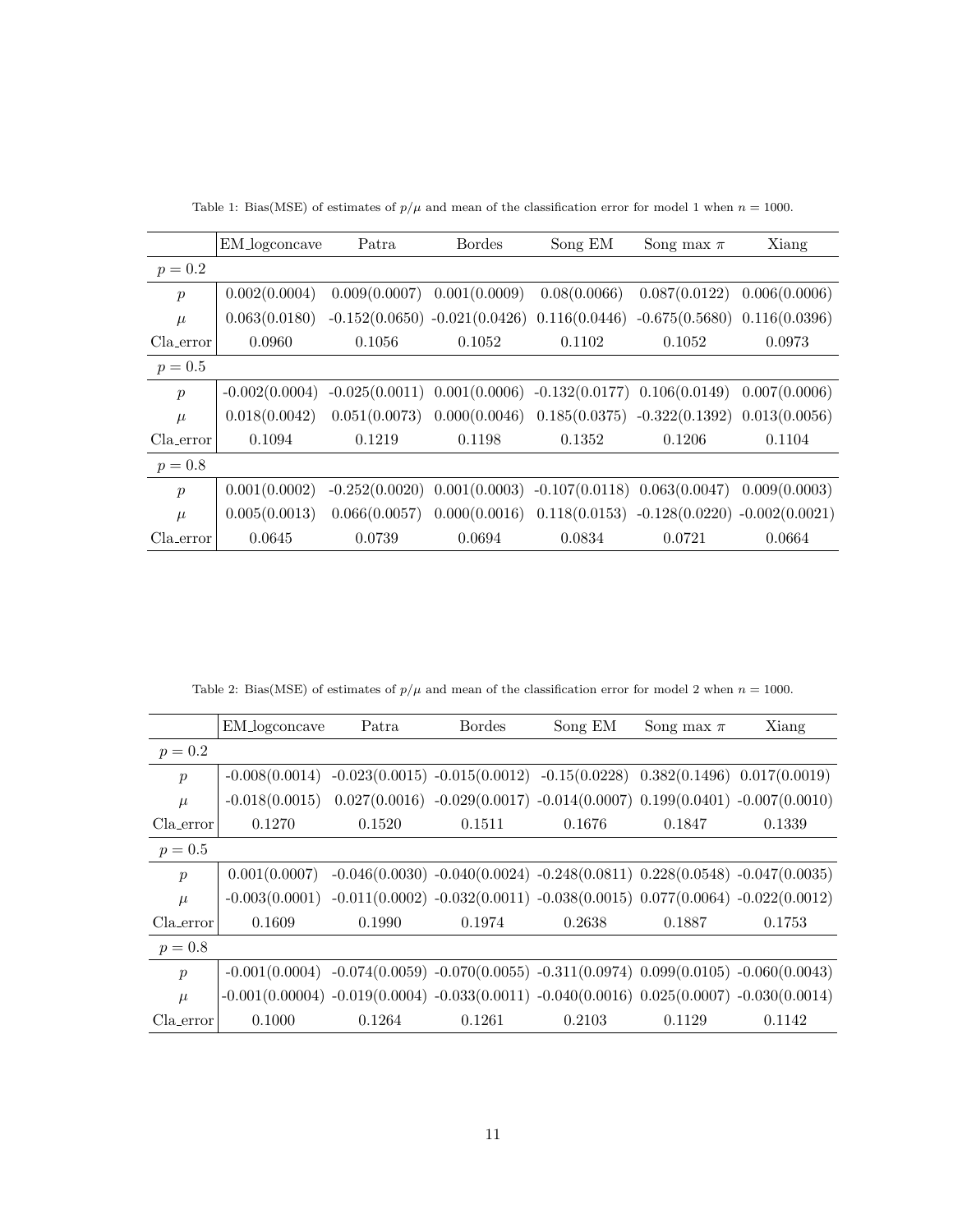|                  | EM_logconcave    | Patra            | <b>Bordes</b> | Song EM | Song max $\pi$                                    | Xiang  |
|------------------|------------------|------------------|---------------|---------|---------------------------------------------------|--------|
| $p = 0.2$        |                  |                  |               |         |                                                   |        |
| $\boldsymbol{p}$ | 0.001(0.0002)    | $-0.001(0.0006)$ | NA.           |         | $-0.060(0.0038)$ $0.410(0.1698)$ $0.024(0.0011)$  |        |
| $\mu$            | 0.006(0.0082)    | $-0.039(0.0152)$ | NA.           |         | $0.048(0.0149) -1.140(1.3094) -0.105(0.0184)$     |        |
| Cla_error        | 0.0709           | 0.0851           | NA.           | 0.0879  | 0.1568                                            | 0.0790 |
| $p = 0.5$        |                  |                  |               |         |                                                   |        |
| $\boldsymbol{p}$ | 0.000(0.0003)    | $-0.013(0.0006)$ | NA.           |         | $-0.073(0.0057)$ $0.259(0.0681)$ $0.042(0.0028)$  |        |
| $\mu$            | 0.003(0.0021)    | $-0.011(0.0030)$ | NA            |         | $0.018(0.0030)$ $-0.502(0.2578)$ $-0.091(0.0157)$ |        |
| Cla_error        | 0.0595           | 0.0767           | NA            | 0.0790  | 0.1166                                            | 0.0732 |
| $p = 0.8$        |                  |                  |               |         |                                                   |        |
| $\boldsymbol{p}$ | 0.001(0.0002)    | $-0.228(0.0010)$ | NA.           |         | $-0.231(0.0012)$ $0.104(0.0112)$ $0.071(0.0060)$  |        |
| $\mu$            | $-0.001(0.0013)$ | $-0.002(0.0014)$ | NA.           |         | $-0.002(0.0014) -0.159(0.0283) -0.104(0.0224)$    |        |
| Cla_error        | 0.0260           | 0.0325           | NA.           | 0.0322  | 0.0526                                            | 0.0617 |

Table 3: Bias(MSE) of estimates of  $p/\mu$  and mean of the classification error for model 3 when  $n = 1000$ .

Table 4: Bias(MSE) of estimates of  $p/\mu$  and mean of the classification error for model 4 when  $n = 1000$ .

|                  | EM_logconcave                   | Patra            | <b>Bordes</b> | Song EM | Song max $\pi$                                  | Xiang  |
|------------------|---------------------------------|------------------|---------------|---------|-------------------------------------------------|--------|
| $p = 0.2$        |                                 |                  |               |         |                                                 |        |
| $\boldsymbol{p}$ | $-0.000(0.0002)$                | 0.005(0.0005)    | NA            |         | $0.006(0.0003)$ $0.106(0.0160)$ $0.056(0.0041)$ |        |
| $\mu$            | $-0.023(0.0321)$                | $-0.286(0.1299)$ | NA            |         | $-0.304(0.1353) -1.066(1.4174) -0.738(1.0279)$  |        |
| Cla_error        | 0.0112                          | 0.0139           | NA.           | 0.0137  | 0.0205                                          | 0.0215 |
| $p = 0.5$        |                                 |                  |               |         |                                                 |        |
| $\boldsymbol{p}$ | 0.000(0.0002)                   | $-0.009(0.0004)$ | NA            |         | $0.014(0.0005)$ $0.067(0.0057)$ $0.049(0.0030)$ |        |
| $\mu$            | $-0.005(0.0074) -0.148(0.0332)$ |                  | NA            |         | $-0.185(0.0459) -0.333(0.1439) -0.676(0.6616)$  |        |
| Cla_error        | 0.0110                          | 0.0157           | NA.           | 0.0163  | 0.0160                                          | 0.0207 |
| $p = 0.8$        |                                 |                  |               |         |                                                 |        |
| $\boldsymbol{p}$ | $-0.001(0.0001)$                | $-0.023(0.0007)$ | NA            |         | $0.006(0.0002)$ $0.038(0.0019)$ $0.066(0.0048)$ |        |
| $\mu$            | $-0.002(0.0052) -0.025(0.0077)$ |                  | NA.           |         | $-0.054(0.0098) -0.147(0.0352) -0.718(0.5396)$  |        |
| Cla_error        | 0.0045                          | 0.0078           | NA            | 0.0089  | 0.0108                                          | 0.0319 |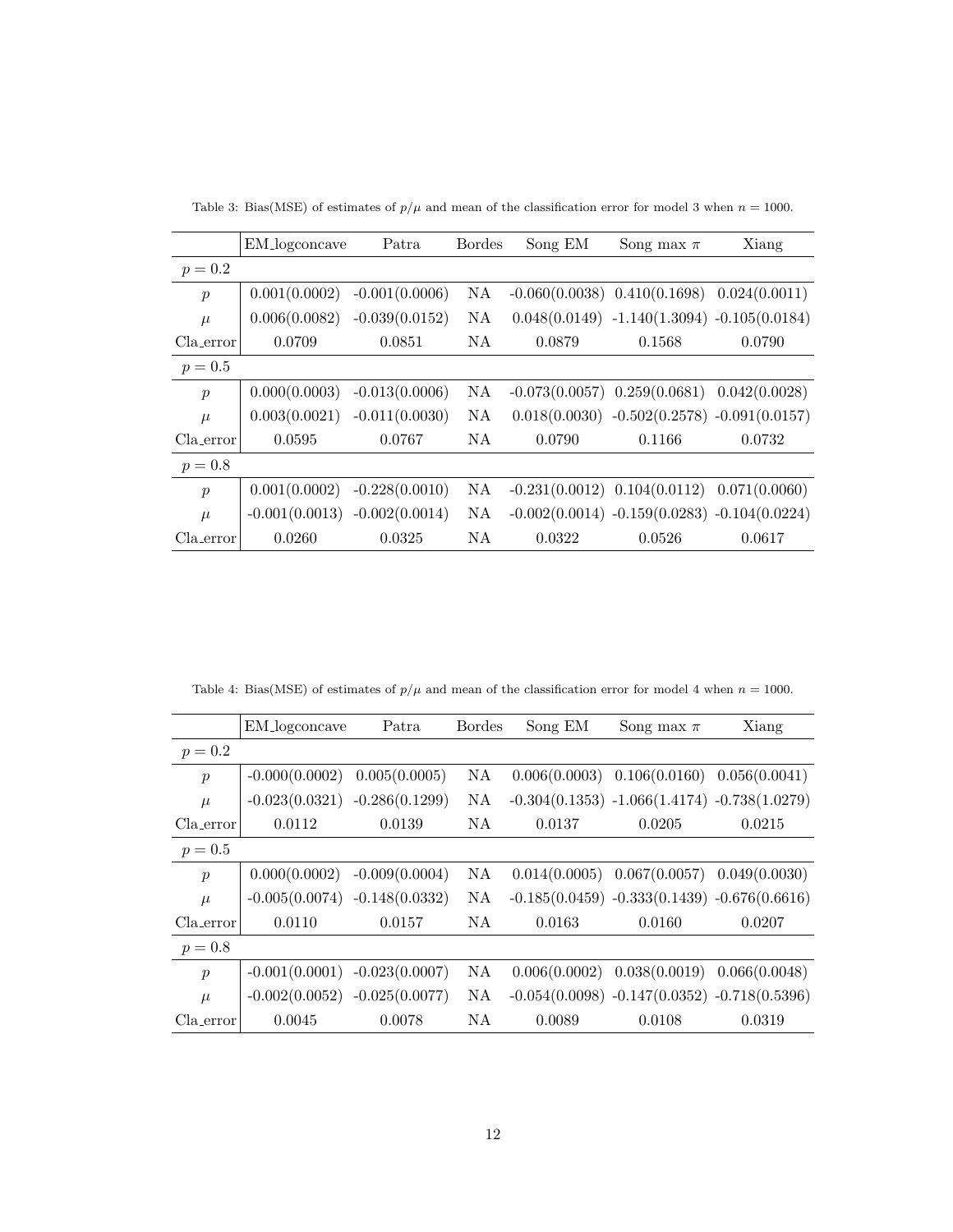|                  | EM_logconcave    | Patra            | <b>Bordes</b> | Song EM       | Song max $\pi$                  | Xiang                                          |
|------------------|------------------|------------------|---------------|---------------|---------------------------------|------------------------------------------------|
| $p = 0.2$        |                  |                  |               |               |                                 |                                                |
| $\boldsymbol{p}$ | 0.001(0.0002)    | 0.006(0.0006)    | NA.           | 0.018(0.0005) |                                 | $0.110(0.0154)$ $0.037(0.0018)$                |
| $\mu$            | 0.004(0.0193)    | $-0.399(0.2021)$ | NA.           |               |                                 | $-0.427(0.2126) -1.129(1.4965) -0.923(0.9073)$ |
| Cla_error        | 0.0012           | 0.0044           | NA.           | 0.0045        | 0.0105                          | 0.0092                                         |
| $p = 0.5$        |                  |                  |               |               |                                 |                                                |
| $\boldsymbol{p}$ | 0.000(0.0003)    | $-0.009(0.0005)$ | NА            | 0.023(0.0008) | $0.131(0.0208)$ $0.061(0.0044)$ |                                                |
| $\mu$            | $-0.001(0.0079)$ | $-0.173(0.0384)$ | NA            |               |                                 | $-0.213(0.0538) -0.681(0.5620) -0.650(0.4645)$ |
| Cla_error        | 0.0007           | 0.0079           | NA            | 0.0090        | 0.0202                          | 0.0189                                         |
| $p = 0.8$        |                  |                  |               |               |                                 |                                                |
| $\boldsymbol{p}$ | 0.001(0.0001)    | $-0.223(0.0007)$ | NA            | 0.009(0.0002) | 0.079(0.0068)                   | 0.081(0.0071)                                  |
| $\mu$            | 0.000(0.0047)    | $-0.027(0.0061)$ | NA.           |               |                                 | $-0.051(0.0077) -0.313(0.1123) -0.473(0.2482)$ |
| Cla_error        | 0.0003           | 0.0022           | NA.           | 0.0030        | 0.0190                          | 0.0426                                         |

Table 5: Bias(MSE) of estimates of  $p/\mu$  and mean of the classification error for model 5 when  $n = 1000$ .

Table 6: Bias(MSE) of estimates of  $p/\mu$  and mean of the classification error for model 6 when  $n = 1000$ .

<span id="page-12-0"></span>

|                  | EM_logconcave                                                                       | Patra  | <b>Bordes</b>                                                                     | Song EM | Song max $\pi$ | Xiang         |
|------------------|-------------------------------------------------------------------------------------|--------|-----------------------------------------------------------------------------------|---------|----------------|---------------|
| $p = 0.2$        |                                                                                     |        |                                                                                   |         |                |               |
| $\boldsymbol{p}$ | $-0.010(0.0003)$                                                                    |        | $-0.007(0.0006)$ $0.083(0.0012)$ $-0.022(0.0006)$ $0.077(0.0080)$ $0.001(0.0003)$ |         |                |               |
| $\mu$            | 0.171(0.0455)                                                                       |        | $0.029(0.0262) -0.075(0.0843) 0.083(0.0257) -0.414(0.2369) 0.001(0.0177)$         |         |                |               |
| Cla_error        | 0.0440                                                                              | 0.0450 | 0.0455                                                                            | 0.0457  | 0.0468         | 0.0435        |
| $p = 0.5$        |                                                                                     |        |                                                                                   |         |                |               |
| $\boldsymbol{p}$ | 0.001(0.0003)                                                                       |        | $-0.031(0.0015) -0.002(0.0006) -0.053(0.0031) 0.038(0.0028) -0.002(0.0631)$       |         |                |               |
| $\mu$            | $-0.010(0.0115)$                                                                    |        | $0.148(0.0264) -0.003(0.0066) 0.182(0.0375) -0.020(0.0185) 0.018(0.0066)$         |         |                |               |
| $Cla_error$      | 0.0094                                                                              | 0.0672 | 0.0658                                                                            | 0.0680  | 0.0656         | 0.0631        |
| $p = 0.8$        |                                                                                     |        |                                                                                   |         |                |               |
| $\boldsymbol{p}$ | $-0.001(0.0001)$ $-0.059(0.0037)$ $-0.002(0.0004)$ $-0.063(0.0043)$ $0.008(0.0006)$ |        |                                                                                   |         |                | 0.001(0.0034) |
| $\mu$            | $-0.004(0.0072)$                                                                    |        | $0.169(0.0307) -0.001(0.0024) 0.174(0.0321) 0.055(0.0073) -0.003(0.0034)$         |         |                |               |
| Cla_error        | 0.0046                                                                              | 0.0637 | 0.0570                                                                            | 0.0643  | 0.0567         | 0.0545        |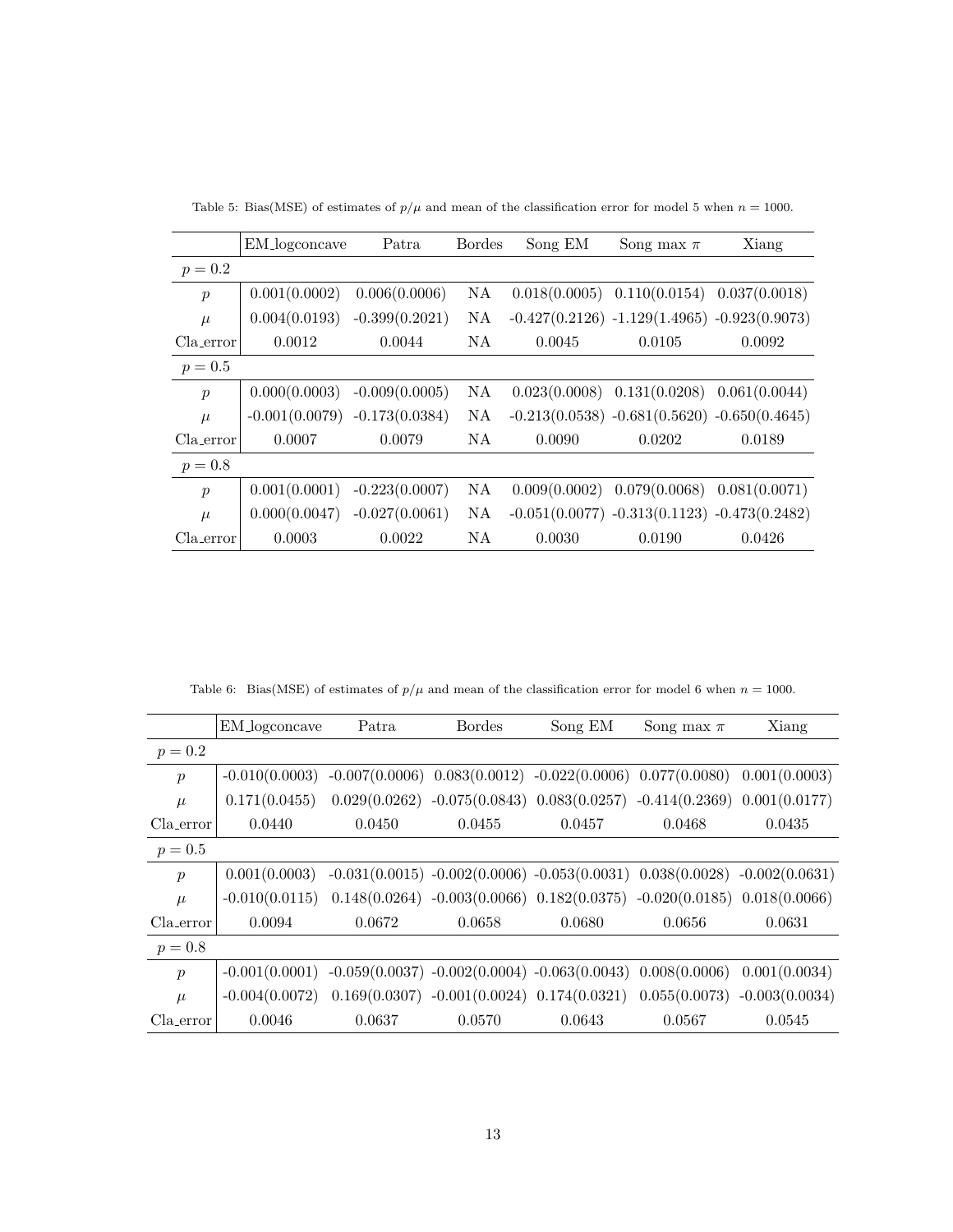<span id="page-13-1"></span>[\(2010\)](#page-32-0) gives the worst results in terms of MSE.



Figure 1: (a): MSE of the estimates of p when  $p = 0.2$ ,  $n = 1000$ ; (b): MSE of the estimates of  $\mu$  when  $p = 0.2$ ,  $n = 1000$ .

#### <span id="page-13-0"></span>5. Real Data Application

#### 5.1. Prostate Data

In this section we consider the prostate data consisting of genetic expression levels related to prostate cancer patients of [Efron \(2012\)](#page-31-8). The data set is a  $6033 \times 102$  matrix, with entries  $x_{ij}$  = expression level for gene i on patient j,  $i = 1, \dots, n$ ,  $j = 1, \dots, m$ , here  $n = 6033$ ,  $m = 102$ . Among the  $m = 102$ patients,  $m_1 = 50$  of them are normal control subjects (corresponding to  $j = 1, \dots, m_1$ ) and  $m_2 = 52$ of them are prostate cancer patients (corresponding to  $j = m_1 + 1, \cdots, m_2$ ). The goal of the study is to discover the potential genes that are differentially expressed between normal control and prostate cancer patients.

Two-sample t-test is performed to test the significance of each gene i by,

$$
t_i = (\bar{x}_i(1) - \bar{x}_i(2))/s_i,
$$

where 
$$
\bar{x}_i(1) = \left(\sum_{j=1}^{m_1} x_{ij}\right)/m_1
$$
,  $\bar{x}_i(2) = \left(\sum_{j=m_1+1}^{m_2} x_{ij}\right)/m_2$ ,  $s_i^2 = (1/m_1 + 1/m_2) \left\{\sum_{j=1}^{m_1} (x_{ij} - \bar{x}_i(1))^2 + \right\}$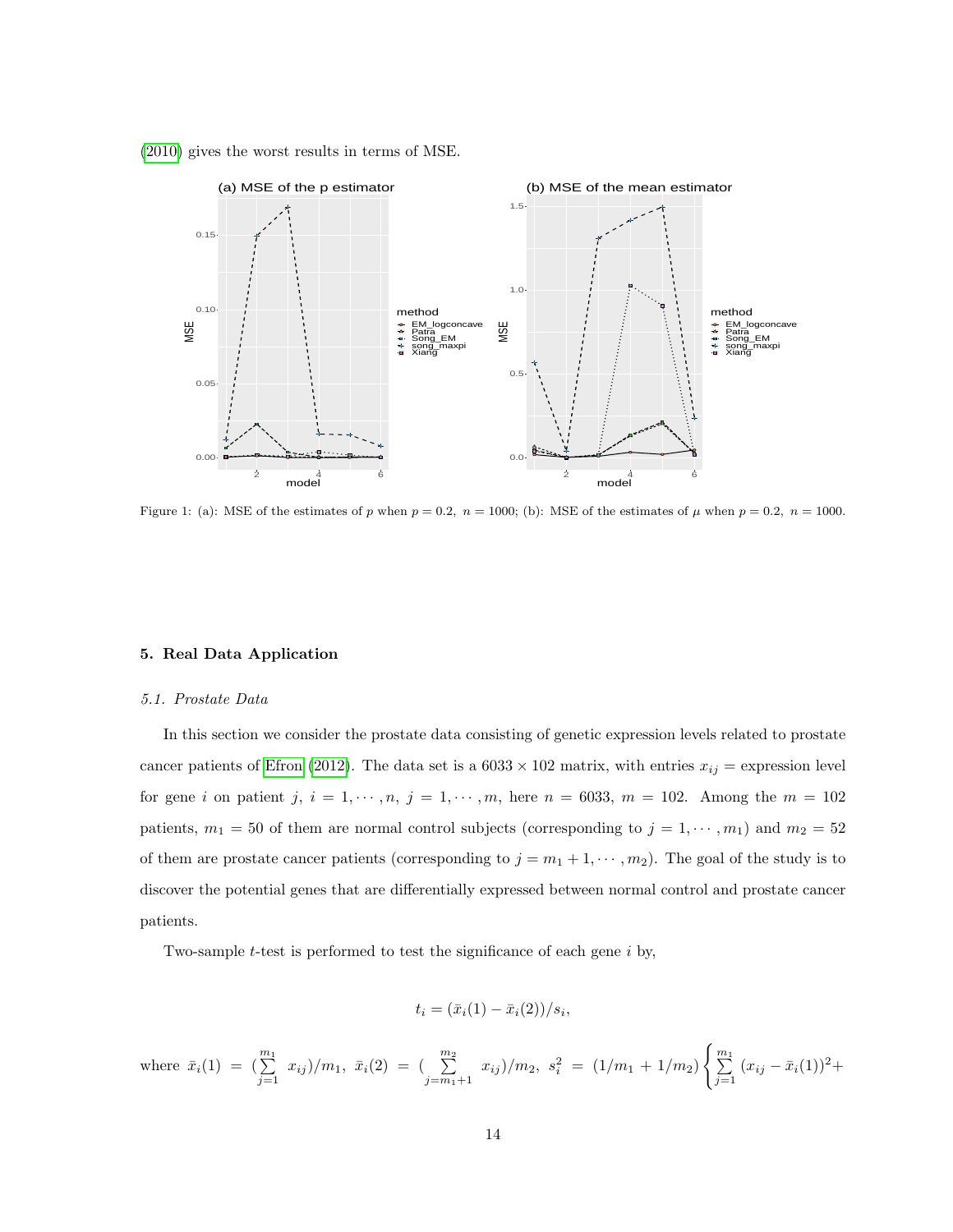$\sum_{i=1}^{m_2}$  $\sum_{j=m_1+1}^{\infty} (x_{ij} - \bar{x}_i(2))^2$  $\mathcal{L}$  $/(m-2)$ . These two-sided t-tests produce  $n = 6033$  p-values, and the distribution of these  $p$ -values under the null hypothesis (i.e., gene  $i$  is not differentially expressed) has a uniform density, while under the alternative hypothesis (i.e., gene  $i$  is differentially expressed) has a non-increasing density.

The estimation of  $p$  is reported in Table [7.](#page-14-0) We can see that the estimate by [Bordes](#page-30-0) *et al.* [\(2006\)](#page-30-0) and the Maximizing- $\pi$  type estimate by Song *[et al.](#page-32-0)* [\(2010\)](#page-32-0) give a relatively big estimate. The estimate procedure by [Bordes](#page-30-0) et al. [\(2006\)](#page-30-0) assumes the density function under the alternative hypothesis to be symmetric, while in our example this density is non-increasing, which implies the violation of their symmetric assumption. It is known that the Maximizing- $\pi$  type estimator by Song *[et al.](#page-32-0)* [\(2010\)](#page-32-0) tends to overestimate the p value, which can also been seen in Table [7.](#page-14-0) We also want to point out that several approaches have been proposed by Efron  $(2012)$  to estimate p as well, the estimator based on central matching method gives  $\hat{p} = 0.020$  (please see [Efron \(2012\)](#page-31-8) and [Efron](#page-31-9) *et al.* [\(2007\)](#page-31-9) for detailed description of those estimators), and Table [7](#page-14-0) shows that our estimator gives a closest value to Efron's result.

Table 7: Estimates of p for the prostate cancer data.

<span id="page-14-0"></span>

| EM_logconcave Patra Bordes Song EM Song max $\pi$ Xiang |  |                      |                   |  |
|---------------------------------------------------------|--|----------------------|-------------------|--|
| 0.0173                                                  |  | 0.0817 0.1975 0.0076 | $0.6132$ $0.1915$ |  |

Figure [2](#page-15-0) shows that our estimate of the density  $\hat{f}$  under the alternative tends to have a much smaller support comparing to the one given by Patra  $&$  Sen (2016). Again, as we noted before, the method by [Patra & Sen \(2016\)](#page-31-0) assumes that f is decreasing on the whole support of  $f_0$ . While in reality, smaller  $p$ -values tends to indicate the alternative hypothesis, hence it actually makes sense that the support of  $f$ for this prostate data may be much smaller than  $(0, 1)$ . The estimate produced by [Bordes](#page-30-0) *et al.* [\(2006\)](#page-30-0) is not very reliable, since the density  $f$  is not symmetric. For this example, if we apply [Bordes](#page-30-0) *et al.* [\(2006\)](#page-30-0)'s method to the original t statistics directly, the estimate is  $\hat{p} = 0.0072$ .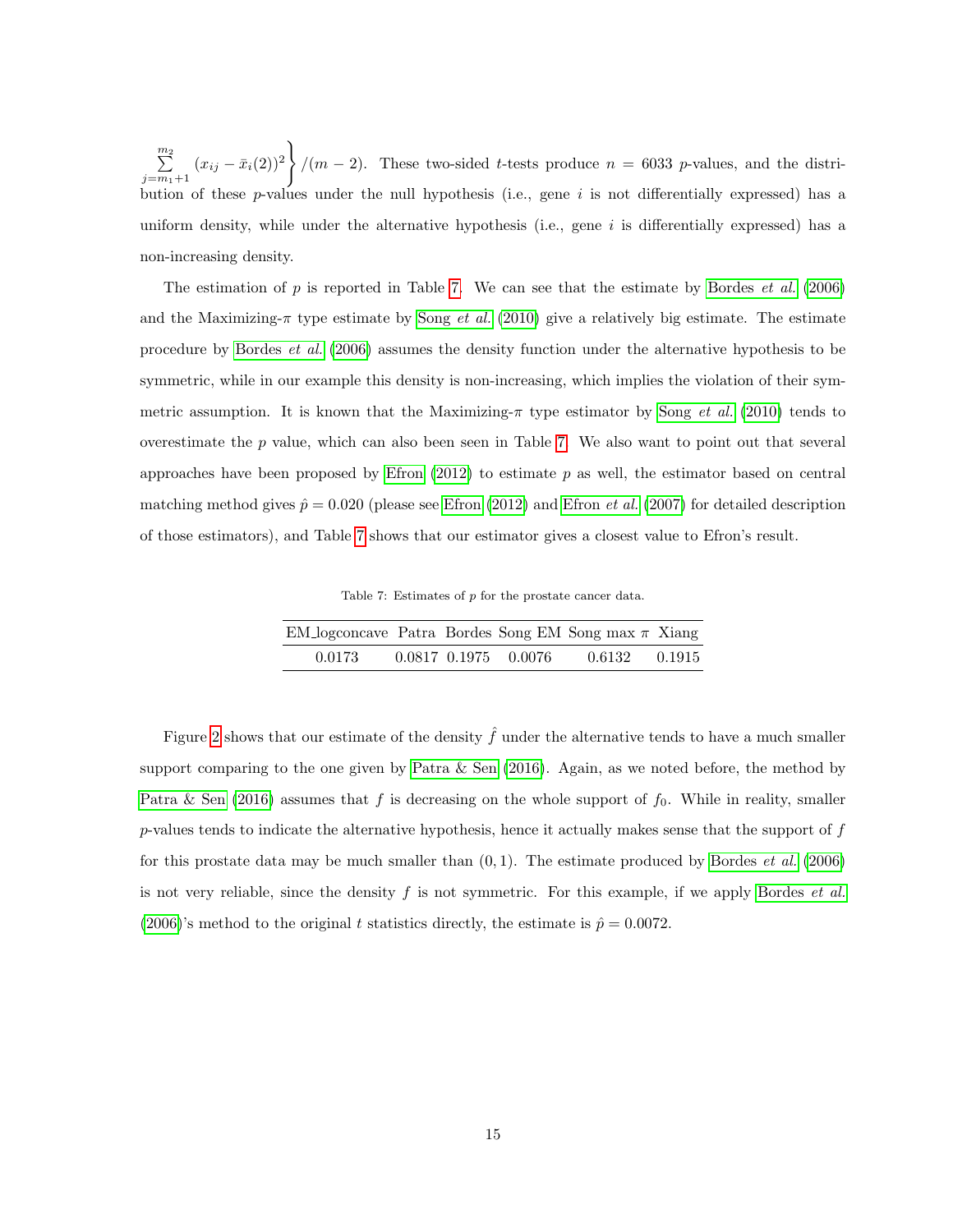<span id="page-15-0"></span>

Figure 2: Plots for the prostate data: (a) Histogram of the  $p$ -values. The horizontal line represents the Uniform $(0,1)$ distribution. (b) Plot of the estimated density  $\hat{f}$  by our maximum likelihood estimation via EM algorithm. (c) Plot of the estimated density  $\hat{f}$  by the method of [Patra & Sen](#page-31-0) [\(2016\)](#page-31-0).

#### 5.2. Carina Data

Carina is one of the seven dwarf spheroidal (dSph) satellite galaxies of Milkey Way. Here we consider the data consisting of radial velocities (RV) of  $n = 1266$  stars from Carina galaxy. The data is obtained by Magellan and MMT telescopes [\(Walker](#page-32-5) et al. [\(2007\)](#page-32-5)). The stars of Milkey Way contribute contamination to this data set. We assume the distribution  $f_0$  of RV from stars of Milkey Way is known from the Besancon Milky Way model [\(Robin](#page-31-10)  $et \ al.$  [\(2003\)](#page-31-10)). Now we would like to analyze this data set to better understand the mixture distribution of the RV of stars in Carina galaxy.

The estimation of  $p$  is reported in Table [8.](#page-16-1) Again we see that the estimation by Song *[et al.](#page-32-0)* [\(2010\)](#page-32-0)'s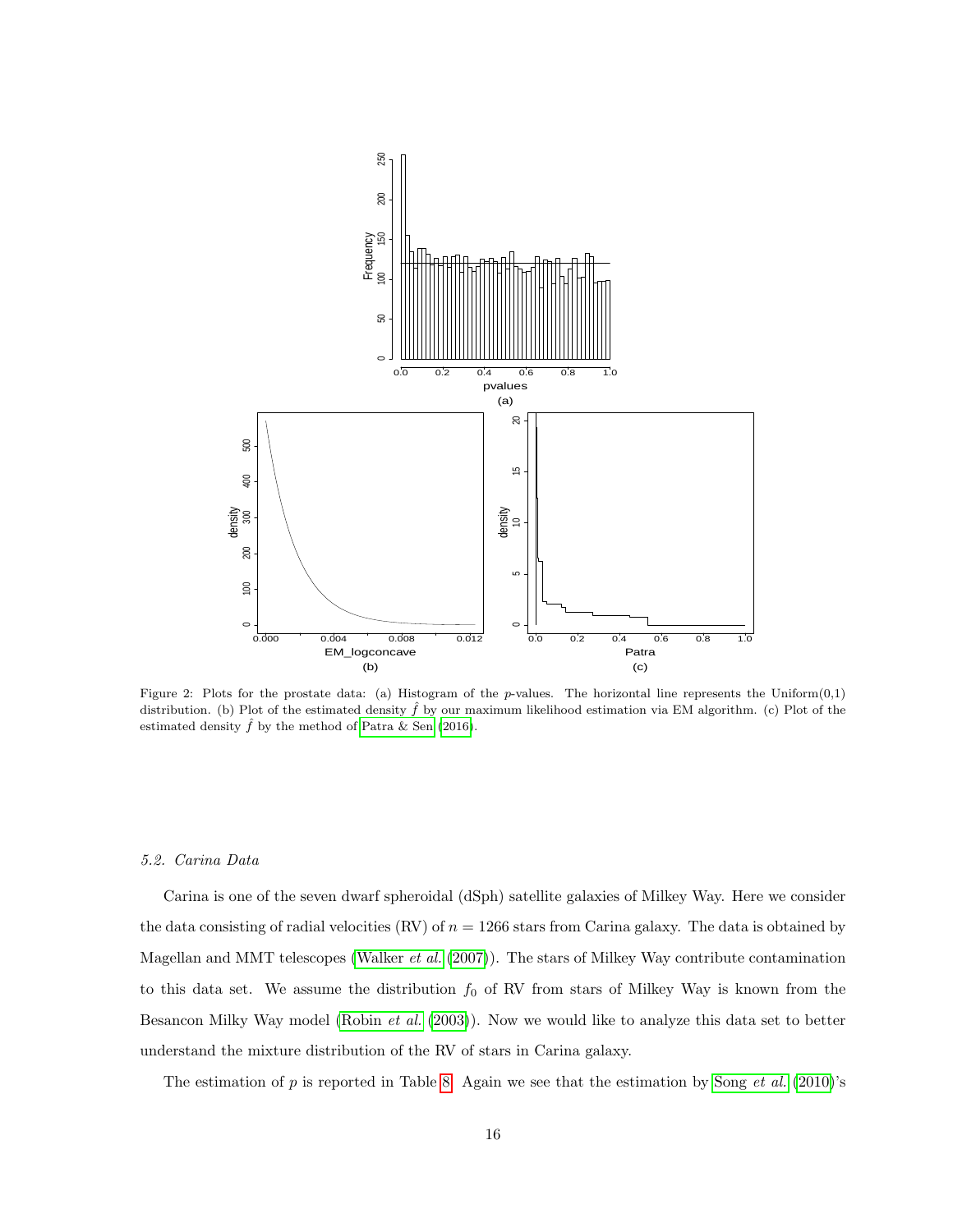<span id="page-16-2"></span>

Figure 3: Histogram of RV data overlaid with the estimated two components from our EM log-concave algorithm

<span id="page-16-1"></span>Maximizing- $\pi$  type estimator gives a relatively big estimate. Other estimates are relatively close.

Table 8: Estimates of  $p$  for the Carina data.

| EM_logconcave Patra Bordes Song EM Song max $\pi$ Xiang |  |                         |       |        |
|---------------------------------------------------------|--|-------------------------|-------|--------|
| 0.354                                                   |  | $0.364$ $0.363$ $0.370$ | 0.687 | -0.385 |

Next in Figure [3](#page-16-2) we plot the histogram of the RV data overlaid with our estimated two components of the mixture density, and we can see that our estimation approximates the real data fairly well. The component corresponding to the stars of Carina looks very symmetric, and in fact astronomers usually assume the distribution to be Gaussian, which causing the density estimation proposed by [Patra & Sen](#page-31-0) [\(2016\)](#page-31-0) does not work here.

# <span id="page-16-0"></span>6. Discussion

In this paper we study the two-component mixture model with one component completely known. A nonparametric maximum likelihood estimator is developed via EM algorithm and log-concave approximation. Unlike most existing estimation procedures, our new method finds the mixing proportion and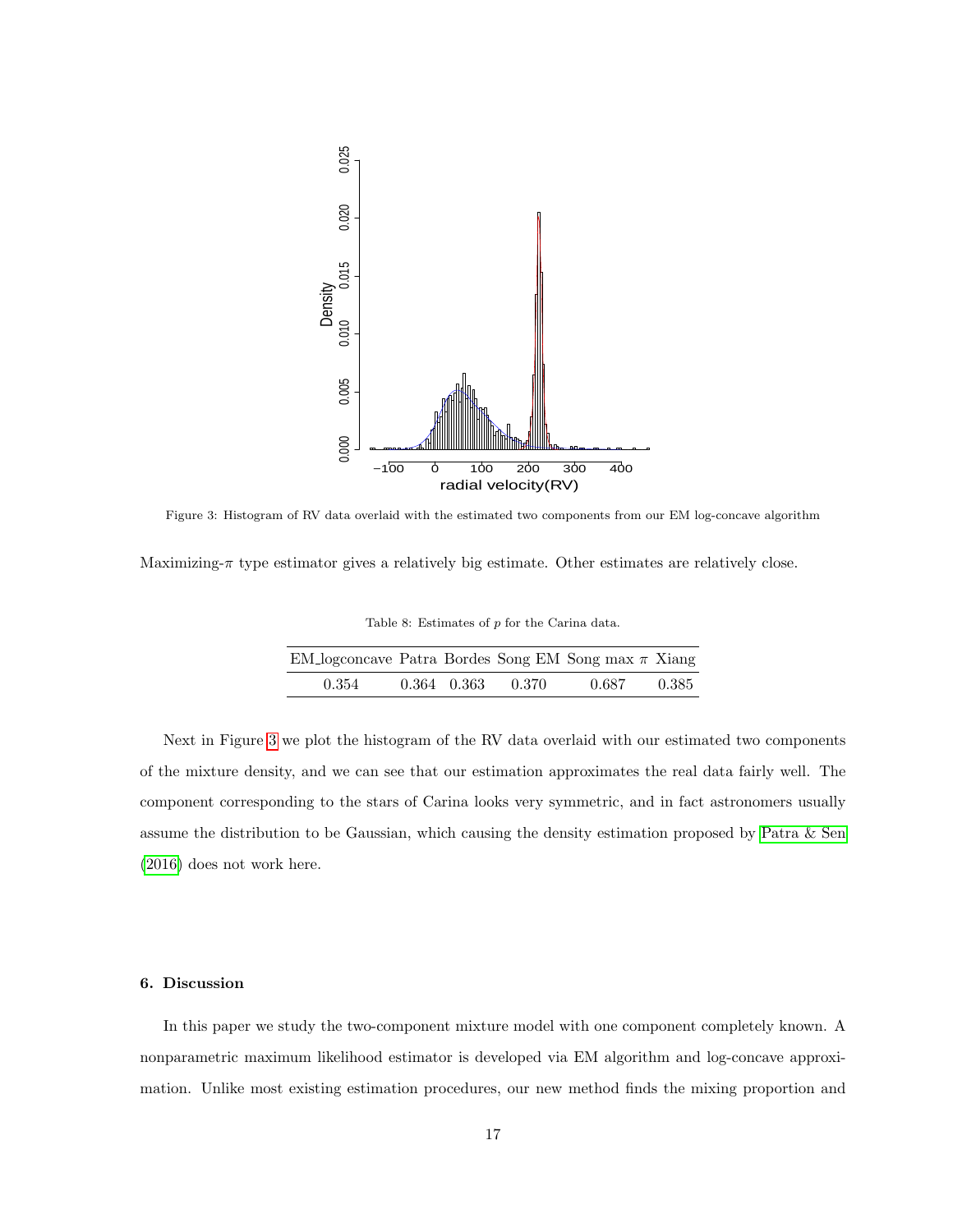the distribution of the unknown component simultaneously without any selection of a tuning parameter and the proposed EM algorithm satisfies the non-decreasing property of the traditional EM algorithm. Simulation results show that our method is more favorable than many other competing estimation methods.

We are able to prove the existence and consistency of our maximum likelihood estimator for a general distribution Q. But we do require some extra conditions on  $f_0$  and  $f$ . A possible future research direction is trying to ease these assumptions and make it more general. In addition, it would be also our interest to apply our method to a more general model where the component  $f_0$  also contains some unknown parameter.

# <span id="page-17-0"></span>7. Appendix

# 7.1. Theoretical Proof

**Proof of Proposition [2.1.](#page-2-1)** According to [Patra & Sen \(2016\)](#page-31-0), if we let G,  $F_0$ , and F be the cumulative distribution functions of g,  $f_0$  and f respectively, define  $p_0 = \inf\{\gamma \in (0, 1] : [G - (1 - \gamma)F_0]/\gamma \text{ is a CDF}\},\$ then

$$
p_0 = p\{1 - \operatorname{essinf}\frac{f}{f_0}\},
$$

where essinf(h) = sup{ $t \in R : \mathfrak{m}{x : h(x) < t} = 0$ }, and here m represents the Lebesgue measure. Now if essinf $\frac{f}{f_0} > 0$ , there must exist some  $t > 0$ , such that,  $\mathfrak{m}\lbrace x : \frac{f(x)}{f_0(x)} < t \rbrace = 0$ , i.e.,  $\frac{f(x)}{f_0(x)} \geq t$ almost everywhere, which contradicts to the fact that  $\lim_{x\to a^+} \frac{f(x)}{f_0(x)} = 0$  or  $\lim_{x\to a^-} \frac{f(x)}{f_0(x)} = 0$ . Hence we can conclude that essinf  $\frac{f}{f_0} = 0$ , and consequently  $p_0 = p$ , which means if we can write  $g(x) =$  $(1-p)f_0(x) + pf(x)$ , this p is fixed and equals p<sub>0</sub>. Consequently  $f(x) = (g(x) - (1-p)f_0(x))/p$  is fixed as well, and our model [\(1.1\)](#page-0-0) is identifiable.  $\Box$ 

**Proof of Proposition [2.2.](#page-3-0)** Since  $f(x) = e^{\phi(x)}$  is a log-concave density, there exist constants a and  $b > 0$ , such that  $\phi(x) \le a - b|x|$  (see Cule *[et al.](#page-31-11)* [\(2010b\)](#page-31-11)), which implies

$$
\phi(x) - \log f_0(x) \le a - b|x| - \log f_0(x).
$$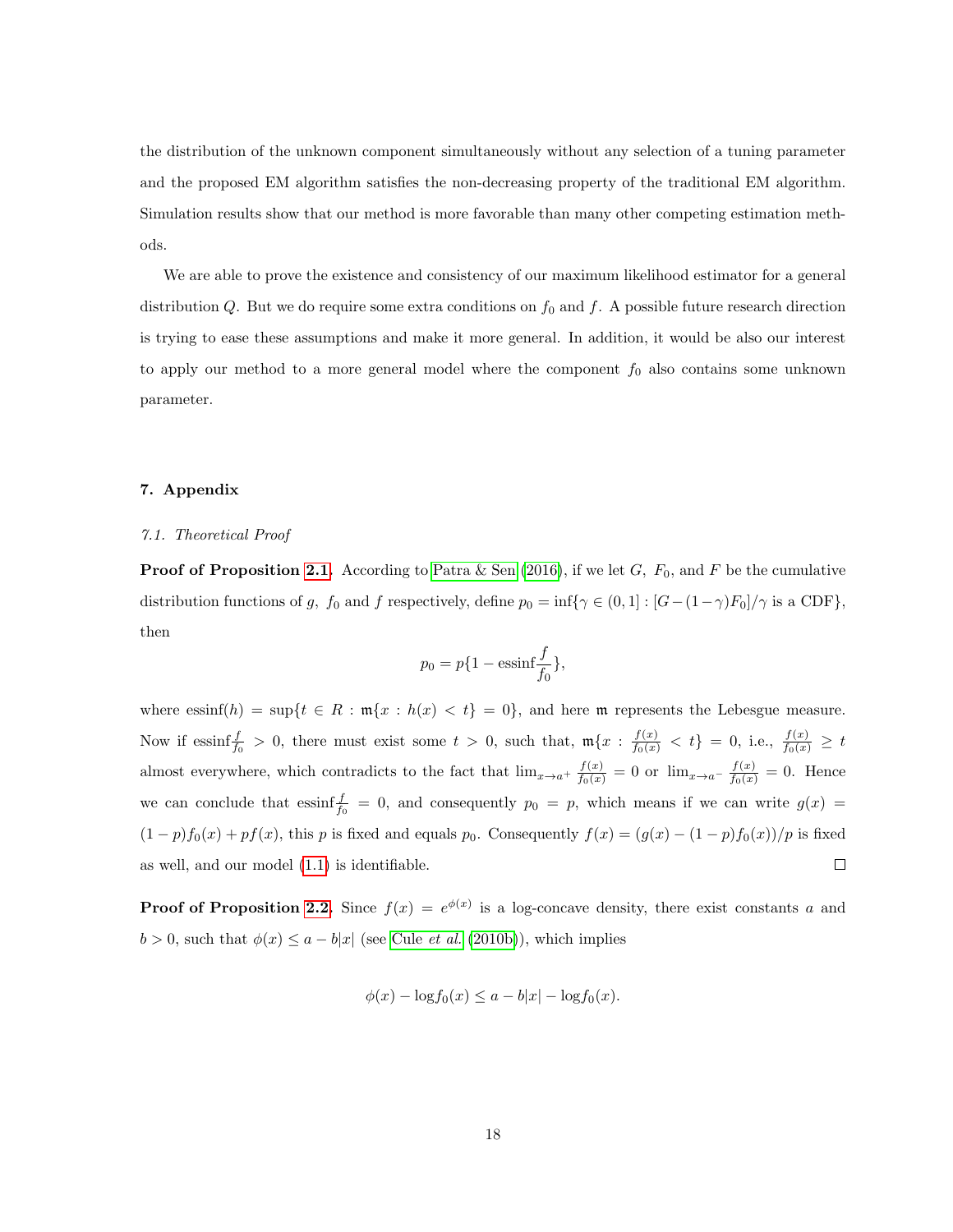Now if  $\log f_0(x) = O(x^k)$ , for some  $0 < k < 1$ , apparently,

$$
-b|x| - \log f_0(x) = |x|^k (-b|x|^{1-k} - \log f_0(x)/|x|^k) \to -\infty, \text{ as } x \to +\infty \text{ or } x \to -\infty.
$$

Hence  $\phi(x) - \log f_0(x) \to -\infty$  as  $x \to +\infty$  or  $x \to -\infty$ , which shows  $\lim_{x \to +\infty} \frac{f(x)}{f_0(x)} = 0$ . Thus, model [\(1.1\)](#page-0-0) is identifiable from Proposition [2.1.](#page-2-1)  $\Box$ 

**Proof of Theorem [3.1.](#page-6-0)** Suppose  $\int ||x||^k Q(dx) < \infty$ , interior(csupp(Q))  $\neq \emptyset$ ,  $\int e^{\phi(x)} dx = 1$  and  $f_0(x) \leq$  $m(x)e^{\phi(x)}$ . For any concave function  $\phi$  satisfying the above conditions, there exist  $(a_0, b_0)$ , such that  $\phi(x) \le a_0 - b_0 ||x||$ , thus for any  $p \ne 0$ ,  $L(p, -b_0 ||x|| - \log(\int e^{-b_0 ||x||} dx), Q) \ge \log \frac{p}{\int e^{-b_0 ||x||} dx} - b_0 \int ||x|| Q(dx)$  $-\infty$ , thus we have  $L(Q) > -\infty$ . When maximizing  $L(p, \phi, Q)$  over all  $\phi \in \tilde{\Phi}^d$ , we may restrict our attention to functions  $\phi$  such that  $dom(\phi) = \{x \in R^d : \phi(x) > -\infty\} \subseteq \text{csupp}(Q)$ . For if  $dom(\phi) \nsubseteq \text{csupp}(Q)$ , replacing  $\phi(x)$  with  $-\infty$  for all  $x \notin \text{csupp}(Q)$ , then the value of  $L(p, \phi - \log(\int e^{\phi(x)} dx), Q)$  would be greater or equal to the original  $L(p, \phi, Q)$ . Note that since  $\text{csupp}(f_0) \subseteq \text{csupp}(Q)$ , the new concave function  $\phi' = \phi - \log(\int e^{\phi(x)} dx)$  still satisfies the conditions above, i.e.,  $\int e^{\phi'(x)} dx = 1$ ,  $f_0(x) \le m(x)e^{\phi'(x)}$ and dom $(\phi') = \{x \in R^d : \phi(x) > -\infty\} \subseteq \text{csupp}(Q)$ . We denote  $\Phi(Q)$  to be the family of all  $\phi \in \Phi^d$  with these properties.

Now we show that  $L(Q) < \infty$ . Suppose that  $\phi \in \Phi(Q)$  is such that  $M = \max_{x \in R^d} \phi(x) > 0$ . Let  $D_t = \{\phi \geq t\}$ , hence  $D_t$  is closed and convex. For any  $\alpha > 0$ , we have the following estimate,

<span id="page-18-0"></span>
$$
L(p, \phi, Q) = \int \log((1-p)f_0 + pe^{\phi})dQ
$$
  
\n
$$
\leq \int \log((1-p)m(x) + p)Q(dx) + \int \phi dQ
$$
  
\n
$$
\leq \int \log(m(x) + 1)Q(dx) - \alpha M Q(R^d \setminus D_{-\alpha M}) + MQ(D_{-\alpha M})
$$
  
\n
$$
= \int \log(m(x) + 1)Q(dx) - (\alpha + 1)M(\frac{\alpha}{\alpha + 1} - Q(D_{-\alpha M})).
$$

Note that  $\int \log(m(x) + 1)Q(dx)$  exists since  $\int ||x||^kQ(dx) < \infty$ . By Lemma 4.1 of Dümbgen et al. [\(2011\)](#page-31-4), for any fixed  $\alpha$ ,

$$
Leb(D_{-\alpha M}) \le (1+\alpha)^d M^d e^{-M} / \int_0^{(1+\alpha)M} t^d e^{-t} dt
$$
  
=  $(1+\alpha)^d M^d e^{-M} / (d! + o(1)) \to 0$ , as  $M \to \infty$ .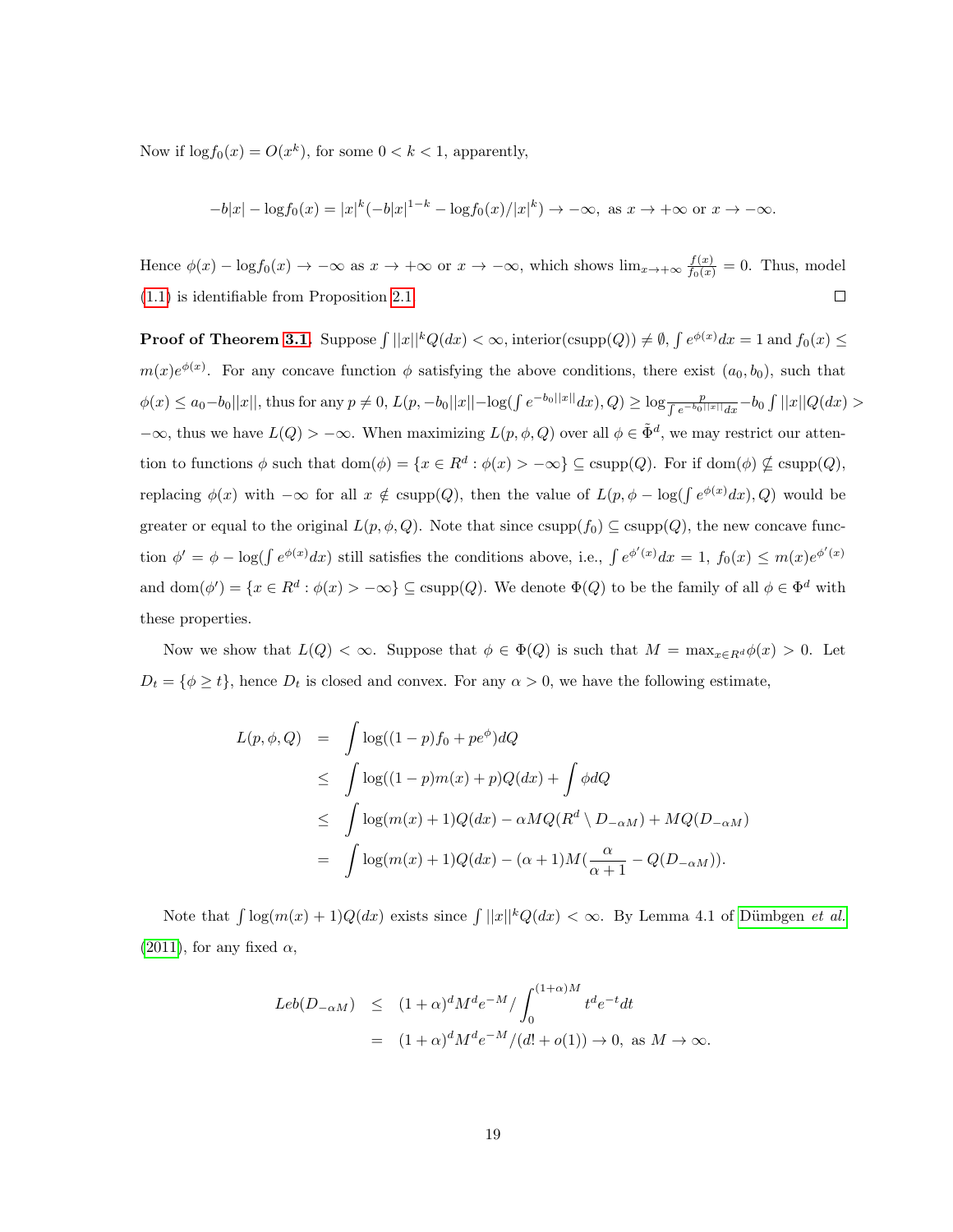Lemma 2.1 of Dümbgen *et al.* [\(2011\)](#page-31-4) says that for sufficiently large  $\alpha$  and sufficiently small  $\delta > 0$ , there exist some sufficiently small  $\epsilon > 0$ , such that,

$$
\sup \{Q(C): C \subseteq R^d \text{ closed and convex, } \text{Leb}(C) \le \delta\} < \frac{\alpha}{\alpha + 1} - \epsilon,
$$

which implies that  $L(p, \phi, Q) \to -\infty$ , as  $M \to \infty$ . Since for any  $\phi \in \Phi(Q)$ , we also have  $L(p, \phi, Q) \le$  $\int \log((1-p)m(x)+p)dQ + M$ ,  $\Rightarrow$   $L(Q) < \infty$  and there exist constants  $M_0$  and  $M_*$ , such that  $L(Q) = \text{sup}$  $\begin{array}{l} p{\in}[0,1],\ \phi{\in}\Phi(Q)\\ \scriptstyle M_0\leq \max(\phi(x))\leq M_* \end{array}$  $L(p, \phi, Q)$ .

Now that we know  $L(Q)$  is real, we are ready to prove the existence of a maximizer  $(p_0, \phi_0)$  of  $L(Q)$ . Let  $(p_n, \phi_n)$  be a sequence such that  $p_n \in [0, 1]$ ,  $\phi_n \in \Phi(Q)$ ,  $M_n = \max(\phi_n(x)) \in [M_0, M_*]$ , and  $-\infty$  $L(p_n, \phi_n, Q) \uparrow L(Q)$  as  $n \to \infty$ . Here we assume  $\{p_n\}$  is a convergent sequence, say  $p_n \to p_0 \in [0, 1]$ , as  $n \to \infty$ . If  $\{p_n\}$  is not convergent, since it is bounded, it must have a convergent subsequence  $\{p_{n_k}\},$ and the sequence  ${p_{n_k}, \phi_{n_k}}$  would satisfy all those properties above and we can just simply replace the original sequence with this subsequence.

Next, we show that,

$$
\inf_{n\geq 1} \phi_n(x_0) > -\infty, \ \forall x_0 \in \text{interior}(\text{csupp}(Q)).\tag{7.1}
$$

For any  $x_0 \in \text{interior}(\text{csupp}(Q))$ , if  $\phi_n(x_0) < M_n$ , then  $x_0$  can not be an interior point of  $\{\phi_n \geq$  $\phi_n(x_0)$ , hence,

<span id="page-19-0"></span>
$$
L(p_n, \phi_n, Q) = \int \log((1 - p_n)f_0 + p_n e^{\phi_n})dQ
$$
  
\n
$$
\leq \int \log(m(x) + 1)Q(dx) + \int \phi_n dQ
$$
  
\n
$$
\leq \int \log(m(x) + 1)Q(dx) + \phi_n(x_0) + (M_n - \phi_n(x_0))Q(\phi_n \geq \phi_n(x_0))
$$
  
\n
$$
\leq \int \log(m(x) + 1)Q(dx) + \phi_n(x_0)(1 - h(Q, x_0)) + \max(M_n, 0),
$$

where  $h(Q, x) = \sup\{Q(C) : C \subseteq \mathbb{R}^d \text{ closed and convex}, x \notin \text{interior}(C)\}$  < 1 by Lemma 2.13 of Dümbgen *et al.* [\(2011\)](#page-31-4). And the above inequalities still hold even if  $\phi_n(x_0) = M_n$ . Thus we have,

$$
\phi_n(x_0) \geq \frac{L(p_n, \phi_n, Q) - \int \log(m(x) + 1)Q(dx) - \max(M_n, 0)}{1 - h(Q, x_0)}
$$
  
\n
$$
\Rightarrow \inf_{n \geq 1} \phi_n(x_0) \geq \frac{L(p_1, \phi_1, Q) - \int \log(m(x) + 1)Q(dx) - \max(M_*, 0)}{1 - h(Q, x_0)} > -\infty,
$$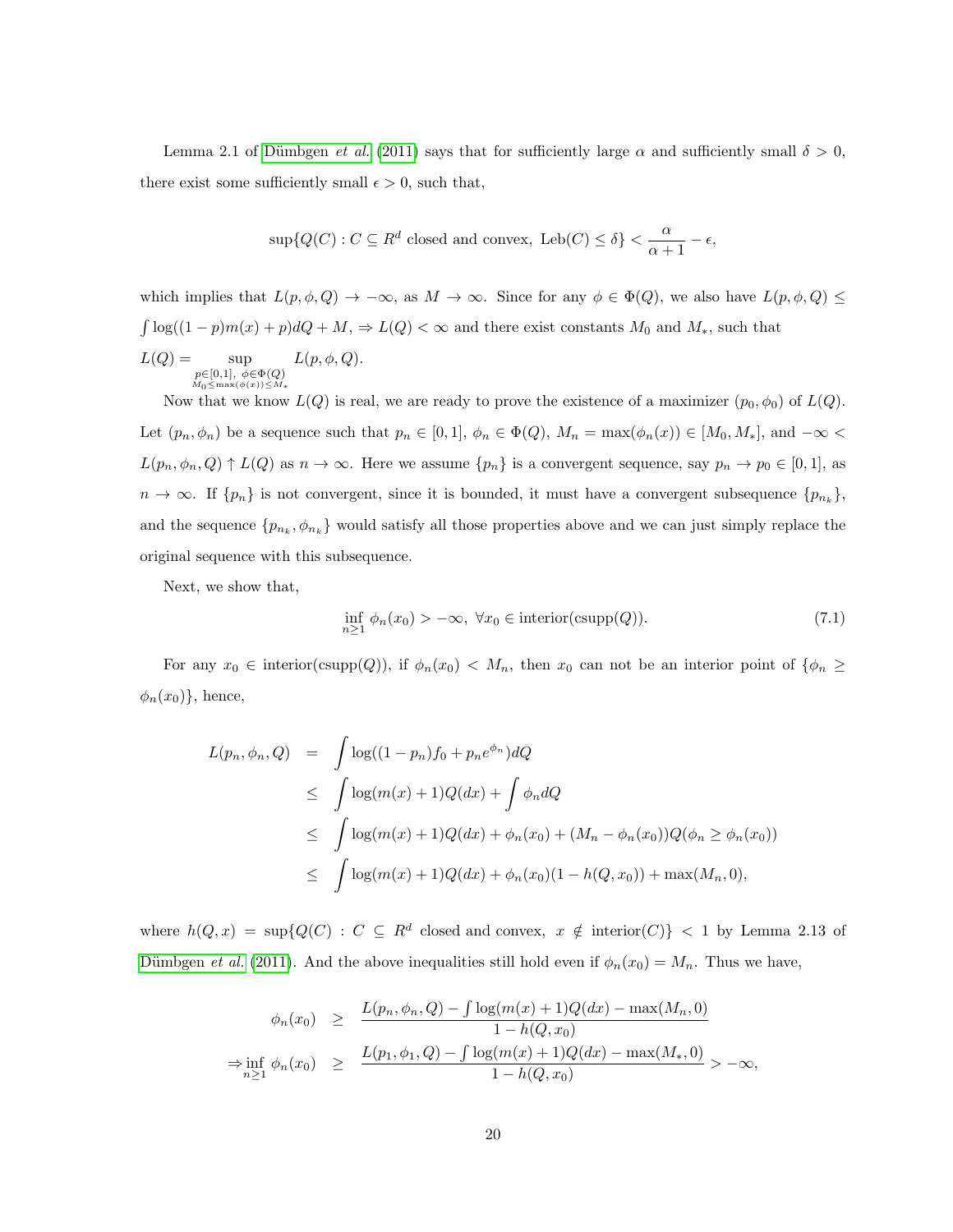which establishes [\(7.1\)](#page-18-0). Since  $\phi_n \leq M_*$ , together with (7.1), Lemma 3.3 of [Schuhmacher](#page-32-6) *et al.* [\(2011\)](#page-32-6) implies that there exist constants a and  $b > 0$  such that,

$$
\phi_n(x) \le a - b||x||, \ \forall n \ge 1, x \in R^d. \tag{7.2}
$$

Let  $C = \{x \in \mathbb{R}^d : \liminf_{n \to \infty} \phi_n(x) > -\infty\} \supseteq \text{interior}(\text{csupp}(Q))$  and  $\overline{\phi}(x) = a - b||x||$ , using Lemma 4.2 of Dümbgen *et al.* [\(2011\)](#page-31-4), together with [\(7.1\)](#page-18-0) and [\(7.2\)](#page-19-0) we can conclude that there exist  $\phi_0 \in \Phi^d$  and a subsequence  $\phi_{n_k}$  such that  $C \subseteq \text{dom}(\phi_0) \subseteq \text{csupp}(Q)$  and,

<span id="page-20-0"></span>
$$
\limsup_{k \to \infty} \phi_{n_k}(x) \leq \phi_0(x) \leq a - b||x||, \forall x \in R^d,
$$
  

$$
\lim_{k \to \infty} \phi_{n_k}(x) = \phi_0(x) > -\infty, \forall x \in \text{interior}(\text{csupp}(Q)).
$$

Since  $\text{dom}(\phi_{n_k}) \subseteq \text{csupp}(Q)$ , we have  $\phi_{n_k}$  converges to  $\phi_0$  almost everywhere as the Lebesgue measure of the boundary of csupp(Q) is zero, then we can conclude  $\int e^{\phi_0(x)}dx = 1$  by dominated convergence. Thus,  $\phi_0 \in \Phi(Q)$ . Next, we apply Fatou's Lemma to the nonnegative functions  $x \mapsto \int \log(m(x))$  $1)Q(dx) + a - b||x|| - \log((1 - p_{n_k})f_0 + p_{n_k}e^{\phi_{n_k}})$ , and we get,

$$
\limsup_{k \to \infty} L(p_{n_k}, \phi_{n_k}, Q) \le L(p_0, \phi_0, Q).
$$

Hence,

$$
L(Q) \ge L(p_0, \phi_0, Q) \ge \limsup_{k \to \infty} L(p_{n_k}, \phi_{n_k}, Q) = L(Q),
$$

which shows  $(p_0, \phi_0)$  is the maximizer that we are looking for.

 $\Box$ 

**Proof of Theorem [3.2.](#page-7-0)** Since  $\lim_{n\to\infty} D_k(Q_n, Q) \to 0$ , hence

$$
Q_n \to_w Q
$$
 and  $\int ||x||^k Q_n(dx) \to \int ||x||^k Q(dx)$ , as  $n \to \infty$ .

Suppose limsup  $L(Q_n) = \lambda \in [-\infty, \infty]$ , thus there exist a subsequence  $\{Q_{n_k}\}\)$ , such that  $L(Q_{n_k}) \to \lambda$ . If we let  $h(x) = -b_0||x|| - \log(\int e^{-b_0||x||} dx)$  as we did in the proof of Theorem [3.1,](#page-6-0) then,  $h \in \tilde{\Phi}^d$ , and for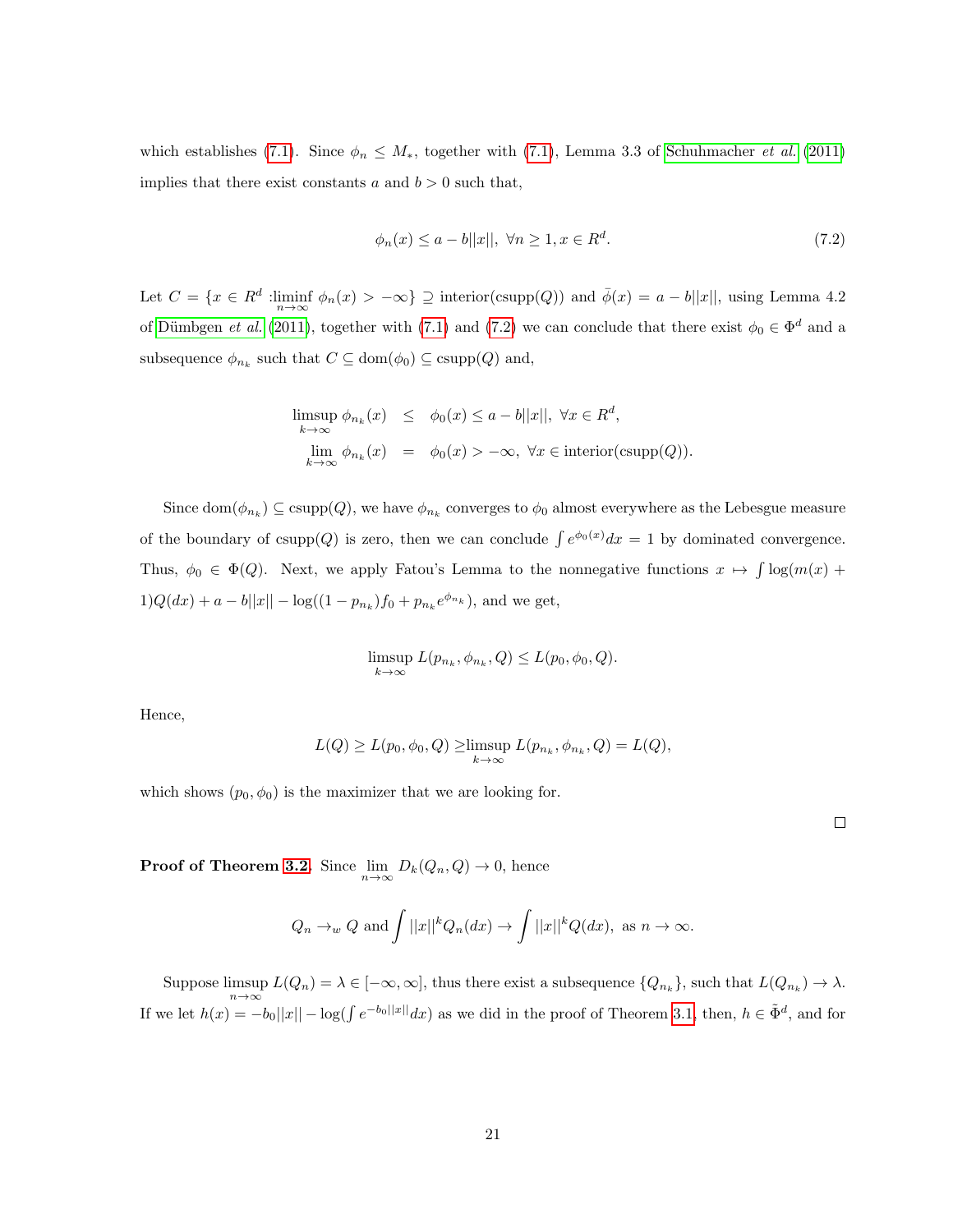any  $p > 0$ ,

$$
\lambda \geq \limsup_{k \to \infty} L(p, h, Q_{n_k}) = \limsup_{k \to \infty} \int \log((1-p)f_0 + pe^h) dQ_{n_k}
$$
  
 
$$
\geq \log p - b_0 \int ||x||Q(dx) - \log(\int e^{-b_0||x||} dx) > -\infty.
$$

Note that in the above inequalities, we used the fact that  $\lim_{n\to\infty} \int ||x||Q_n(dx) = \int ||x||Q(dx)$  by Lemma 4.6 of [Schuhmacher](#page-32-6) et al. [\(2011\)](#page-32-6).

Let  $M_n = \max_{x \in R^d} \phi_n(x)$ . Since  $\lim_{n \to \infty} \int \log(m(x)+1)Q_n(dx) = \int \log(m(x)+1)Q(dx)$  by Lemma 4.6 of [Schuhmacher](#page-32-6) et al. [\(2011\)](#page-32-6), similar to the proof of Theorem [3.1,](#page-6-0) one can show that for n sufficiently large, we have  $L(p_n, \phi_n, Q_n) \to -\infty$ , if  $M_n \to \infty$  as  $n \to \infty$ , and  $L(p_n, \phi_n, Q_n) \leq \int \log(m(x) + 1)Q(dx) + M_n$ , provided that

$$
\limsup_{n \to \infty} Q_n(C_n) < 1, \text{ for any } \{C_n : C_n \subseteq R^n \text{ closed and convex, } \lim_{n \to \infty} \text{Leb}(C_n) = 0\}. \tag{7.3}
$$

Hence there exist some suitable constants  $M_0$  and  $M_*$ , such that  $M_0 < M_{n_k} < M_*$  for k sufficiently large and thus  $\lambda < \infty$ .

Here we explain how [\(7.3\)](#page-20-0) is derived. As in the proof of Lemma 2.1 of [Schuhmacher](#page-32-6), Schuhmacher et al. [\(2011\)](#page-32-6), there exist a simplex  $\tilde{\Delta} = \text{conv}(\tilde{x}_0, \dots, \tilde{x}_d)$  with positive Lebesgue measure and open sets  $U_0, U_1$ ,  $\cdots$ ,  $U_d$  with  $Q(U_j) \ge \eta > 0$ , for  $0 \le j \le d$ , here  $\eta = \min_{0 \le j \le d} Q(U_j) > 0$ . For any convex and closed set C with  $C \cap U_j \neq \emptyset$  for all j, we have  $\tilde{\Delta} \subseteq C$ . By Theorem 4.4.4 of [Chung \(2001\)](#page-30-3),  $\liminf_{n \to \infty} Q_n(U_j) \geq Q(U_j) \geq \eta$ for all j. Thus if  $\lim_{n\to\infty}$  Leb $(C_n) = 0$ , then for any n sufficiently large, Leb $(C_n) <$  Leb $(\tilde{\Delta})$ ,  $\Rightarrow \tilde{\Delta} \nsubseteq C_n$ ,  $\Rightarrow$ there exist some j, such that  $C_n \cap U_j = \emptyset$ ,  $\Rightarrow Q_n(C_n) \leq 1 - Q_n(U_j) \leq 1 - \min_{1 \leq j \leq d} Q_n(U_j)$ . Since,

<span id="page-21-0"></span>
$$
Q_n(U_j) = \liminf_{n \to \infty} Q_n(U_j) + Q_n(U_j) - \liminf_{n \to \infty} Q_n(U_j)
$$
  
\n
$$
\geq \eta + \inf_{k \geq n} Q_k(U_j) - \liminf_{n \to \infty} Q_n(U_j) = \eta + o(1),
$$

thus  $\min_{1 \leq j \leq d} Q_n(U_j) \geq \eta + o(1)$ , which shows that  $Q_n(C_n) \leq 1 - \eta + o(1)$ , and hence [\(7.3\)](#page-20-0) is established.

Now that we know  $M_{n_k}$  is bounded for k sufficiently large, and  $L(p_{n_k}, \phi_{n_k}, Q_{n_k}) \to \lambda \in R$  as  $k \to \infty$ , we may assume  $\{p_{n_k}\}\$ , is a convergent sequence, say  $p_{n_k} \to p_* \in [0,1]$ , as  $k \to \infty$ . For if  $\{p_{n_k}\}\$ is not convergent, since it is bounded, it must have a convergent subsequence  $\{p_{n_{k_l}}\}$ , and the sequence  $\{p_{n_{k_l}}, \phi_{n_{k_l}}\}$  would satisfy all those properties above and we can just simply replace the original sequence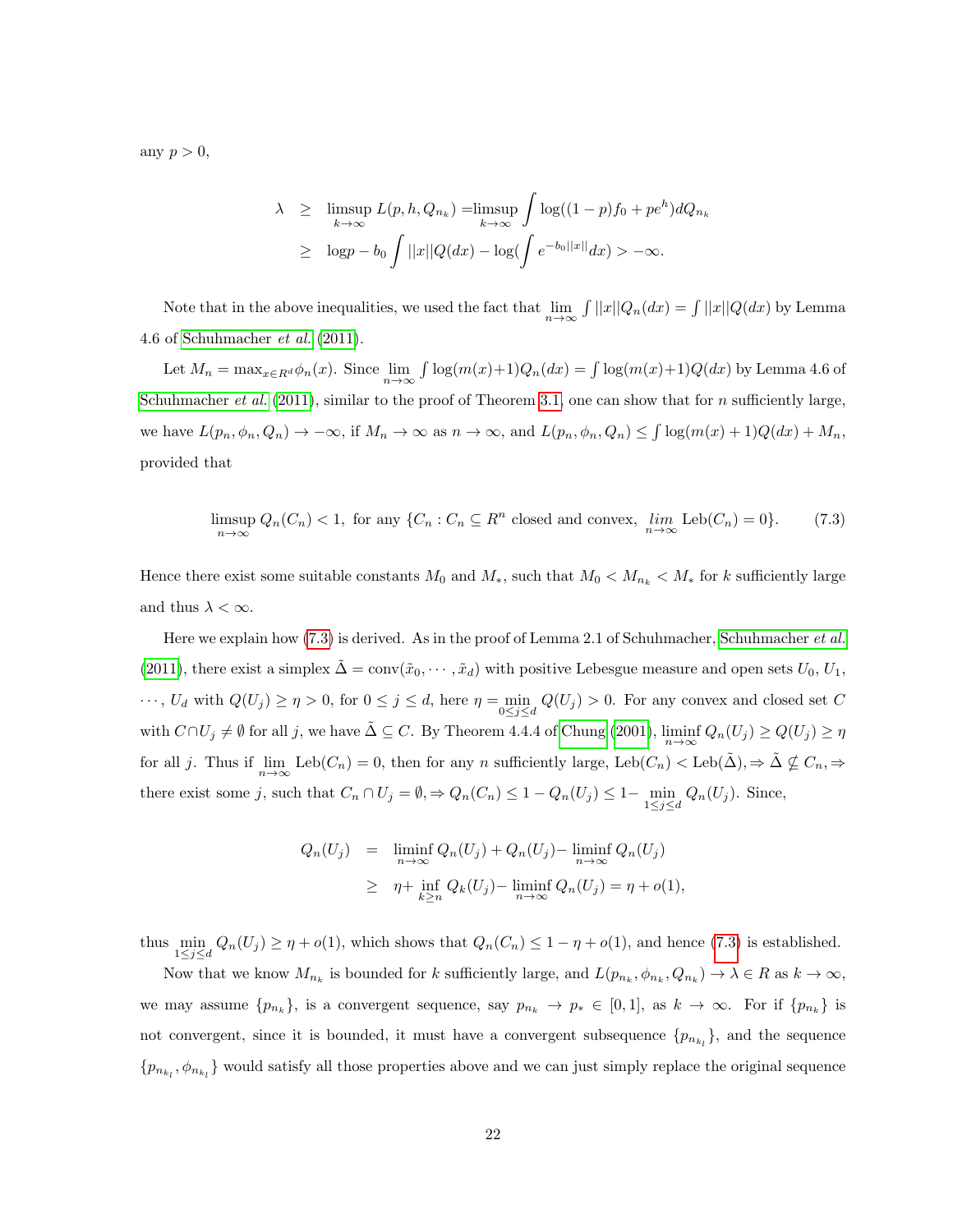with this subsequence.

Again, as in the proof of Theorem [3.1,](#page-6-0) for any  $x_0 \in$  interior(csupp(Q)), we have,

$$
\phi_{n_k}(x_0) \geq \frac{L(p_{n_k}, \phi_{n_k}, Q_{n_k}) - \int \log(m(x) + 1)Q(dx) - \max(M_{n_k}, 0)}{1 - h(Q_{n_k}, x_0)}
$$

As Lemma 2.13 of [Schuhmacher](#page-32-6) *et al.* [\(2011\)](#page-32-6) states that  $\limsup_{n\to\infty} h(Q_{n_k},x) \leq h(Q,x)$  for any  $x \in R^d$ , we have,

$$
\liminf_{k \to \infty} (\phi_{n_k}(x_0)) \ge \frac{\lambda - \int \log(m(x) + 1)Q(dx) - \max(M_*,0)}{1 - h(Q,x_0)} > -\infty.
$$

Hence, for k large enough,

$$
\inf_{l \ge k} \phi_{n_l}(x_0) > -\infty, \ \forall x_0 \in \text{interior}(\text{csupp}(Q)).\tag{7.4}
$$

.

Again, we can deduce from [\(7.4\)](#page-21-0) and the boundedness of  $M_{n_k}$  that there exist constants a and  $b > 0$ such that,

$$
\phi_{n_k}(x) \le a - b||x||, \ \forall k \text{ sufficiently large}, \ x \in R^d. \tag{7.5}
$$

Similar as before we conclude that there exist  $\phi_* \in \Phi^d$  and a subsequence  $\{\phi_{n_{k_l}}\}$  such that interior(csupp(Q))  $\subseteq$  $dom(\phi_*) \subseteq \text{csupp}(Q)$  and,

$$
\limsup_{l \to \infty, x \to y} \phi_{n_{k_l}}(x) \leq \phi_*(y) \leq a - b||y||, \ \forall y \in R^d,
$$
  

$$
\lim_{l \to \infty, x \to y} \phi_{n_{k_l}}(x) = \phi_*(y) > -\infty, \ \forall y \in \text{interior}(\text{csupp}(Q)).
$$

Then  $\int e^{\phi_*(x)}dx = 1$  by dominated convergence, which implies that  $\phi_* \in \tilde{\Phi}^d$ .

By Skorohod's theorem, there exist a probability space  $(\Omega, \mathcal{F}, P)$  and random variables  $X_{n_{k_l}} \sim Q_{n_{k_l}}$ ,  $X \sim Q$ , such that  $\lim_{l \to \infty} X_n = X$  almost surely. Let  $H_{n_{k_l}} = \int \log(m(x) + 1)Q(dx) + a - b||X_{n_{k_l}}|| - \log((1 - \log(x)) - 1)$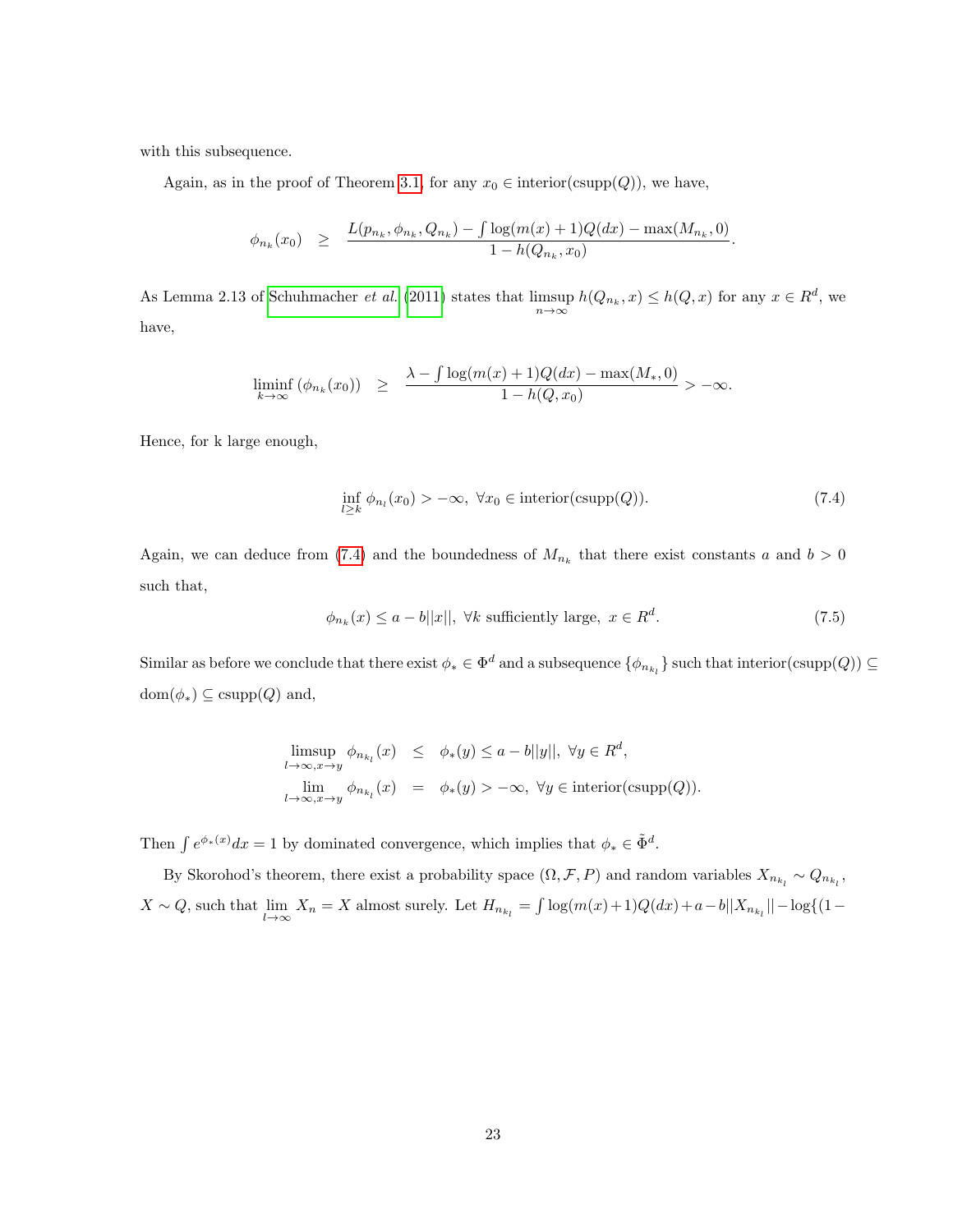$p_{n_{k_l}}$ ) $f_0(X_{n_{k_l}}) + p_{n_{k_l}} \exp(\phi_{n_{k_l}}(X_{n_{k_l}}))\}$ . By Fatou's Lemma, we have,

$$
\lambda = \lim_{l \to \infty} L(p_{n_{k_l}}, \phi_{n_{k_l}}, Q_{n_{k_l}}) = \lim_{l \to \infty} \int \log((1 - p_{n_{k_l}}) f_0 + p_{n_{k_l}} e^{\phi_{n_{k_l}}}) dQ_{n_{k_l}}
$$
  
\n
$$
= \lim_{l \to \infty} \{ \int \log(m(x) + 1)Q(dx) + \int (a - b||x||)Q_{n_{k_l}}(dx) - E(H_{n_{k_l}}) \}
$$
  
\n
$$
= \int \log(m(x) + 1)Q(dx) + a - b \int ||x||Q(dx) - \liminf_{l \to \infty} E(H_{n_{k_l}})
$$
  
\n
$$
\leq \int \log(m(x) + 1)Q(dx) + a - b \int ||x||Q(dx) - E(\liminf_{l \to \infty} (H_{n_{k_l}}))
$$
  
\n
$$
\leq E{\limsup_{l \to \infty} \log((1 - p_{n_{k_l}}) f_0(X_{n_{k_l}}) + p_{n_{k_l}} \exp(\phi_{n_{k_l}}(X_{n_{k_l}}))) }
$$
  
\n
$$
\leq E(\log((1 - p_*) f_0(X) + p_* \exp(\phi_*(X))))
$$
  
\n
$$
\leq L(Q).
$$

In order to show that  $\lambda \geq L(Q)$ , we use the approximations  $\phi^* \leq \phi^{*(\epsilon)} \leq \phi^{*(1)}$ ,  $0 < \epsilon \leq 1$  from Lemma 4.4 of [Schuhmacher](#page-32-6) *et al.* [\(2011\)](#page-32-6), since  $\phi^{*(\epsilon)} \in \Phi^d$  is Lipschitz continuous, one can show that  $\frac{|\phi^{*(\epsilon)}|}{1+||x||}$  is bounded, and hence by Lemma 4.6 of [Schuhmacher](#page-32-6) *et al.* [\(2011\)](#page-32-6), we have,

$$
\lambda = \lim_{k \to \infty} L(p_{n_k}, \phi_{n_k}, Q_{n_k})
$$
\n
$$
\geq \lim_{k \to \infty} L(p^*, \phi^{*(\epsilon)} - \log(\int e^{\phi^{*(\epsilon)}(x)} dx), Q_{n_k})
$$
\n
$$
= L(p^*, \phi^{*(\epsilon)} - \log(\int e^{\phi^{*(\epsilon)}(x)} dx), Q)
$$
\n
$$
= \int \log\{(1 - p^*) f_0 \int e^{\phi^{*(\epsilon)}(x)} dx + p^* e^{\phi^{*(\epsilon)}}\} dQ - \log(\int e^{\phi^{*(\epsilon)}(x)} dx)
$$
\n
$$
\to \int \log((1 - p^*) f_0 + p^* e^{\phi^*}) dQ = L(p^*, \phi^*, Q), \text{ as } \epsilon \to 0.
$$

The last step above is by applying dominated convergence on  $e^{\phi^{*(\epsilon)}}$  and monotone convergence on  $(1$  $p^*$ ) $f_0 \int e^{\phi^{*(1)}(x)} dx + p^* e^{\phi^{*(1)}} - (1 - p^*) f_0 \int e^{\phi^{*(\epsilon)}(x)} dx - p^* e^{\phi^{*(\epsilon)}}$ . Thus we have shown that  $\lambda = L(Q)$ , and  $(p^*, \phi^*) = (p_*, \phi_*)$  is the unique maximizer.

With exactly the same argument, we can show that  $\liminf_{n\to\infty} L(Q_n) = L(Q)$  as well, and hence  $L(Q_n) \to$  $L(Q)$ , as  $n \to \infty$ .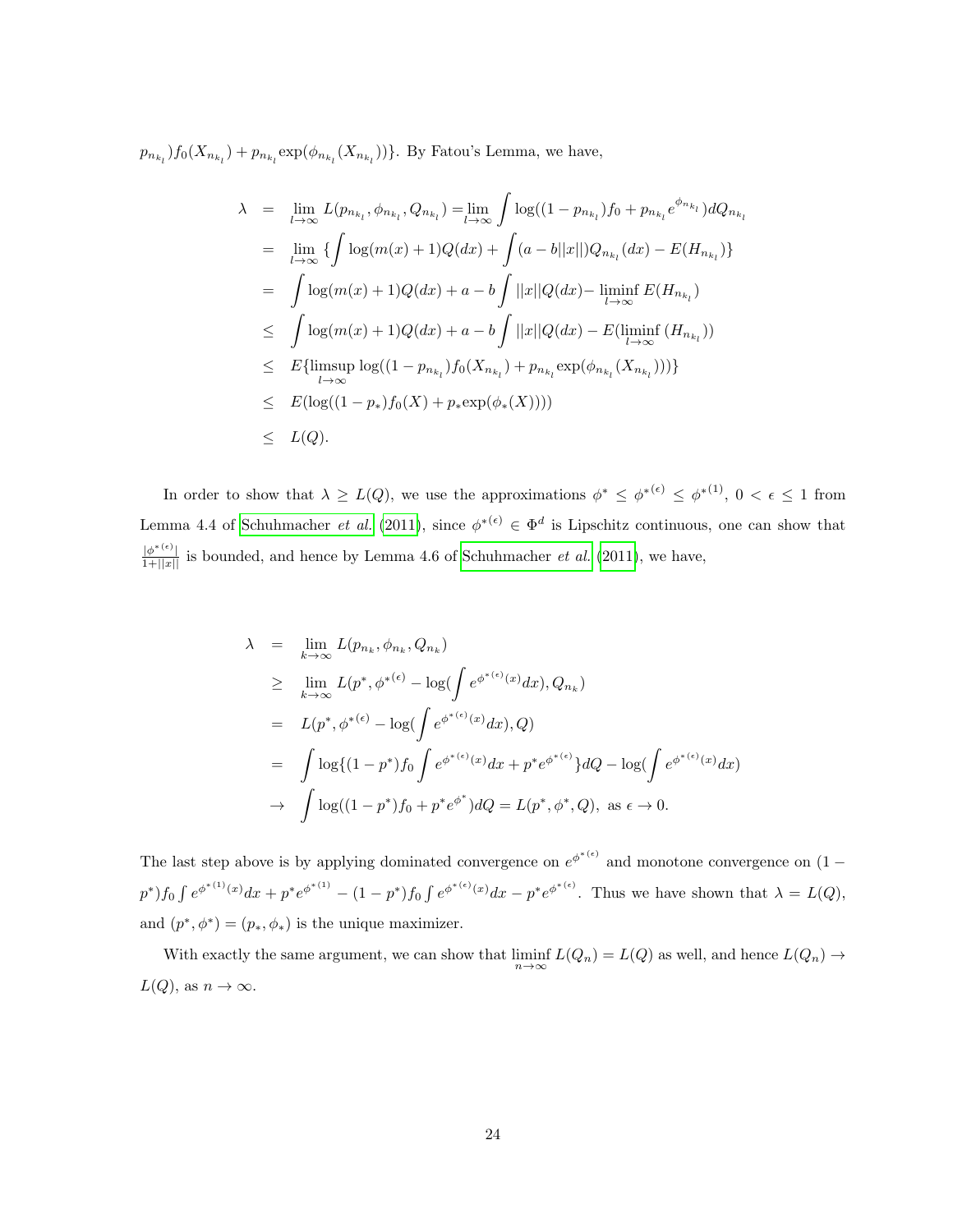Also, if we let  $f^* = \exp \circ \phi^*$ ,  $f_n = \exp \circ \phi_n$ , we have shown that,

$$
\lim_{l \to \infty} p_{n_{k_l}} = p^*,
$$
  
\n
$$
\limsup_{l \to \infty, x \to y} f_{n_{k_l}}(x) \leq f^*(y), \ \forall y \in \partial \{f^* > 0\},
$$
  
\n
$$
\lim_{l \to \infty, x \to y} f_{n_{k_l}}(x) = f^*(y), \ \forall y \in R^d \setminus \partial \{f^* > 0\}.
$$

In particular,  $\{f_{n_{k_l}}\}$  converges to  $f^*$  almost everywhere w.r.t. Lebesgue measure and hence  $\int |f_{n_{k_l}}(x)$  $f^*(x)|dx \to 0$ , as  $l \to \infty$  by dominated convergence. Our proof actually shows that for any subsequence of  $\{Q_n\}$ , we can further find a subsequence with the above convergence properties. That means the original sequence must satisfy those properties as well, otherwise we would arrive at contradictions and that completes the proof.

 $\hfill \square$ 

# 7.2. More Simulation Result

Table 9: Bias(MSE) of estimates of  $p/\mu$  and mean of the classification error for model 1 when  $n = 250$ .

|                       | EM_logconcave    | Patra  | <b>Bordes</b> | Song EM | Song max $\pi$                                                                    | Xiang  |
|-----------------------|------------------|--------|---------------|---------|-----------------------------------------------------------------------------------|--------|
| $p = 0.2$             |                  |        |               |         |                                                                                   |        |
| $\boldsymbol{p}$      | 0.008(0.0019)    |        |               |         | $-0.001(0.0021)$ $0.018(0.0046)$ $-0.071(0.0057)$ $0.106(0.0160)$ $0.021(0.0056)$ |        |
| $\mu$                 | 0.057(0.0738)    |        |               |         | $-0.396(0.3286) -0.166(0.2109) -0.108(0.2243) -0.846(0.9437) -0.243(0.1864)$      |        |
| Cla <sub>-error</sub> | 0.1029           | 0.1094 | 0.1097        | 0.1138  | 0.1104                                                                            | 0.1058 |
| $p = 0.5$             |                  |        |               |         |                                                                                   |        |
| $\boldsymbol{p}$      | 0.000(0.0023)    |        |               |         | $-0.041(0.0036)$ $0.005(0.0025)$ $-0.130(0.0185)$ $0.100(0.0153)$ $0.014(0.0026)$ |        |
| $\mu$                 | 0.017(0.0225)    |        |               |         | $0.023(0.0167) -0.021(0.0198) 0.143(0.0393) -0.344(0.1635) 0.032(0.0208)$         |        |
| Cla_error             | 0.1151           | 0.1259 | 0.1232        | 0.1379  | 0.1248                                                                            | 0.1138 |
| $p = 0.8$             |                  |        |               |         |                                                                                   |        |
| $\boldsymbol{p}$      | $-0.001(0.0011)$ |        |               |         | $-0.070(0.0057) -0.001(0.0014) -0.104(0.0123) -0.056(0.0040) -0.016(0.0014)$      |        |
| $\mu$                 | 0.003(0.0072)    |        |               |         | $0.059(0.0102) -0.001(0.0085) 0.097(0.0158) -0.147(0.0323) -0.008(0.0079)$        |        |
| Cla_error             | 0.0670           | 0.0781 | 0.0722        | 0.0835  | 0.0752                                                                            | 0.0703 |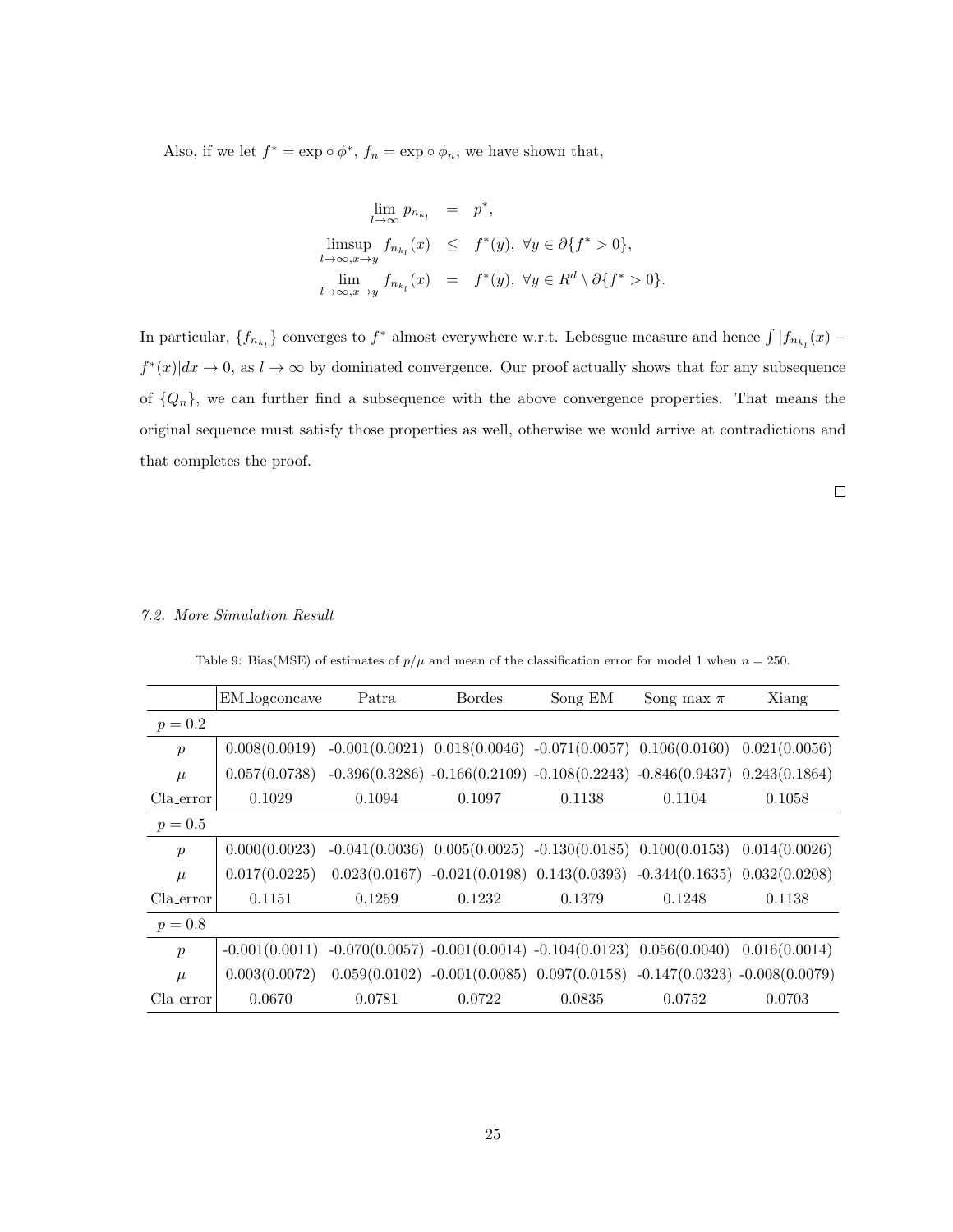|                  | EM_logconcave    | Patra  | <b>Bordes</b>                    | Song EM | Song max $\pi$                                                                    | Xiang  |
|------------------|------------------|--------|----------------------------------|---------|-----------------------------------------------------------------------------------|--------|
| $p = 0.2$        |                  |        |                                  |         |                                                                                   |        |
| $\boldsymbol{p}$ | 0.000(0.0008)    |        |                                  |         | $-0.008(0.0014)$ $0.003(0.0021)$ $-0.077(0.0063)$ $0.086(0.0102)$ $0.011(0.0013)$ |        |
| $\mu$            | 0.059(0.0348)    |        |                                  |         | $-0.258(0.1430) -0.054(0.1013) 0.001(0.0734) -0.738(0.6525) 0.175(0.0843)$        |        |
| Cla_error        | 0.0972           | 0.1070 | 0.1060                           | 0.1106  | 0.1051                                                                            | 0.0990 |
| $p = 0.5$        |                  |        |                                  |         |                                                                                   |        |
| $\mathcal{p}$    | $-0.003(0.0009)$ |        |                                  |         | $-0.031(0.0021)$ $0.000(0.0012)$ $-0.132(0.0181)$ $0.107(0.0158)$ $0.011(0.0011)$ |        |
| $\mu$            | 0.019(0.0097)    |        |                                  |         | $0.035(0.0109) -0.003(0.0098) 0.169(0.0363) -0.346(0.1605) 0.020(0.0097)$         |        |
| Cla_error        | 0.1111           | 0.1239 | 0.1209                           | 0.1359  | 0.1226                                                                            | 0.1120 |
| $p = 0.8$        |                  |        |                                  |         |                                                                                   |        |
| $\boldsymbol{p}$ | 0.003(0.0006)    |        | $-0.053(0.0033)$ $0.001(0.0007)$ |         | $-0.104(0.0117)$ $0.056(0.0040)$ $0.014(0.0006)$                                  |        |
| $\mu$            | $-0.001(0.0032)$ |        |                                  |         | $0.065(0.0073)$ $0.000(0.0041)$ $0.110(0.0155)$ $-0.121(0.0220)$ $-0.007(0.0040)$ |        |
| Cla_error        | 0.0644           | 0.0758 | 0.0693                           | 0.0822  | 0.0711                                                                            | 0.0685 |

Table 10: Bias(MSE) of estimates of  $p/\mu$  and mean of the classification error for model 1 when  $n = 500$ .

Table 11: Bias(MSE) of estimates of  $p/\mu$  and mean of the classification aerror for model 2 when  $n = 250$ .

|                  | EM_logconcave    | Patra  | <b>Bordes</b>                                                               | Song EM | Song max $\pi$ | Xiang                                                                               |
|------------------|------------------|--------|-----------------------------------------------------------------------------|---------|----------------|-------------------------------------------------------------------------------------|
| $p = 0.2$        |                  |        |                                                                             |         |                |                                                                                     |
| $\boldsymbol{p}$ | 0.004(0.0051)    |        | $-0.021(0.0033) -0.006(0.0036) -0.156(0.0248) 0.371(0.1443) 0.056(0.0087)$  |         |                |                                                                                     |
| $\mu$            | $-0.022(0.0038)$ |        |                                                                             |         |                | $0.061(0.0073)$ $-0.019(0.0029)$ $0.013(0.0032)$ $0.197(0.0401)$ $-0.011(0.0026)$   |
| Cla_error        | 0.1368           | 0.1554 | 0.1568                                                                      | 0.1746  | 0.1858         | 0.1437                                                                              |
| $p = 0.5$        |                  |        |                                                                             |         |                |                                                                                     |
| $\boldsymbol{p}$ | 0.004(0.0043)    |        |                                                                             |         |                | $-0.064(0.0071)$ $-0.037(0.0041)$ $-0.300(0.0916)$ $0.230(0.0576)$ $-0.013(0.0041)$ |
| $\mu$            | $-0.005(0.0007)$ |        | $-0.004(0.0004) -0.032(0.0013) -0.034(0.0013) 0.080(0.0070) -0.014(0.0011)$ |         |                |                                                                                     |
| Cla_error        | 0.1678           | 0.2110 | 0.2031                                                                      | 0.2778  | 0.1964         | 0.1764                                                                              |
| $p = 0.8$        |                  |        |                                                                             |         |                |                                                                                     |
| $\boldsymbol{p}$ | 0.009(0.0019)    |        |                                                                             |         |                | $-0.105(0.0124) -0.065(0.0057) -0.312(0.1001) 0.081(0.0078) -0.049(0.0056)$         |
| $\mu$            | 0.000(0.0002)    |        |                                                                             |         |                | $-0.020(0.0005) -0.033(0.0012) -0.039(0.0016) 0.010(0.0006) -0.018(0.0010)$         |
| Cla_error        | 0.1030           | 0.1384 | 0.1266                                                                      | 0.2137  | 0.1124         | 0.1140                                                                              |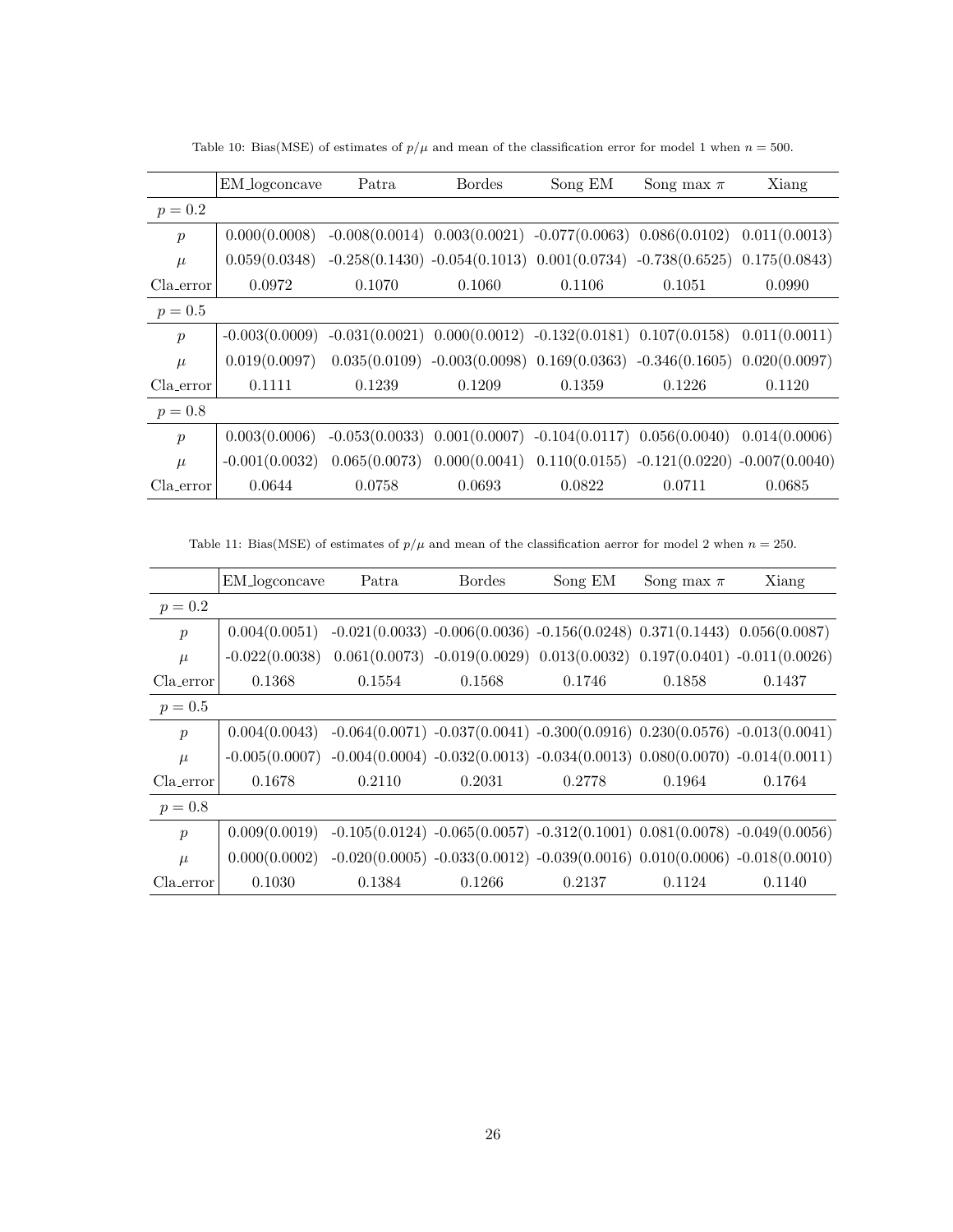Table 12: Bias(MSE) of estimates of  $p/\mu$  and mean of the classification error for model 2 when  $n = 500$ .

|                  | EM_logconcave                                                                                       | Patra  | <b>Bordes</b> | Song EM                                                                     | Song max $\pi$ | Xiang                                                                       |
|------------------|-----------------------------------------------------------------------------------------------------|--------|---------------|-----------------------------------------------------------------------------|----------------|-----------------------------------------------------------------------------|
| $p = 0.2$        |                                                                                                     |        |               |                                                                             |                |                                                                             |
| $\mathcal{p}$    | $-0.001(0.0028)$ $-0.021(0.0020)$ $-0.007(0.0022)$ $-0.154(0.0238)$ $0.379(0.1496)$ $0.035(0.0047)$ |        |               |                                                                             |                |                                                                             |
| $\mu$            | $-0.019(0.0024)$                                                                                    |        |               |                                                                             |                | $0.041(0.0030) -0.025(0.0022) -0.006(0.0008) 0.197(0.0393) -0.009(0.0018)$  |
| Cla_error        | 0.1294                                                                                              | 0.1544 | 0.1520        | 0.1697                                                                      | 0.1862         | 0.1369                                                                      |
| $p = 0.5$        |                                                                                                     |        |               |                                                                             |                |                                                                             |
| $\mathcal{p}$    | 0.002(0.0022)                                                                                       |        |               |                                                                             |                | $-0.053(0.0045) -0.039(0.0032) -0.292(0.0860) 0.234(0.0583) -0.034(0.0035)$ |
| $\mu$            | $-0.004(0.0003)$                                                                                    |        |               | $-0.008(0.0002) -0.033(0.0013) -0.037(0.0014) 0.080(0.0069) -0.014(0.0009)$ |                |                                                                             |
| Cla_error        | 0.1638                                                                                              | 0.2031 | 0.2011        | 0.2723                                                                      | 0.1940         | 0.1753                                                                      |
| $p = 0.8$        |                                                                                                     |        |               |                                                                             |                |                                                                             |
| $\boldsymbol{p}$ | 0.003(0.0010)                                                                                       |        |               |                                                                             |                | $-0.086(0.0081) -0.070(0.0058) -0.312(0.0990) 0.097(0.0102) -0.048(0.0038)$ |
| $\mu$            | $-0.001(0.0001)$                                                                                    |        |               |                                                                             |                | $-0.020(0.0005) -0.034(0.0012) -0.040(0.0016) 0.024(0.0007) -0.022(0.0010)$ |
| Cla_error        | 0.1001                                                                                              | 0.1307 | 0.1263        | 0.2119                                                                      | 0.1129         | 0.1139                                                                      |

Table 13: Bias(MSE) of estimates of  $p/\mu$  and mean of the classification error for model 3 when  $n = 250$ .

|                  | EM_logconcave                   | Patra            | <b>Bordes</b> | Song EM | Song max $\pi$                                   | Xiang         |
|------------------|---------------------------------|------------------|---------------|---------|--------------------------------------------------|---------------|
| $p = 0.2$        |                                 |                  |               |         |                                                  |               |
| $\boldsymbol{p}$ | 0.005(0.0011)                   | 0.009(0.0021)    | NA.           |         | $-0.050(0.0034)$ $0.431(0.1889)$                 | 0.048(0.0042) |
| $\mu$            | 0.026(0.0400)                   | $-0.041(0.0581)$ | NA            |         | $0.048(0.0591) -1.115(1.2677) -0.139(0.0493)$    |               |
| Cla_error        | 0.0737                          | 0.0869           | NA.           | 0.0895  | 0.1718                                           | 0.0842        |
| $p = 0.5$        |                                 |                  |               |         |                                                  |               |
| $\boldsymbol{p}$ | 0.002(0.0013)                   | $-0.019(0.0019)$ | NA.           |         | $-0.069(0.0065)$ $0.269(0.0742)$ $0.081(0.0103)$ |               |
| $\mu$            | $-0.001(0.0096) -0.001(0.0126)$ |                  | NA.           |         | $0.013(0.0120) -0.495(0.2618) -0.174(0.0590)$    |               |
| Cla_error        | 0.0623                          | 0.0806           | NA.           | 0.0839  | 0.1271                                           | 0.0860        |
| $p = 0.8$        |                                 |                  |               |         |                                                  |               |
| $\boldsymbol{p}$ | 0.003(0.0007)                   | $-0.046(0.0029)$ | NA            |         | $-0.225(0.0017)$ $0.107(0.0122)$ $0.087(0.0096)$ |               |
| $\mu$            | 0.001(0.0052)                   | 0.003(0.0061)    | NA            |         | $-0.004(0.0057) -0.157(0.0316) -0.150(0.0446)$   |               |
| Cla_error        | 0.0274                          | 0.0351           | NA            | 0.0354  | 0.0589                                           | 0.0734        |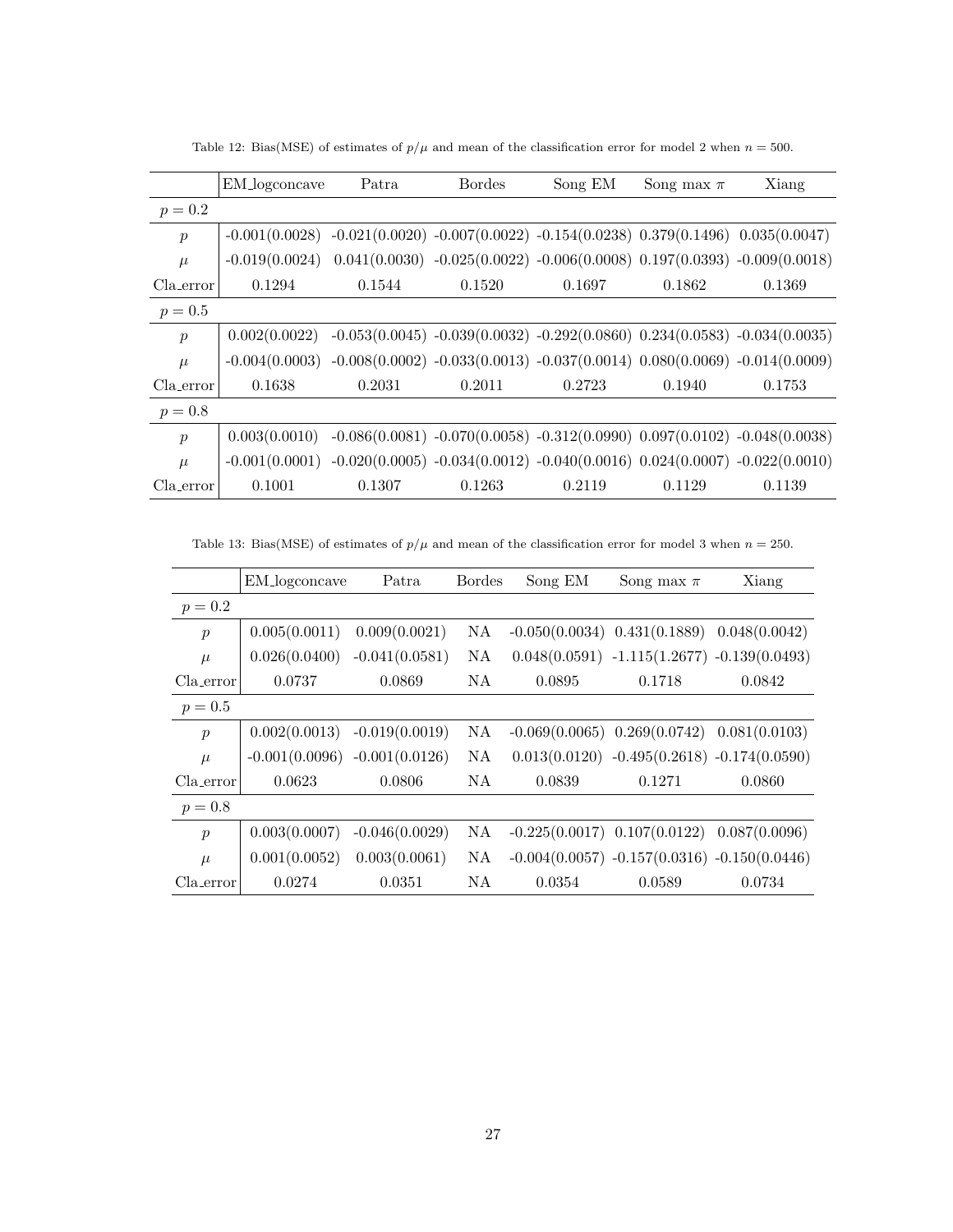|                  | EM_logconcave | Patra            | <b>Bordes</b> | Song EM                           | Song max $\pi$                                 | Xiang         |
|------------------|---------------|------------------|---------------|-----------------------------------|------------------------------------------------|---------------|
| $p = 0.2$        |               |                  |               |                                   |                                                |               |
| $\boldsymbol{p}$ | 0.004(0.0005) | 0.004(0.0011)    | NA.           |                                   | $-0.055(0.0034)$ $0.415(0.1746)$               | 0.038(0.0024) |
| $\mu$            | 0.014(0.0204) | $-0.039(0.0316)$ | NA.           |                                   | $0.047(0.0315) -1.119(1.2657) -0.131(0.0357)$  |               |
| Cla_error        | 0.0722        | 0.0862           | NA            | 0.0855                            | 0.1610                                         | 0.0819        |
| $p = 0.5$        |               |                  |               |                                   |                                                |               |
| $\boldsymbol{p}$ | 0.001(0.0005) | $-0.016(0.0010)$ | NA            | $-0.070(0.0057)$ 0.260 $(0.0692)$ |                                                | 0.060(0.0059) |
| $\mu$            | 0.004(0.0047) | $-0.007(0.0061)$ | NA            |                                   | $0.017(0.0064) -0.489(0.2475) -0.126(0.0338)$  |               |
| Cla_error        | 0.0604        | 0.0787           | NA            | 0.0811                            | 0.1189                                         | 0.0790        |
| $p = 0.8$        |               |                  |               |                                   |                                                |               |
| $\boldsymbol{p}$ | 0.002(0.0003) | $-0.036(0.0017)$ | NA.           |                                   | $-0.029(0.0013)$ $0.106(0.0115)$               | 0.080(0.0078) |
| $\mu$            | 0.001(0.0027) | 0.001(0.0026)    | NA.           |                                   | $-0.002(0.0030) -0.159(0.0294) -0.117(0.0284)$ |               |
| Cla_error        | 0.0270        | 0.0334           | NΑ            | 0.0341                            | 0.0557                                         | 0.0677        |

Table 14: Bias(MSE) of estimates of  $p/\mu$  and mean of the classification error for model 3 when  $n = 500$ .

Table 15: Bias(MSE) of estimates of  $p/\mu$  and mean of the classification error for model 4 when  $n = 250$ .

|                  | EM_logconcave    | Patra            | <b>Bordes</b> | Song EM | Song max $\pi$                                  | Xiang         |
|------------------|------------------|------------------|---------------|---------|-------------------------------------------------|---------------|
| $p = 0.2$        |                  |                  |               |         |                                                 |               |
| $\boldsymbol{p}$ | $-0.001(0.0009)$ | 0.019(0.0021)    | NA            |         | $0.019(0.0013)$ $0.129(0.0198)$ $0.113(0.0179)$ |               |
| $\mu$            | 0.016(0.1454)    | $-0.574(0.5652)$ | NA            |         | $-0.569(0.5268) -1.296(2.0126) -0.728(1.0325)$  |               |
| Cla_error        | 0.0128           | 0.0168           | NA.           | 0.0168  | 0.0247                                          | 0.0438        |
| $p = 0.5$        |                  |                  |               |         |                                                 |               |
| $\boldsymbol{p}$ | 0.003(0.0009)    | $-0.014(0.0014)$ | NA            |         | $0.022(0.0014)$ $0.085(0.0089)$                 | 0.086(0.0101) |
| $\mu$            | 0.025(0.0493)    | $-0.192(0.0898)$ | NA            |         | $-0.200(0.0878) -0.379(0.2136) -0.605(0.6314)$  |               |
| Cla_error        | 0.0096           | 0.0184           | NA.           | 0.0188  | 0.0204                                          | 0.0378        |
| $p = 0.8$        |                  |                  |               |         |                                                 |               |
| $\boldsymbol{p}$ | 0.000(0.0006)    | $-0.039(0.0022)$ | NA            |         | $0.013(0.0007)$ $0.044(0.0026)$ $0.077(0.0076)$ |               |
| $\mu$            | 0.009(0.0279)    | $-0.024(0.0247)$ | NA            |         | $-0.073(0.0332) -0.157(0.0572) -0.621(0.4861)$  |               |
| Cla_error        | 0.0044           | 0.0093           | ΝA            | 0.0115  | 0.0149                                          | 0.0468        |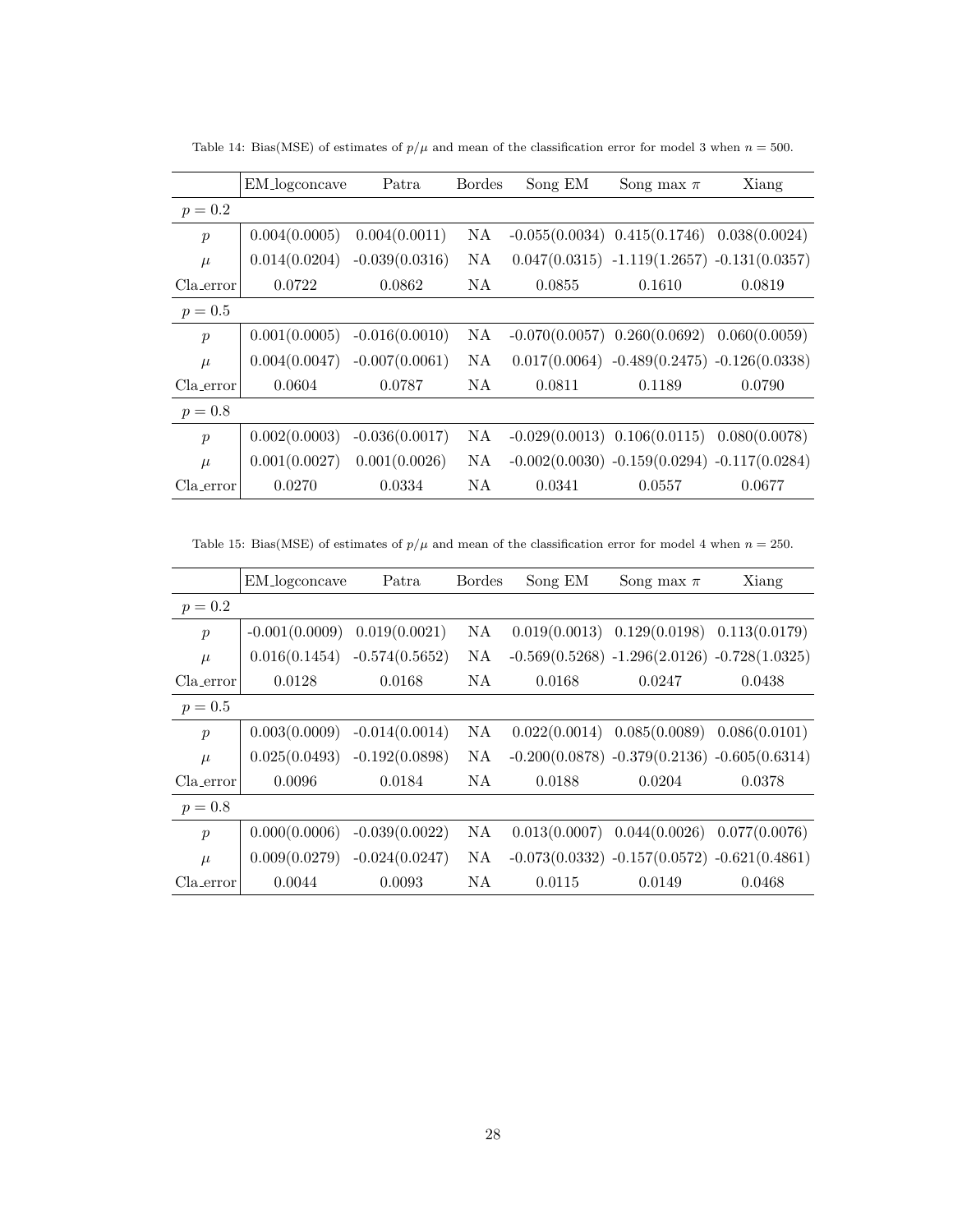|                  | EM_logconcave                   | Patra                           | <b>Bordes</b> | Song EM       | Song max $\pi$                                  | Xiang         |
|------------------|---------------------------------|---------------------------------|---------------|---------------|-------------------------------------------------|---------------|
| $p = 0.2$        |                                 |                                 |               |               |                                                 |               |
| $\boldsymbol{p}$ | $-0.002(0.0003)$                | 0.009(0.0009)                   | NA.           |               | $0.010(0.0005)$ $0.108(0.0141)$ $0.074(0.0073)$ |               |
| $\mu$            |                                 | $-0.008(0.0721) -0.410(0.2935)$ | NA.           |               | $-0.404(0.2668) -1.109(1.4363) -0.803(1.1190)$  |               |
| Cla_error        | 0.0116                          | 0.0151                          | NA.           | 0.0147        | 0.0201                                          | 0.0271        |
| $p = 0.5$        |                                 |                                 |               |               |                                                 |               |
| $\boldsymbol{p}$ | 0.000(0.0005)                   | $-0.011(0.0008)$                | NA.           | 0.017(0.0009) | 0.074(0.0066)                                   | 0.069(0.0062) |
| $\mu$            | $-0.011(0.0244)$                | $-0.169(0.0525)$                | NA.           |               | $-0.220(0.0720) -0.374(0.1801) -0.607(0.6089)$  |               |
| Cla error        | 0.0095                          | 0.0167                          | NA.           | 0.0178        | 0.0178                                          | 0.0288        |
| $p = 0.8$        |                                 |                                 |               |               |                                                 |               |
| $\boldsymbol{p}$ | 0.002(0.0004)                   | $-0.031(0.0014)$                | NA.           | 0.011(0.0005) | 0.042(0.0023)                                   | 0.068(0.0054) |
| $\mu$            | $-0.007(0.0137) -0.034(0.0151)$ |                                 | NA.           |               | $-0.072(0.0190) -0.159(0.0447) -0.699(0.5384)$  |               |
| Cla_error        | 0.0048                          | 0.0082                          | NA            | 0.0103        | 0.0126                                          | 0.0360        |

Table 16: Bias(MSE) of estimates of  $p/\mu$  and mean of the classification error for model 4 when  $n=500$ .

Table 17: Bias(MSE) of estimates of  $p/\mu$  and mean of the classification error for model 5 when  $n = 250$ .

|                  | EM_logconcave    | Patra            | <b>Bordes</b> | Song EM | Song max $\pi$                                  | Xiang         |
|------------------|------------------|------------------|---------------|---------|-------------------------------------------------|---------------|
| $p = 0.2$        |                  |                  |               |         |                                                 |               |
| $\boldsymbol{p}$ | $-0.001(0.0007)$ | 0.020(0.0022)    | NA            |         | $0.030(0.0018)$ $0.142(0.0240)$                 | 0.047(0.0036) |
| $\mu$            | $-0.026(0.0943)$ | $-0.679(0.6177)$ | NA            |         | $-0.716(0.6592) -1.449(2.3985) -0.895(0.9545)$  |               |
| Cla_error        | 0.0017           | 0.0090           | NA.           | 0.0087  | 0.0185                                          | 0.0127        |
| $p = 0.5$        |                  |                  |               |         |                                                 |               |
| $\boldsymbol{p}$ | 0.001(0.0010)    | $-0.015(0.0014)$ | NA            |         | $0.031(0.0019)$ $0.116(0.0162)$ $0.074(0.0075)$ |               |
| $\mu$            | 0.009(0.0288)    | $-0.208(0.0734)$ | NA            |         | $-0.267(0.1017) -0.613(0.4915) -0.680(0.5574)$  |               |
| Cla_error        | 0.0011           | 0.0114           | NA.           | 0.0136  | 0.0202                                          | 0.0248        |
| $p = 0.8$        |                  |                  |               |         |                                                 |               |
| $\boldsymbol{p}$ | 0.000(0.0006)    | $-0.042(0.0025)$ | NA            |         | $0.015(0.0008)$ $0.069(0.0056)$                 | 0.089(0.0096) |
| $\mu$            | 0.006(0.0216)    | $-0.036(0.0232)$ | NA            |         | $-0.089(0.0305) -0.296(0.1188) -0.488(0.3336)$  |               |
| Cla_error        | 0.0004           | 0.0037           | ΝA            | 0.0055  | 0.0188                                          | 0.0544        |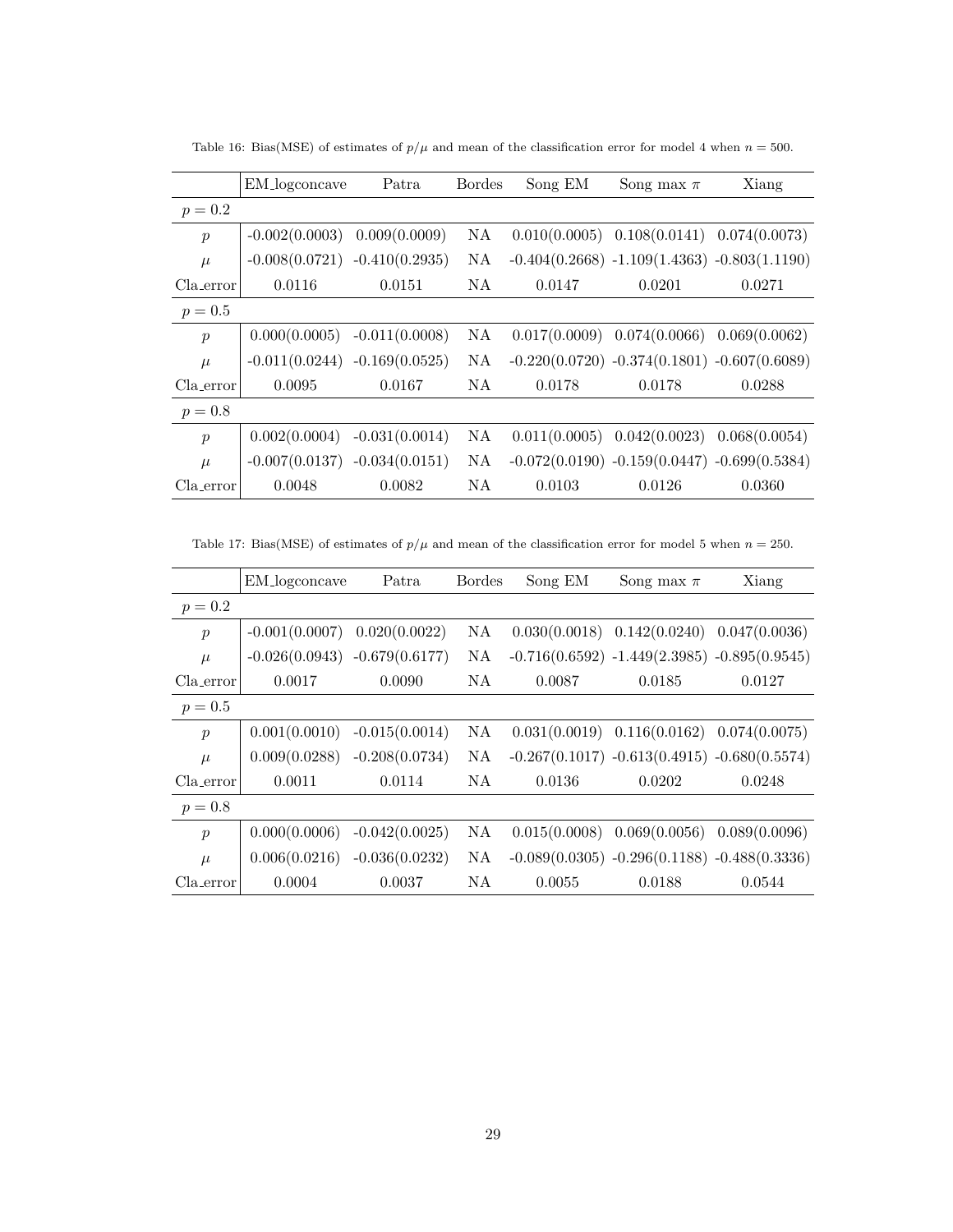|                  | EM_logconcave                   | Patra            | <b>Bordes</b> | Song EM       | Song max $\pi$                                    | Xiang         |
|------------------|---------------------------------|------------------|---------------|---------------|---------------------------------------------------|---------------|
| $p = 0.2$        |                                 |                  |               |               |                                                   |               |
| $\boldsymbol{p}$ | $-0.001(0.0003)$                | 0.012(0.0011)    | NA.           |               | $0.023(0.0009)$ $0.119(0.0176)$                   | 0.042(0.0025) |
| $\mu$            | $-0.007(0.0438) -0.500(0.3260)$ |                  | NA            |               | $-0.553(0.3655)$ $1.237(1.7273)$ $-0.928(0.9531)$ |               |
| Cla_error        | 0.0014                          | 0.0058           | NA.           | 0.0061        | 0.0132                                            | 0.0107        |
| $p = 0.5$        |                                 |                  |               |               |                                                   |               |
| $\boldsymbol{p}$ | $-0.001(0.0006)$                | $-0.010(0.0007)$ | NA            |               | $0.025(0.0012)$ $0.120(0.0179)$                   | 0.077(0.0073) |
| $\mu$            | 0.014(0.0170)                   | $-0.194(0.0565)$ | NA            |               | $-0.233(0.0722) -0.630(0.4822) -0.726(0.5840)$    |               |
| Cla_error        | 0.0008                          | 0.0094           | NA            | 0.0111        | 0.0188                                            | 0.0240        |
| $p = 0.8$        |                                 |                  |               |               |                                                   |               |
| $\boldsymbol{p}$ | 0.001(0.0003)                   | $-0.031(0.0013)$ | NA            | 0.013(0.0004) | 0.078(0.0067)                                     | 0.088(0.0087) |
| $\mu$            | 0.006(0.0094)                   | $-0.020(0.0105)$ | NA.           |               | $-0.065(0.0146) -0.324(0.1188) -0.506(0.3185)$    |               |
| Cla_error        | 0.0003                          | 0.0026           | ΝA            | 0.0039        | 0.0199                                            | 0.0501        |

Table 18: Bias(MSE) of estimates of  $p/\mu$  and mean of the classification error for model 5 when  $n = 500$ .

Table 19: Bias(MSE) of estimates of  $p/\mu$  and mean of the classification error for model 6 when  $n = 250$ .

|                  | EM_logconcave    | Patra  | <b>Bordes</b> | Song EM                                                                              | Song max $\pi$ | Xiang            |
|------------------|------------------|--------|---------------|--------------------------------------------------------------------------------------|----------------|------------------|
| $p = 0.2$        |                  |        |               |                                                                                      |                |                  |
| $\boldsymbol{p}$ | $-0.006(0.0015)$ |        |               | $0.003(0.0021)$ $0.020(0.0036)$ $-0.012(0.0009)$ $0.109(0.0147)$ $0.027(0.0023)$     |                |                  |
| $\mu$            | 0.127(0.1230)    |        |               | $-0.200(0.1172)$ $-0.685(0.8830)$ $-0.118(0.0777)$ $-0.654(0.5415)$ $-0.067(0.0877)$ |                |                  |
| Cla_error        | 0.0464           | 0.0468 | 0.1738        | 0.0470                                                                               | 0.0509         | 0.0473           |
| $p = 0.5$        |                  |        |               |                                                                                      |                |                  |
| $\mathcal{p}$    | $-0.015(0.0028)$ |        |               | $-0.044(0.0037)$ $0.000(0.0024)$ $-0.045(0.0031)$ $0.057(0.0054)$                    |                | 0.031(0.0061)    |
| $\mu$            | 0.073(0.0525)    |        |               | $0.123(0.0325) -0.009(0.0298) 0.127(0.0329) -0.099(0.0405) -0.068(0.0676)$           |                |                  |
| Cla_error        | 0.0688           | 0.0682 | 0.0676        | 0.0688                                                                               | 0.0683         | 0.0738           |
| $p = 0.8$        |                  |        |               |                                                                                      |                |                  |
| $\boldsymbol{p}$ | 0.006(0.0016)    |        |               | $-0.077(0.0067) -0.003(0.0016) -0.059(0.0044) 0.011(0.0012)$                         |                | 0.006(0.0013)    |
| $\mu$            | $-0.024(0.0205)$ |        |               | $0.173(0.0369)$ $0.004(0.0104)$ $0.155(0.0320)$                                      | 0.032(0.0125)  | $-0.002(0.0105)$ |
| Cla_error        | 0.0591           | 0.0660 | 0.0595        | 0.0647                                                                               | 0.0588         | 0.0572           |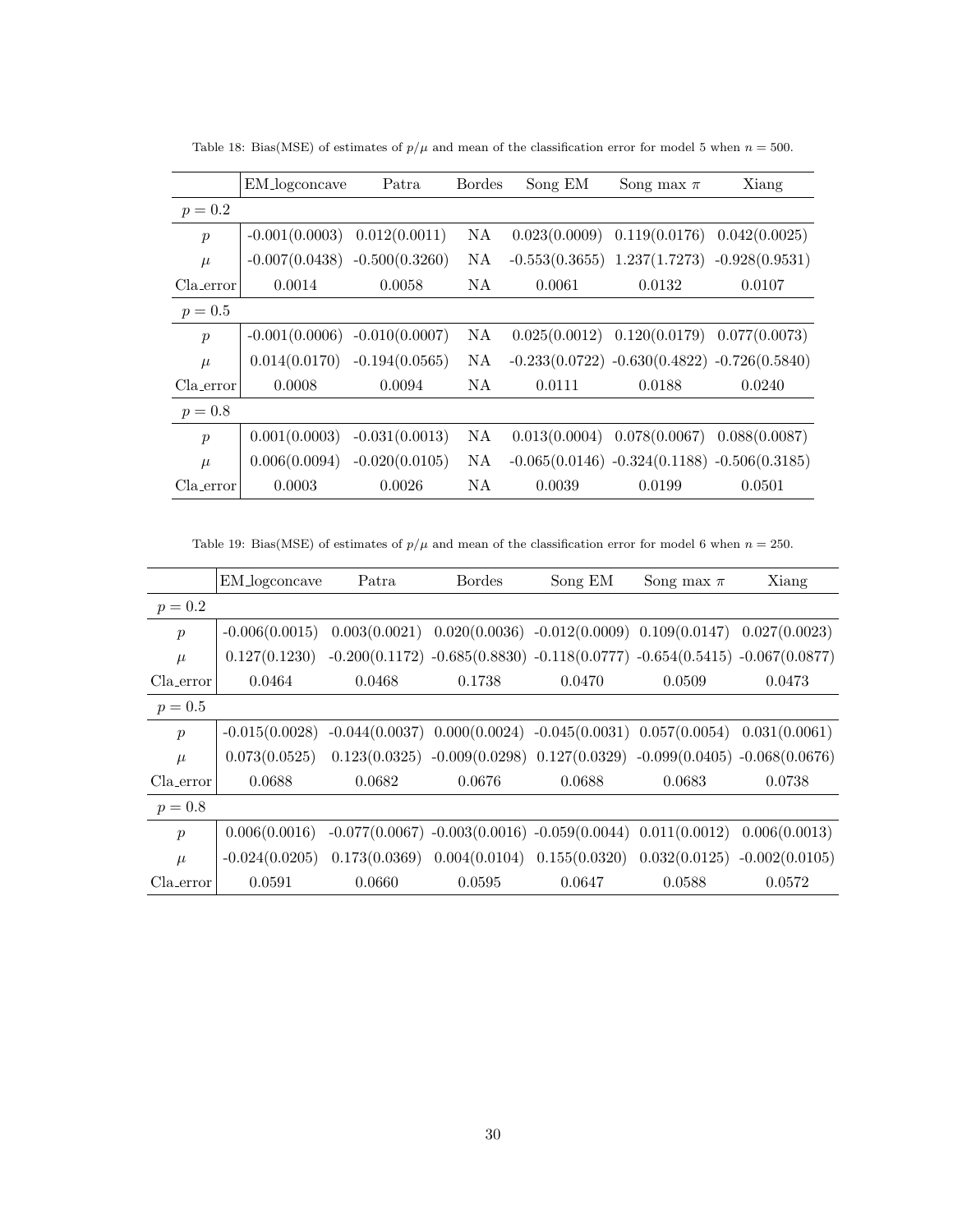|                  | EM_logconcave    | Patra  | Bordes                                                                            | Song EM | Song max $\pi$ | Xiang         |
|------------------|------------------|--------|-----------------------------------------------------------------------------------|---------|----------------|---------------|
| $p = 0.2$        |                  |        |                                                                                   |         |                |               |
| $\boldsymbol{p}$ | $-0.008(0.0006)$ |        | $-0.001(0.0008)$ $0.016(0.0021)$ $-0.017(0.0007)$ $0.095(0.0119)$ $0.011(0.0007)$ |         |                |               |
| $\mu$            | 0.132(0.0565)    |        | $-0.066(0.0452) -0.161(0.1613) 0.000(0.0312) -0.538(0.3834) -0.025(0.0370)$       |         |                |               |
| Cla_error        | 0.0435           | 0.0457 | 0.0451                                                                            | 0.0450  | 0.0479         | 0.0439        |
| $p = 0.5$        |                  |        |                                                                                   |         |                |               |
| $\boldsymbol{p}$ | $-0.011(0.0014)$ |        | $-0.033(0.0019) -0.001(0.0010) -0.049(0.0030) 0.043(0.0032) 0.011(0.0017)$        |         |                |               |
| $\mu$            | 0.069(0.0304)    |        | $0.137(0.0272) -0.004(0.0109) 0.161(0.0339) -0.038(0.0183) -0.023(0.0203)$        |         |                |               |
| Cla_error        | 0.0655           | 0.0676 | 0.0666                                                                            | 0.0684  | 0.0665         | 0.0664        |
| $p = 0.8$        |                  |        |                                                                                   |         |                |               |
| $\boldsymbol{p}$ | 0.004(0.0005)    |        | $-0.065(0.0047) -0.002(0.0008) -0.062(0.0043) 0.010(0.0011)$                      |         |                | 0.002(0.0007) |
| $\mu$            | $-0.021(0.0069)$ |        | $0.169(0.0325) -0.002(0.0054) 0.165(0.0311) 0.043(0.0102) 0.002(0.0060)$          |         |                |               |
| Cla_error        | 0.0541           | 0.0646 | 0.0576                                                                            | 0.0642  | 0.0574         | 0.0546        |

Table 20: Bias(MSE) of estimates of  $p/\mu$  and mean of the classification error for model 6 when  $n = 500$ .

## Acknowledgment

Yao's research is supported by NSF grant DMS-1461677 and Department of Energy with the award No: 10006272.

## References

- <span id="page-30-2"></span>Bickel, Peter J, & Freedman, David A. 1981. Some asymptotic theory for the bootstrap. The annals of statistics, 1196–1217.
- <span id="page-30-0"></span>Bordes, Laurent, Delmas, Céline, & Vandekerkhove, Pierre. 2006. Semiparametric Estimation of a Twocomponent Mixture Model where One Component is known. Scandinavian journal of statistics, 33(4), 733–752.
- <span id="page-30-3"></span>Chung, Kai Lai. 2001. A course in probability theory. Academic press.
- <span id="page-30-1"></span>Cule, Madeleine, Samworth, Richard, & Stewart, Michael. 2010a. Maximum likelihood estimation of a multi-dimensional log-concave density. Journal of the Royal Statistical Society: Series B (Statistical Methodology), 72(5), 545–607.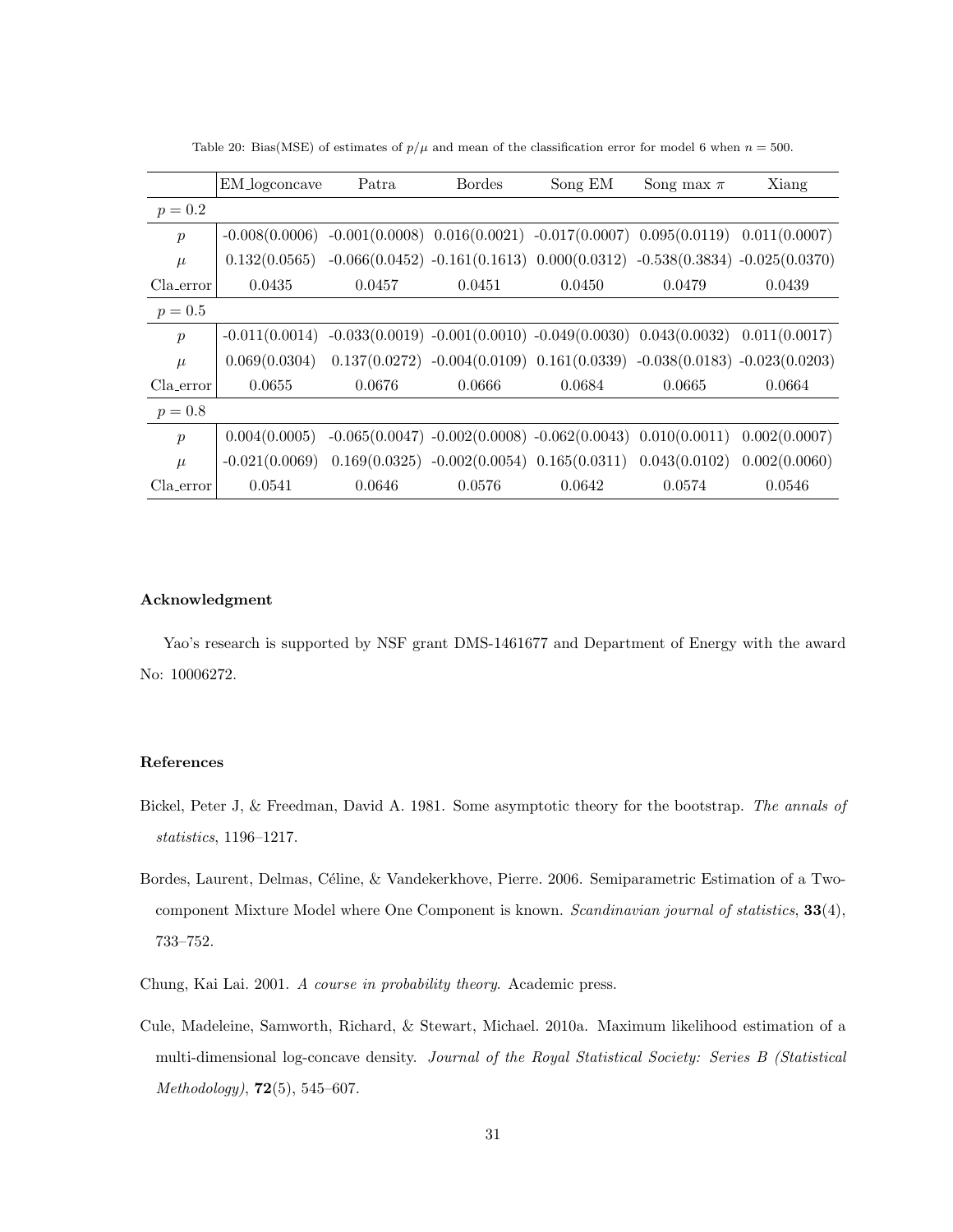- <span id="page-31-11"></span>Cule, Madeleine, Samworth, Richard, et al. 2010b. Theoretical properties of the log-concave maximum likelihood estimator of a multidimensional density. Electronic Journal of Statistics, 4, 254–270.
- <span id="page-31-5"></span>Dümbgen, Lutz, Hüsler, André, & Rufibach, Kaspar. 2007. Active set and EM algorithms for log-concave densities based on complete and censored data. arXiv preprint arXiv:0707.4643.
- <span id="page-31-3"></span>Dümbgen, Lutz, Rufibach, Kaspar, et al. 2009. Maximum likelihood estimation of a log-concave density and its distribution function: Basic properties and uniform consistency. *Bernoulli*,  $15(1)$ ,  $40-68$ .
- <span id="page-31-4"></span>Dümbgen, Lutz, Samworth, Richard, & Schuhmacher, Dominic. 2011. Approximation by log-concave distributions, with applications to regression. The Annals of Statistics, 702–730.
- <span id="page-31-8"></span>Efron, Bradley. 2012. Large-scale inference: empirical Bayes methods for estimation, testing, and prediction. Vol. 1. Cambridge University Press.
- <span id="page-31-9"></span>Efron, Bradley, et al. 2007. Size, power and false discovery rates. The Annals of Statistics,  $35(4)$ , 1351–1377.
- <span id="page-31-1"></span>Ma, Yanyuan, Yao, Weixin, et al. 2015. Flexible estimation of a semiparametric two-component mixture model with one parametric component. Electronic Journal of Statistics, 9(1), 444–474.
- <span id="page-31-7"></span>Mallows, CL. 1972. A note on asymptotic joint normality. The Annals of Mathematical Statistics, 508– 515.
- <span id="page-31-0"></span>Patra, Rohit Kumar, & Sen, Bodhisattva. 2016. Estimation of a two-component mixture model with applications to multiple testing. Journal of the Royal Statistical Society: Series B (Statistical Method $ology$ , 78(4), 869–893.
- <span id="page-31-10"></span>Robin, Annie C, Reylé, C, Derriere, S, & Picaud, S. 2003. A synthetic view on structure and evolution of the Milky Way. Astronomy & Astrophysics,  $409(2)$ , 523–540.
- <span id="page-31-6"></span>Rufibach, Kaspar, & Duembgen, Lutz. 2010. Logcondens: estimate a log-concave probability density from iid observations. R package version,  $2(1)$ .
- <span id="page-31-2"></span>Samworth, Richard J. 2017. Recent progress in log-concave density estimation. arXiv preprint arXiv:1709.03154.